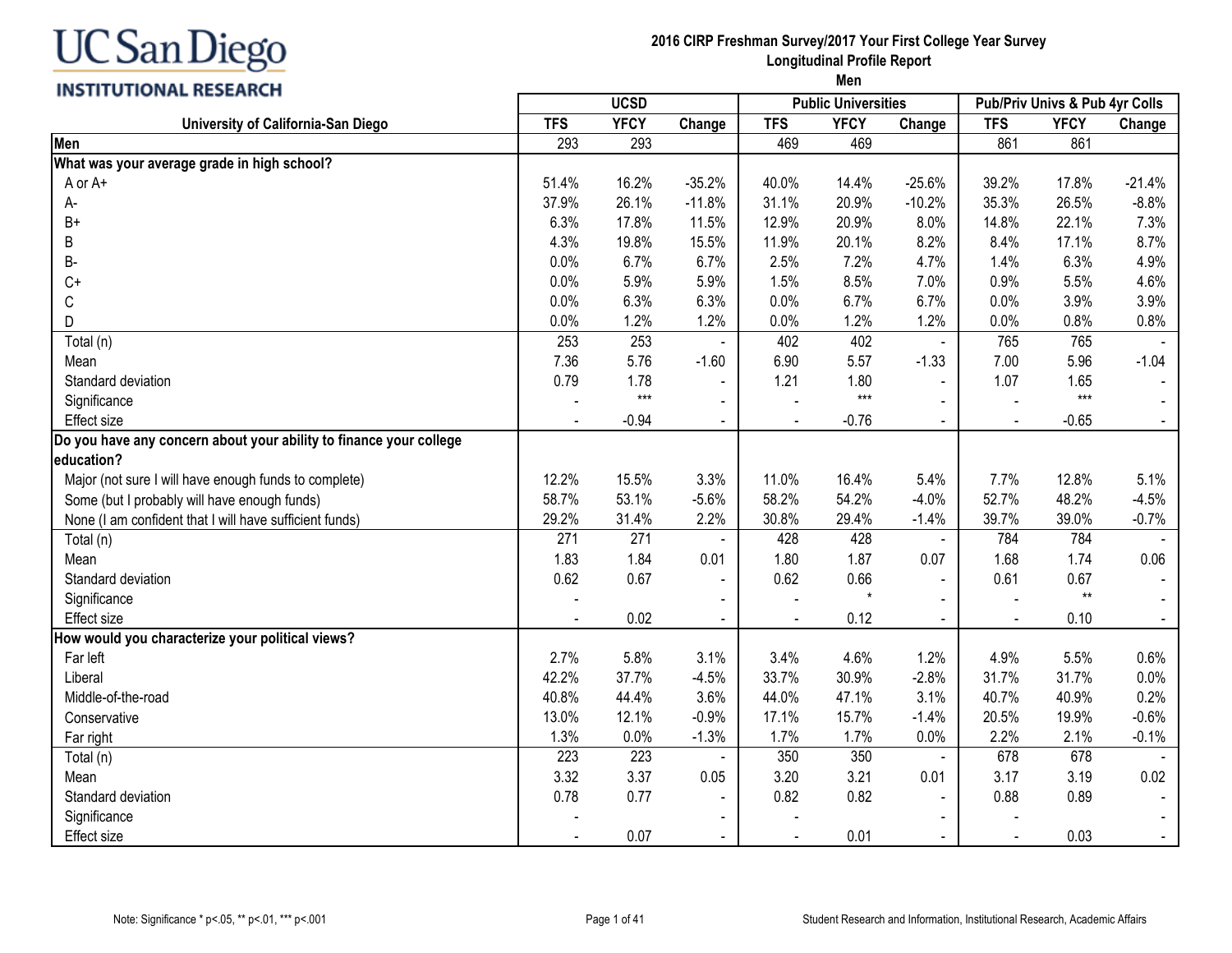

#### **2016 CIRP Freshman Survey/2017 Your First College Year Survey Longitudinal Profile Report**

|                                                                            | <b>UCSD</b> |             |                          |            | <b>Public Universities</b> |                | Pub/Priv Univs & Pub 4yr Colls |             |                          |  |
|----------------------------------------------------------------------------|-------------|-------------|--------------------------|------------|----------------------------|----------------|--------------------------------|-------------|--------------------------|--|
| University of California-San Diego                                         | <b>TFS</b>  | <b>YFCY</b> | Change                   | <b>TFS</b> | <b>YFCY</b>                | Change         | <b>TFS</b>                     | <b>YFCY</b> | Change                   |  |
| Rate yourself on each of the following traits as compared with the average |             |             |                          |            |                            |                |                                |             |                          |  |
| person your age.                                                           |             |             |                          |            |                            |                |                                |             |                          |  |
| Academic ability                                                           |             |             |                          |            |                            |                |                                |             |                          |  |
| Highest 10%                                                                | 46.7%       | 27.0%       | $-19.7%$                 | 33.7%      | 19.6%                      | $-14.1%$       | 34.7%                          | 25.7%       | $-9.0%$                  |  |
| Above average                                                              | 44.4%       | 45.6%       | 1.2%                     | 47.5%      | 47.5%                      | 0.0%           | 49.6%                          | 47.1%       | $-2.5%$                  |  |
| Average                                                                    | 8.5%        | 20.8%       | 12.3%                    | 17.8%      | 28.0%                      | 10.2%          | 15.0%                          | 23.7%       | 8.7%                     |  |
| Below average                                                              | 0.4%        | 5.8%        | 5.4%                     | 1.0%       | 4.5%                       | 3.5%           | 0.7%                           | 3.1%        | 2.4%                     |  |
| Lowest 10%                                                                 | $0.0\%$     | 0.8%        | 0.8%                     | 0.0%       | 0.5%                       | 0.5%           | 0.0%                           | 0.4%        | 0.4%                     |  |
| Total (n)                                                                  | 259         | 259         |                          | 404        | 404                        |                | 754                            | 754         |                          |  |
| Mean                                                                       | 4.37        | 3.92        | $-0.45$                  | 4.14       | 3.81                       | $-0.33$        | 4.18                           | 3.95        | $-0.23$                  |  |
| Standard deviation                                                         | 0.65        | 0.88        | $\overline{\phantom{a}}$ | 0.73       | 0.82                       | $\sim$         | 0.70                           | 0.81        |                          |  |
| Significance                                                               |             | $***$       |                          |            | $***$                      |                |                                | $***$       |                          |  |
| <b>Effect size</b>                                                         |             | $-0.54$     |                          |            | $-0.43$                    |                | $\blacksquare$                 | $-0.31$     |                          |  |
| <b>Artistic ability</b>                                                    |             |             |                          |            |                            |                |                                |             |                          |  |
| Highest 10%                                                                | 7.4%        | 9.3%        | 1.9%                     | 7.7%       | 8.7%                       | 1.0%           | 7.2%                           | 7.7%        | 0.5%                     |  |
| Above average                                                              | 18.7%       | 22.6%       | 3.9%                     | 20.0%      | 22.2%                      | 2.2%           | 19.6%                          | 23.8%       | 4.2%                     |  |
| Average                                                                    | 31.5%       | 28.0%       | $-3.5%$                  | 30.7%      | 30.2%                      | $-0.5%$        | 30.1%                          | 30.9%       | 0.8%                     |  |
| Below average                                                              | 26.8%       | 31.1%       | 4.3%                     | 26.9%      | 28.4%                      | 1.5%           | 28.5%                          | 27.8%       | $-0.7%$                  |  |
| Lowest 10%                                                                 | 15.6%       | 8.9%        | $-6.7\%$                 | 14.7%      | 10.5%                      | $-4.2%$        | 14.6%                          | 9.7%        | $-4.9%$                  |  |
| Total (n)                                                                  | 257         | 257         |                          | 401        | 401                        | $\blacksquare$ | 751                            | 751         |                          |  |
| Mean                                                                       | 2.75        | 2.92        | 0.17                     | 2.79       | 2.90                       | 0.11           | 2.76                           | 2.92        | 0.16                     |  |
| Standard deviation                                                         | 1.15        | 1.13        |                          | 1.15       | 1.13                       | $\blacksquare$ | 1.14                           | 1.10        |                          |  |
| Significance                                                               |             | $***$       | $\overline{\phantom{a}}$ |            | $\star$                    | $\blacksquare$ |                                | $***$       | $\overline{\phantom{a}}$ |  |
| <b>Effect size</b>                                                         |             | 0.17        |                          |            | 0.11                       |                |                                | 0.16        |                          |  |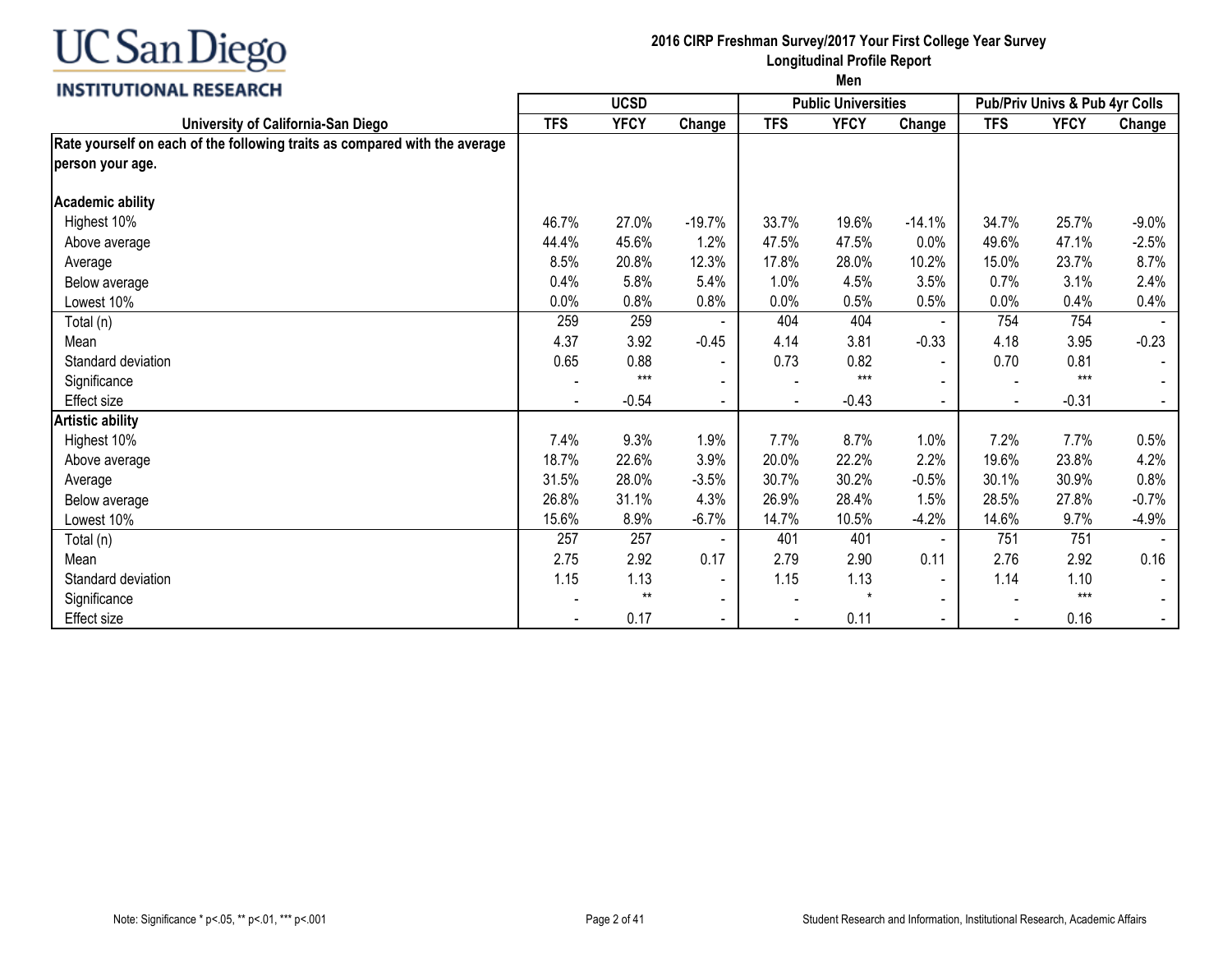

#### **2016 CIRP Freshman Survey/2017 Your First College Year Survey Longitudinal Profile Report**

|                                                                            | <b>UCSD</b> |             |                          |                          | <b>Public Universities</b> |                          | Pub/Priv Univs & Pub 4yr Colls |             |         |
|----------------------------------------------------------------------------|-------------|-------------|--------------------------|--------------------------|----------------------------|--------------------------|--------------------------------|-------------|---------|
| University of California-San Diego                                         | <b>TFS</b>  | <b>YFCY</b> | Change                   | <b>TFS</b>               | <b>YFCY</b>                | Change                   | <b>TFS</b>                     | <b>YFCY</b> | Change  |
| Rate yourself on each of the following traits as compared with the average |             |             |                          |                          |                            |                          |                                |             |         |
| person your age.                                                           |             |             |                          |                          |                            |                          |                                |             |         |
| Compassion                                                                 |             |             |                          |                          |                            |                          |                                |             |         |
| Highest 10%                                                                | 25.6%       | 20.9%       | $-4.7%$                  | 23.1%                    | 19.7%                      | $-3.4%$                  | 23.7%                          | 22.5%       | $-1.2%$ |
| Above average                                                              | 39.1%       | 47.3%       | 8.2%                     | 39.8%                    | 46.3%                      | 6.5%                     | 40.7%                          | 42.6%       | 1.9%    |
| Average                                                                    | 29.5%       | 26.0%       | $-3.5%$                  | 31.8%                    | 26.9%                      | $-4.9%$                  | 30.0%                          | 28.6%       | $-1.4%$ |
| Below average                                                              | 5.4%        | 5.4%        | 0.0%                     | 5.0%                     | 7.0%                       | 2.0%                     | 5.3%                           | 5.2%        | $-0.1%$ |
| Lowest 10%                                                                 | 0.4%        | 0.4%        | 0.0%                     | 0.2%                     | 0.2%                       | 0.0%                     | 0.3%                           | 1.1%        | 0.8%    |
| Total (n)                                                                  | 258         | 258         |                          | 402                      | 402                        |                          | 751                            | 751         |         |
| Mean                                                                       | 3.84        | 3.83        | $-0.01$                  | 3.81                     | 3.78                       | $-0.03$                  | 3.82                           | 3.80        | $-0.02$ |
| Standard deviation                                                         | 0.88        | 0.83        | $\overline{\phantom{a}}$ | 0.86                     | 0.85                       | $\blacksquare$           | 0.86                           | 0.88        |         |
| Significance                                                               |             |             |                          | $\overline{\phantom{a}}$ |                            | $\overline{\phantom{a}}$ |                                |             |         |
| Effect size                                                                |             | $-0.01$     |                          |                          | $-0.03$                    | $\blacksquare$           |                                | $-0.02$     |         |
| <b>Creativity</b>                                                          |             |             |                          |                          |                            |                          |                                |             |         |
| Highest 10%                                                                | 15.6%       | 17.9%       | 2.3%                     | 16.2%                    | 17.7%                      | 1.5%                     | 15.3%                          | 17.1%       | 1.8%    |
| Above average                                                              | 33.5%       | 36.2%       | 2.7%                     | 33.4%                    | 34.7%                      | 1.3%                     | 36.0%                          | 36.1%       | 0.1%    |
| Average                                                                    | 37.4%       | 32.3%       | $-5.1%$                  | 38.9%                    | 33.9%                      | $-5.0%$                  | 38.2%                          | 35.7%       | $-2.5%$ |
| Below average                                                              | 10.9%       | 12.5%       | 1.6%                     | 9.7%                     | 12.0%                      | 2.3%                     | 9.3%                           | 9.6%        | 0.3%    |
| Lowest 10%                                                                 | 2.7%        | 1.2%        | $-1.5%$                  | 1.7%                     | 1.7%                       | 0.0%                     | 1.2%                           | 1.5%        | 0.3%    |
| Total (n)                                                                  | 257         | 257         |                          | 401                      | 401                        | $\blacksquare$           | 753                            | 753         |         |
| Mean                                                                       | 3.48        | 3.57        | 0.09                     | 3.53                     | 3.55                       | 0.02                     | 3.55                           | 3.58        | 0.03    |
| Standard deviation                                                         | 0.97        | 0.96        | $\blacksquare$           | 0.94                     | 0.97                       | $\blacksquare$           | 0.90                           | 0.93        |         |
| Significance                                                               |             |             | $\overline{\phantom{a}}$ |                          |                            | $\blacksquare$           |                                |             |         |
| Effect size                                                                |             | 0.11        |                          |                          | 0.02                       | $\blacksquare$           |                                | 0.03        |         |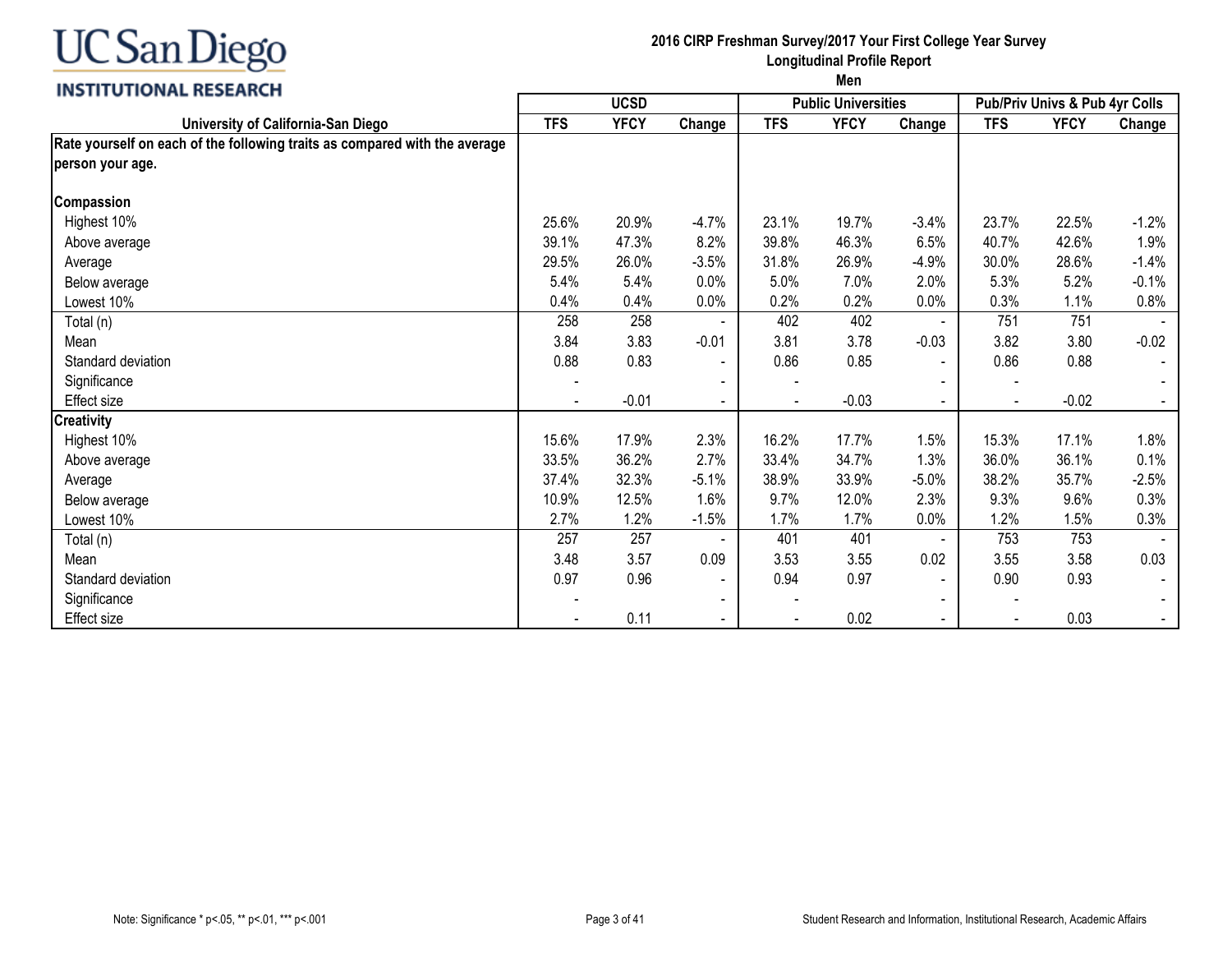

#### **2016 CIRP Freshman Survey/2017 Your First College Year Survey Longitudinal Profile Report**

|                                                                                                |            | <b>UCSD</b> |                |                | <b>Public Universities</b> |                          |                | Pub/Priv Univs & Pub 4yr Colls |                |
|------------------------------------------------------------------------------------------------|------------|-------------|----------------|----------------|----------------------------|--------------------------|----------------|--------------------------------|----------------|
| University of California-San Diego                                                             | <b>TFS</b> | <b>YFCY</b> | Change         | <b>TFS</b>     | <b>YFCY</b>                | Change                   | <b>TFS</b>     | <b>YFCY</b>                    | Change         |
| Rate yourself on each of the following traits as compared with the average<br>person your age. |            |             |                |                |                            |                          |                |                                |                |
| Drive to achieve                                                                               |            |             |                |                |                            |                          |                |                                |                |
| Highest 10%                                                                                    | 36.0%      | 34.9%       | $-1.1%$        | 34.2%          | 31.4%                      | $-2.8%$                  | 34.4%          | 31.6%                          | $-2.8%$        |
| Above average                                                                                  | 39.1%      | 37.2%       | $-1.9%$        | 41.6%          | 37.4%                      | $-4.2%$                  | 39.6%          | 36.4%                          | $-3.2%$        |
| Average                                                                                        | 17.1%      | 19.8%       | 2.7%           | 18.5%          | 24.2%                      | 5.7%                     | 19.9%          | 24.0%                          | 4.1%           |
| Below average                                                                                  | 7.4%       | 7.4%        | 0.0%           | 5.2%           | 6.0%                       | 0.8%                     | 5.6%           | 6.3%                           | 0.7%           |
| Lowest 10%                                                                                     | 0.4%       | 0.8%        | 0.4%           | 0.5%           | 1.0%                       | 0.5%                     | 0.5%           | 1.7%                           | 1.2%           |
| Total (n)                                                                                      | 258        | 258         |                | 401            | 401                        | $\blacksquare$           | 750            | 750                            |                |
| Mean                                                                                           | 4.03       | 3.98        | $-0.05$        | 4.04           | 3.92                       | $-0.12$                  | 4.02           | 3.90                           | $-0.12$        |
| Standard deviation                                                                             | 0.93       | 0.96        | $\blacksquare$ | 0.88           | 0.94                       | $\blacksquare$           | 0.90           | 0.98                           |                |
| Significance                                                                                   |            |             |                |                | $\star$                    |                          |                | $**$                           |                |
| <b>Effect size</b>                                                                             |            | $-0.05$     | $\blacksquare$ |                | $-0.13$                    |                          | $\blacksquare$ | $-0.13$                        | $\blacksquare$ |
| <b>Emotional health</b>                                                                        |            |             |                |                |                            |                          |                |                                |                |
| Highest 10%                                                                                    | 23.5%      | 22.7%       | $-0.8%$        | 21.9%          | 19.8%                      | $-2.1%$                  | 21.0%          | 18.5%                          | $-2.5%$        |
| Above average                                                                                  | 35.7%      | 29.8%       | $-5.9%$        | 34.9%          | 28.6%                      | $-6.3%$                  | 33.5%          | 30.3%                          | $-3.2%$        |
| Average                                                                                        | 29.8%      | 23.1%       | $-6.7%$        | 32.7%          | 30.9%                      | $-1.8%$                  | 32.9%          | 33.6%                          | 0.7%           |
| Below average                                                                                  | 9.4%       | 18.0%       | 8.6%           | 9.3%           | 16.3%                      | 7.0%                     | 11.0%          | 14.2%                          | 3.2%           |
| Lowest 10%                                                                                     | 1.6%       | 6.3%        | 4.7%           | 1.3%           | 4.3%                       | 3.0%                     | 1.6%           | 3.5%                           | 1.9%           |
| Total (n)                                                                                      | 255        | 255         |                | 398            | 398                        | $\overline{\phantom{a}}$ | 747            | 747                            |                |
| Mean                                                                                           | 3.70       | 3.45        | $-0.25$        | 3.67           | 3.43                       | $-0.24$                  | 3.61           | 3.46                           | $-0.15$        |
| Standard deviation                                                                             | 0.98       | 1.20        |                | 0.96           | 1.11                       |                          | 0.99           | 1.05                           |                |
| Significance                                                                                   |            | $***$       |                |                | $***$                      |                          |                | $***$                          |                |
| <b>Effect size</b>                                                                             |            | $-0.24$     | $\blacksquare$ | $\blacksquare$ | $-0.23$                    |                          | $\blacksquare$ | $-0.15$                        |                |
| Leadership ability                                                                             |            |             |                |                |                            |                          |                |                                |                |
| Highest 10%                                                                                    | 22.4%      | 23.1%       | 0.7%           | 24.6%          | 23.1%                      | $-1.5%$                  | 27.7%          | 25.5%                          | $-2.2%$        |
| Above average                                                                                  | 41.2%      | 40.0%       | $-1.2%$        | 38.1%          | 38.3%                      | 0.2%                     | 37.8%          | 37.4%                          | $-0.4%$        |
| Average                                                                                        | 24.3%      | 26.3%       | 2.0%           | 25.3%          | 27.6%                      | 2.3%                     | 25.9%          | 27.7%                          | 1.8%           |
| Below average                                                                                  | 11.4%      | 8.2%        | $-3.2%$        | 11.0%          | 8.5%                       | $-2.5%$                  | 8.0%           | 7.2%                           | $-0.8%$        |
| Lowest 10%                                                                                     | 0.8%       | 2.4%        | 1.6%           | 1.0%           | 2.5%                       | 1.5%                     | 0.5%           | 2.1%                           | 1.6%           |
| Total (n)                                                                                      | 255        | 255         |                | 399            | 399                        |                          | 748            | 748                            |                |
| Mean                                                                                           | 3.73       | 3.73        | 0.00           | 3.74           | 3.71                       | $-0.03$                  | 3.84           | 3.77                           | $-0.07$        |
| Standard deviation                                                                             | 0.96       | 0.98        | $\sim$         | 0.98           | 1.00                       |                          | 0.94           | 0.98                           |                |
| Significance                                                                                   |            |             | $\blacksquare$ |                |                            | $\blacksquare$           |                | $\star$                        | $\blacksquare$ |
| <b>Effect size</b>                                                                             |            | 0.00        | $\sim$         | $\sim$         | $-0.03$                    | $\blacksquare$           | $\blacksquare$ | $-0.08$                        | $\blacksquare$ |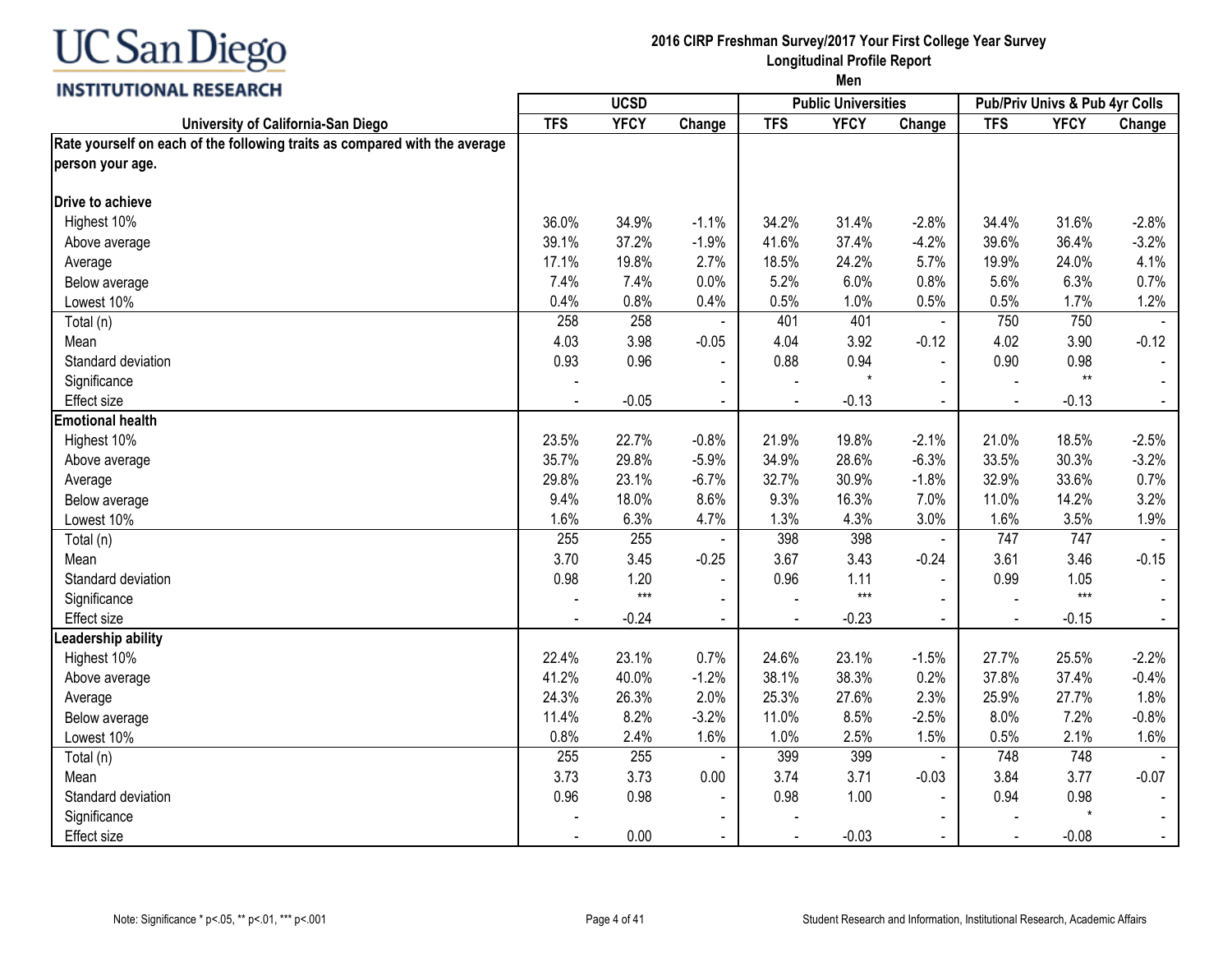

#### **2016 CIRP Freshman Survey/2017 Your First College Year Survey Longitudinal Profile Report**

|                                                                            | <b>UCSD</b> |             |                          |                          | <b>Public Universities</b> |                          | Pub/Priv Univs & Pub 4yr Colls |             |         |
|----------------------------------------------------------------------------|-------------|-------------|--------------------------|--------------------------|----------------------------|--------------------------|--------------------------------|-------------|---------|
| University of California-San Diego                                         | <b>TFS</b>  | <b>YFCY</b> | Change                   | <b>TFS</b>               | <b>YFCY</b>                | Change                   | <b>TFS</b>                     | <b>YFCY</b> | Change  |
| Rate yourself on each of the following traits as compared with the average |             |             |                          |                          |                            |                          |                                |             |         |
| person your age.                                                           |             |             |                          |                          |                            |                          |                                |             |         |
| <b>Mathematical ability</b>                                                |             |             |                          |                          |                            |                          |                                |             |         |
| Highest 10%                                                                | 31.5%       | 23.7%       | $-7.8%$                  | 24.2%                    | 18.2%                      | $-6.0%$                  | 26.5%                          | 21.7%       | $-4.8%$ |
| Above average                                                              | 42.4%       | 36.6%       | $-5.8%$                  | 39.2%                    | 34.9%                      | $-4.3%$                  | 39.8%                          | 36.5%       | $-3.3%$ |
| Average                                                                    | 19.8%       | 24.9%       | 5.1%                     | 25.9%                    | 28.7%                      | 2.8%                     | 25.2%                          | 27.2%       | 2.0%    |
| Below average                                                              | 5.1%        | 10.1%       | 5.0%                     | 8.2%                     | 14.0%                      | 5.8%                     | 7.2%                           | 12.0%       | 4.8%    |
| Lowest 10%                                                                 | 1.2%        | 4.7%        | 3.5%                     | 2.5%                     | 4.2%                       | 1.7%                     | 1.3%                           | 2.7%        | 1.4%    |
| Total (n)                                                                  | 257         | 257         |                          | 401                      | 401                        |                          | 751                            | 751         |         |
| Mean                                                                       | 3.98        | 3.65        | $-0.33$                  | 3.74                     | 3.49                       | $-0.25$                  | 3.83                           | 3.63        | $-0.20$ |
| Standard deviation                                                         | 0.91        | 1.09        | $\overline{\phantom{a}}$ | 1.00                     | 1.07                       | $\blacksquare$           | 0.95                           | 1.03        |         |
| Significance                                                               |             | $***$       |                          | $\overline{\phantom{a}}$ | $***$                      | $\overline{\phantom{a}}$ |                                | $***$       |         |
| Effect size                                                                |             | $-0.35$     | $\blacksquare$           |                          | $-0.28$                    | $\blacksquare$           |                                | $-0.24$     |         |
| <b>Physical health</b>                                                     |             |             |                          |                          |                            |                          |                                |             |         |
| Highest 10%                                                                | 23.4%       | 18.8%       | $-4.6%$                  | 23.7%                    | 18.5%                      | $-5.2%$                  | 24.9%                          | 20.6%       | $-4.3%$ |
| Above average                                                              | 34.0%       | 30.9%       | $-3.1%$                  | 32.7%                    | 30.7%                      | $-2.0%$                  | 33.1%                          | 31.5%       | $-1.6%$ |
| Average                                                                    | 32.8%       | 35.5%       | 2.7%                     | 33.9%                    | 36.7%                      | 2.8%                     | 32.8%                          | 35.2%       | 2.4%    |
| Below average                                                              | 9.0%        | 12.9%       | 3.9%                     | 9.0%                     | 12.5%                      | 3.5%                     | 8.7%                           | 11.4%       | 2.7%    |
| Lowest 10%                                                                 | 0.8%        | 2.0%        | 1.2%                     | 0.7%                     | 1.7%                       | 1.0%                     | 0.5%                           | 1.3%        | 0.8%    |
| Total (n)                                                                  | 256         | 256         |                          | 401                      | 401                        | $\blacksquare$           | 747                            | 747         |         |
| Mean                                                                       | 3.70        | 3.52        | $-0.18$                  | 3.70                     | 3.52                       | $-0.18$                  | 3.73                           | 3.59        | $-0.14$ |
| Standard deviation                                                         | 0.95        | 1.00        | $\blacksquare$           | 0.96                     | 0.99                       | $\blacksquare$           | 0.95                           | 0.98        |         |
| Significance                                                               |             | $**$        | $\blacksquare$           |                          | $***$                      | $\blacksquare$           |                                | $***$       |         |
| Effect size                                                                |             | $-0.21$     |                          |                          | $-0.21$                    | $\blacksquare$           |                                | $-0.16$     |         |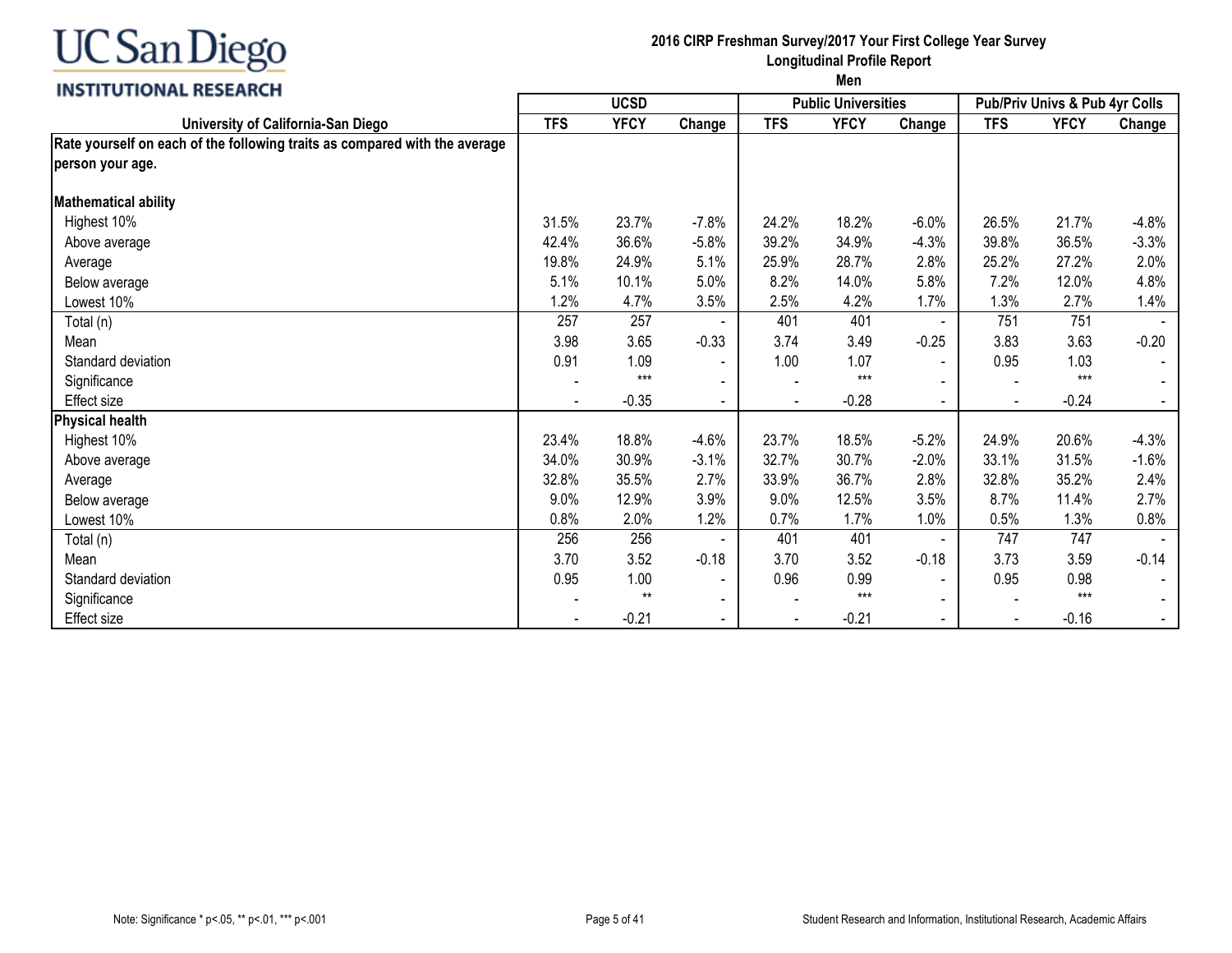

#### **2016 CIRP Freshman Survey/2017 Your First College Year Survey Longitudinal Profile Report**

|                                                                                                |            | <b>UCSD</b>     |                |            | <b>Public Universities</b> |                | Pub/Priv Univs & Pub 4yr Colls |             |         |  |
|------------------------------------------------------------------------------------------------|------------|-----------------|----------------|------------|----------------------------|----------------|--------------------------------|-------------|---------|--|
| University of California-San Diego                                                             | <b>TFS</b> | <b>YFCY</b>     | Change         | <b>TFS</b> | <b>YFCY</b>                | Change         | <b>TFS</b>                     | <b>YFCY</b> | Change  |  |
| Rate yourself on each of the following traits as compared with the average<br>person your age. |            |                 |                |            |                            |                |                                |             |         |  |
| Public speaking ability                                                                        |            |                 |                |            |                            |                |                                |             |         |  |
| Highest 10%                                                                                    | 17.2%      | 16.4%           | $-0.8%$        | 15.2%      | 14.0%                      | $-1.2%$        | 18.0%                          | 15.3%       | $-2.7%$ |  |
| Above average                                                                                  | 31.3%      | 34.0%           | 2.7%           | 29.7%      | 31.4%                      | 1.7%           | 30.4%                          | 33.3%       | 2.9%    |  |
| Average                                                                                        | 35.5%      | 28.5%           | $-7.0%$        | 35.9%      | 34.4%                      | $-1.5%$        | 34.9%                          | 34.2%       | $-0.7%$ |  |
| Below average                                                                                  | 11.3%      | 18.0%           | 6.7%           | 14.7%      | 16.2%                      | 1.5%           | 13.4%                          | 14.0%       | 0.6%    |  |
| Lowest 10%                                                                                     | 4.7%       | 3.1%            | $-1.6%$        | 4.5%       | 4.0%                       | $-0.5%$        | 3.3%                           | 3.2%        | $-0.1%$ |  |
| Total (n)                                                                                      | 256        | 256             |                | 401        | 401                        | $\blacksquare$ | 751                            | 751         |         |  |
| Mean                                                                                           | 3.45       | 3.43            | $-0.02$        | 3.36       | 3.35                       | $-0.01$        | 3.46                           | 3.44        | $-0.02$ |  |
| Standard deviation                                                                             | 1.05       | 1.06            | $\blacksquare$ | 1.05       | 1.04                       | $\blacksquare$ | 1.04                           | 1.01        |         |  |
| Significance                                                                                   |            |                 | $\blacksquare$ |            |                            |                |                                |             |         |  |
| Effect size                                                                                    |            | $-0.02$         |                |            | $-0.01$                    |                |                                | $-0.02$     |         |  |
| <b>Risk-taking</b>                                                                             |            |                 |                |            |                            |                |                                |             |         |  |
| Highest 10%                                                                                    | 12.1%      | 15.2%           | 3.1%           | 13.4%      | 14.7%                      | 1.3%           | 14.5%                          | 15.0%       | 0.5%    |  |
| Above average                                                                                  | 35.4%      | 34.2%           | $-1.2%$        | 34.3%      | 32.3%                      | $-2.0%$        | 32.4%                          | 31.8%       | $-0.6%$ |  |
| Average                                                                                        | 33.1%      | 32.7%           | $-0.4%$        | 35.6%      | 37.1%                      | 1.5%           | 37.6%                          | 38.7%       | 1.1%    |  |
| Below average                                                                                  | 16.3%      | 14.4%           | $-1.9%$        | 13.9%      | 12.9%                      | $-1.0%$        | 13.4%                          | 12.1%       | $-1.3%$ |  |
| Lowest 10%                                                                                     | 3.1%       | 3.5%            | 0.4%           | 2.7%       | 3.0%                       | 0.3%           | 2.0%                           | 2.4%        | 0.4%    |  |
| Total (n)                                                                                      | 257        | 257             |                | 402        | 402                        | $\blacksquare$ | 752                            | 752         |         |  |
| Mean                                                                                           | 3.37       | 3.43            | 0.06           | 3.42       | 3.43                       | 0.01           | 3.44                           | 3.45        | 0.01    |  |
| Standard deviation                                                                             | 1.00       | 1.03            | $\blacksquare$ | 0.98       | 0.99                       |                | 0.96                           | 0.97        |         |  |
| Significance                                                                                   |            |                 |                |            |                            |                |                                |             |         |  |
| <b>Effect size</b>                                                                             |            | 0.06            | $\blacksquare$ |            | 0.01                       | $\blacksquare$ | $\blacksquare$                 | 0.01        |         |  |
| Self-confidence (intellectual)                                                                 |            |                 |                |            |                            |                |                                |             |         |  |
| Highest 10%                                                                                    | 34.0%      | 26.2%           | $-7.8%$        | 30.4%      | 24.2%                      | $-6.2%$        | 29.3%                          | 24.4%       | $-4.9%$ |  |
| Above average                                                                                  | 38.3%      | 41.0%           | 2.7%           | 38.9%      | 41.1%                      | 2.2%           | 39.7%                          | 41.1%       | 1.4%    |  |
| Average                                                                                        | 22.7%      | 21.1%           | $-1.6%$        | 25.7%      | 24.2%                      | $-1.5%$        | 25.4%                          | 25.3%       | $-0.1%$ |  |
| Below average                                                                                  | 4.3%       | 8.2%            | 3.9%           | 4.2%       | 7.7%                       | 3.5%           | 5.1%                           | 7.5%        | 2.4%    |  |
| Lowest 10%                                                                                     | 0.8%       | 3.5%            | 2.7%           | 0.7%       | 2.7%                       | 2.0%           | 0.5%                           | 1.7%        | 1.2%    |  |
| Total (n)                                                                                      | 256        | 256             |                | 401        | 401                        | $\blacksquare$ | 751                            | 751         |         |  |
| Mean                                                                                           | 4.00       | 3.78            | $-0.22$        | 3.94       | 3.76                       | $-0.18$        | 3.92                           | 3.79        | $-0.13$ |  |
| Standard deviation                                                                             | 0.90       | 1.04            | $\blacksquare$ | 0.89       | 0.99                       | $\mathbf{r}$   | 0.89                           | 0.95        |         |  |
| Significance                                                                                   |            | $^{\star\star}$ | $\blacksquare$ |            | $^{\star\star}$            |                |                                | $***$       |         |  |
| Effect size                                                                                    |            | $-0.20$         | $\blacksquare$ |            | $-0.17$                    | $\sim$         | $\blacksquare$                 | $-0.13$     |         |  |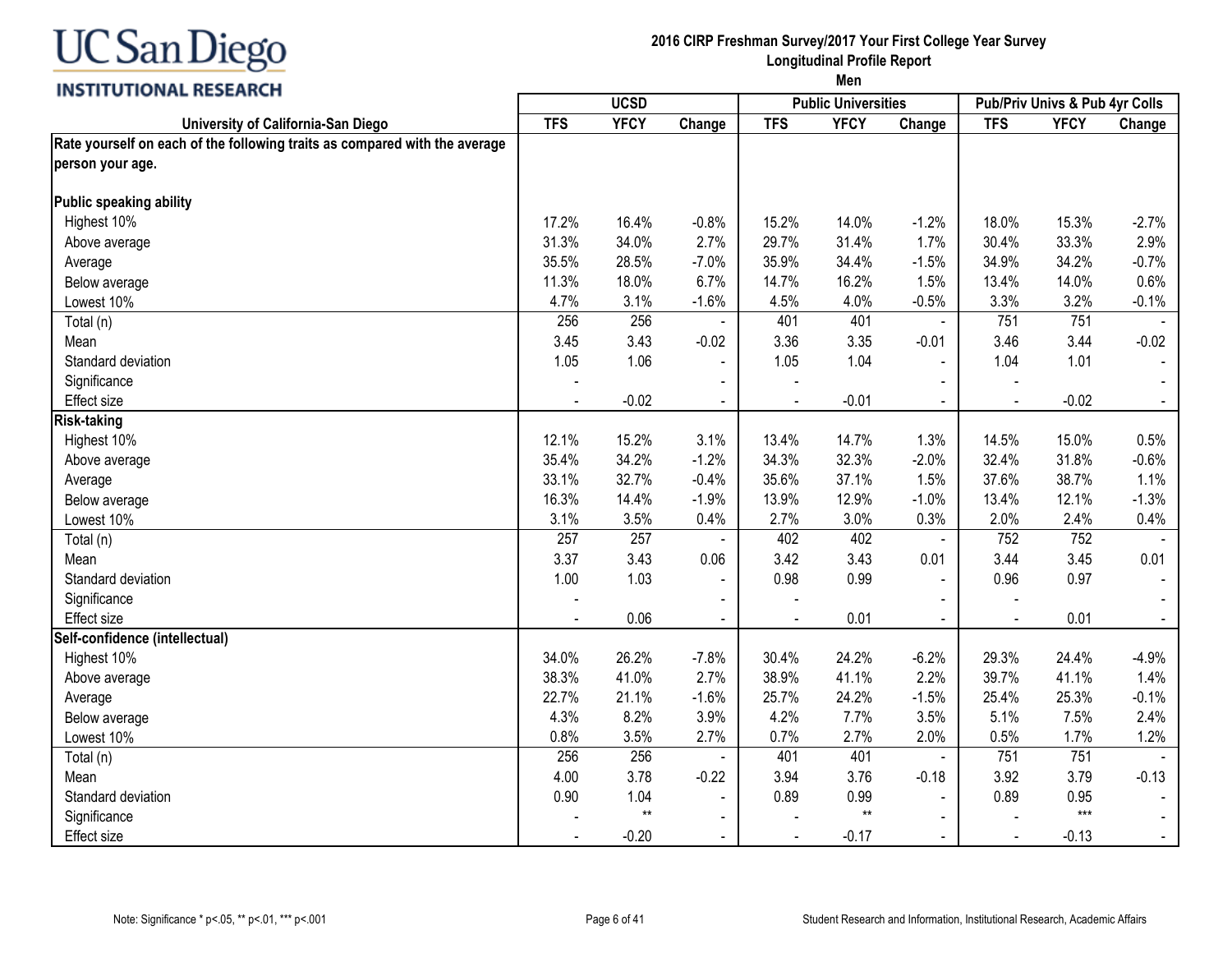

#### **2016 CIRP Freshman Survey/2017 Your First College Year Survey Longitudinal Profile Report**

|                                                                            | <b>UCSD</b> |             |                |            | <b>Public Universities</b> |                | <b>Pub/Priv Univs &amp; Pub 4yr Colls</b> |             |         |
|----------------------------------------------------------------------------|-------------|-------------|----------------|------------|----------------------------|----------------|-------------------------------------------|-------------|---------|
| University of California-San Diego                                         | <b>TFS</b>  | <b>YFCY</b> | Change         | <b>TFS</b> | <b>YFCY</b>                | Change         | <b>TFS</b>                                | <b>YFCY</b> | Change  |
| Rate yourself on each of the following traits as compared with the average |             |             |                |            |                            |                |                                           |             |         |
| person your age.                                                           |             |             |                |            |                            |                |                                           |             |         |
| Self-confidence (social)                                                   |             |             |                |            |                            |                |                                           |             |         |
| Highest 10%                                                                | 16.0%       | 16.8%       | 0.8%           | 16.2%      | 17.0%                      | 0.8%           | 15.7%                                     | 14.9%       | $-0.8%$ |
| Above average                                                              | 31.6%       | 27.7%       | $-3.9%$        | 31.9%      | 27.7%                      | $-4.2%$        | 29.0%                                     | 29.7%       | 0.7%    |
| Average                                                                    | 33.6%       | 32.4%       | $-1.2%$        | 35.4%      | 33.9%                      | $-1.5%$        | 36.8%                                     | 35.0%       | $-1.8%$ |
| Below average                                                              | 15.6%       | 17.6%       | 2.0%           | 13.7%      | 16.7%                      | 3.0%           | 15.6%                                     | 16.0%       | 0.4%    |
| Lowest 10%                                                                 | 3.1%        | 5.5%        | 2.4%           | 2.7%       | 4.7%                       | 2.0%           | 2.9%                                      | 4.5%        | 1.6%    |
| Total (n)                                                                  | 256         | 256         |                | 401        | 401                        | $\blacksquare$ | 752                                       | 752         |         |
| Mean                                                                       | 3.42        | 3.33        | $-0.09$        | 3.45       | 3.35                       | $-0.10$        | 3.39                                      | 3.34        | $-0.05$ |
| Standard deviation                                                         | 1.03        | 1.11        | $\blacksquare$ | 1.01       | 1.09                       |                | 1.02                                      | 1.06        |         |
| Significance                                                               |             |             |                |            |                            |                |                                           |             |         |
| <b>Effect</b> size                                                         |             | $-0.09$     | $\blacksquare$ |            | $-0.10$                    |                | $\blacksquare$                            | $-0.05$     |         |
| Rate yourself on each of the following traits as compared with the average |             |             |                |            |                            |                |                                           |             |         |
| person your age.                                                           |             |             |                |            |                            |                |                                           |             |         |
| <b>Spirituality</b>                                                        |             |             |                |            |                            |                |                                           |             |         |
| Highest 10%                                                                | 12.2%       | 16.9%       | 4.7%           | 12.8%      | 15.8%                      | 3.0%           | 12.6%                                     | 14.1%       | 1.5%    |
| Above average                                                              | 20.0%       | 19.6%       | $-0.4%$        | 21.3%      | 22.0%                      | 0.7%           | 21.7%                                     | 23.4%       | 1.7%    |
| Average                                                                    | 37.3%       | 31.8%       | $-5.5%$        | 40.3%      | 35.0%                      | $-5.3%$        | 37.3%                                     | 34.1%       | $-3.2%$ |
| Below average                                                              | 17.6%       | 15.3%       | $-2.3%$        | 15.0%      | 13.5%                      | $-1.5%$        | 17.8%                                     | 15.0%       | $-2.8%$ |
| Lowest 10%                                                                 | 12.9%       | 16.5%       | 3.6%           | 10.8%      | 13.8%                      | 3.0%           | 10.5%                                     | 13.3%       | 2.8%    |
| Total (n)                                                                  | 255         | 255         |                | 400        | 400                        | $\blacksquare$ | 751                                       | 751         |         |
| Mean                                                                       | 3.01        | 3.05        | 0.04           | 3.10       | 3.13                       | 0.03           | 3.08                                      | 3.10        | 0.02    |
| Standard deviation                                                         | 1.18        | 1.30        |                | 1.14       | 1.23                       | $\blacksquare$ | 1.15                                      | 1.21        |         |
| Significance                                                               |             |             |                |            |                            |                |                                           |             |         |
| <b>Effect size</b>                                                         |             | 0.03        |                |            | 0.03                       | $\blacksquare$ | $\blacksquare$                            | 0.02        |         |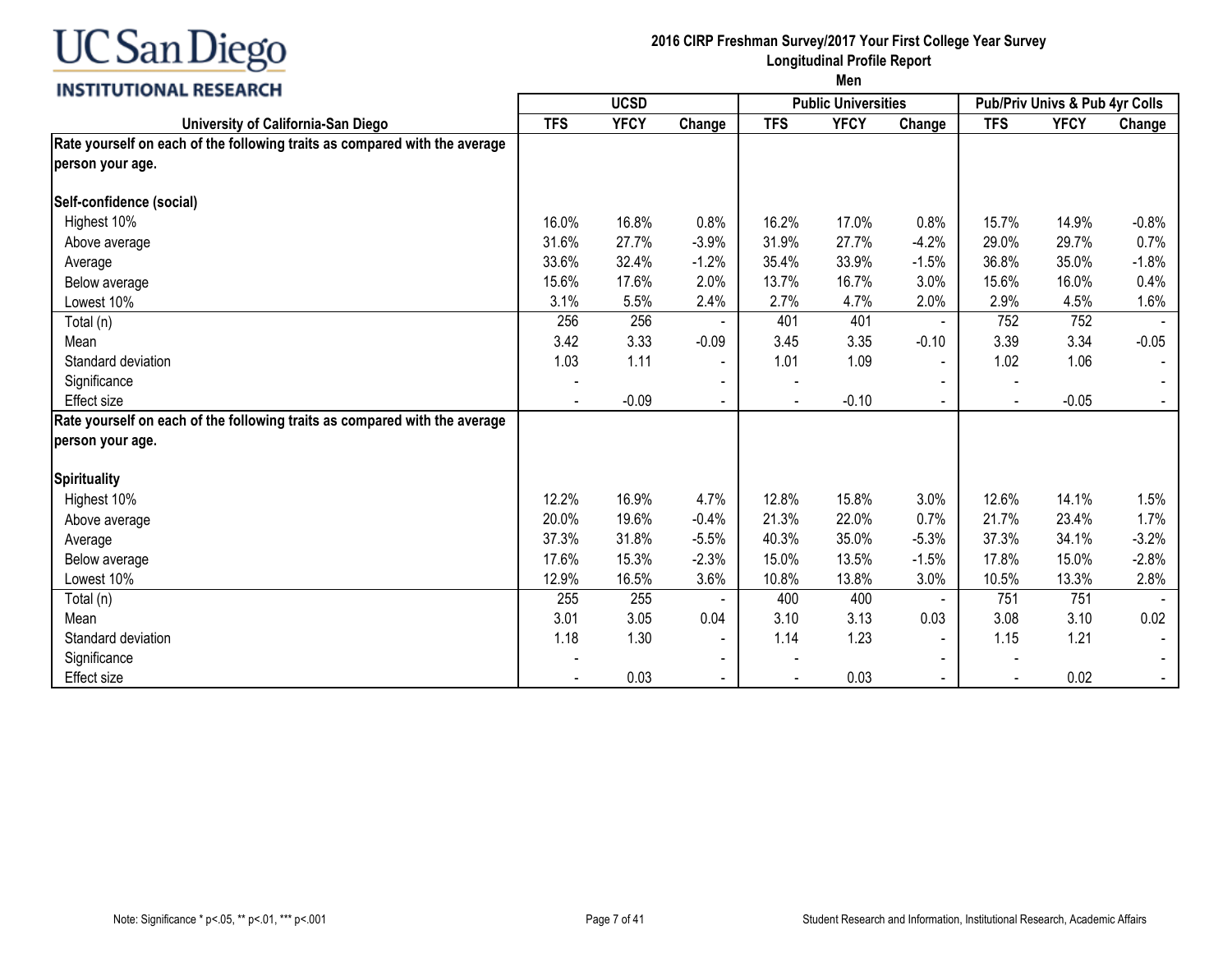

#### **2016 CIRP Freshman Survey/2017 Your First College Year Survey Longitudinal Profile Report**

|                                                                            |            | <b>UCSD</b> |                |                          | <b>Public Universities</b> |                |                | Pub/Priv Univs & Pub 4yr Colls |         |
|----------------------------------------------------------------------------|------------|-------------|----------------|--------------------------|----------------------------|----------------|----------------|--------------------------------|---------|
| University of California-San Diego                                         | <b>TFS</b> | <b>YFCY</b> | Change         | <b>TFS</b>               | <b>YFCY</b>                | Change         | <b>TFS</b>     | <b>YFCY</b>                    | Change  |
| Rate yourself on each of the following traits as compared with the average |            |             |                |                          |                            |                |                |                                |         |
| person your age.                                                           |            |             |                |                          |                            |                |                |                                |         |
| <b>Understanding of others</b>                                             |            |             |                |                          |                            |                |                |                                |         |
| Highest 10%                                                                | 31.4%      | 31.0%       | $-0.4%$        | 28.3%                    | 26.0%                      | $-2.3%$        | 27.3%          | 26.2%                          | $-1.1%$ |
| Above average                                                              | 42.0%      | 45.9%       | 3.9%           | 43.8%                    | 43.5%                      | $-0.3%$        | 42.6%          | 40.3%                          | $-2.3%$ |
| Average                                                                    | 23.9%      | 18.8%       | $-5.1%$        | 25.3%                    | 25.5%                      | 0.2%           | 27.3%          | 27.3%                          | 0.0%    |
| Below average                                                              | 2.7%       | 3.9%        | 1.2%           | 2.8%                     | 4.3%                       | 1.5%           | 2.7%           | 5.3%                           | 2.6%    |
| Lowest 10%                                                                 | 0.0%       | 0.4%        | 0.4%           | 0.0%                     | 0.8%                       | 0.8%           | 0.1%           | 0.8%                           | 0.7%    |
| Total (n)                                                                  | 255        | 255         |                | 400                      | 400                        | $\sim$         | 751            | 751                            |         |
| Mean                                                                       | 4.02       | 4.03        | 0.01           | 3.98                     | 3.90                       | $-0.08$        | 3.94           | 3.86                           | $-0.08$ |
| Standard deviation                                                         | 0.82       | 0.83        |                | 0.80                     | 0.86                       |                | 0.81           | 0.90                           |         |
| Significance                                                               |            |             |                |                          |                            |                |                | $\star$                        |         |
| Effect size                                                                |            | 0.01        | $\blacksquare$ |                          | $-0.09$                    |                |                | $-0.08$                        |         |
| <b>Writing ability</b>                                                     |            |             |                |                          |                            |                |                |                                |         |
| Highest 10%                                                                | 14.2%      | 13.4%       | $-0.8%$        | 11.5%                    | 10.5%                      | $-1.0%$        | 12.9%          | 14.6%                          | 1.7%    |
| Above average                                                              | 34.6%      | 33.5%       | $-1.1%$        | 32.3%                    | 32.6%                      | 0.3%           | 35.2%          | 37.1%                          | 1.9%    |
| Average                                                                    | 33.1%      | 36.2%       | 3.1%           | 40.4%                    | 42.4%                      | 2.0%           | 38.5%          | 37.7%                          | $-0.8%$ |
| Below average                                                              | 15.4%      | 11.8%       | $-3.6%$        | 14.0%                    | 10.8%                      | $-3.2%$        | 11.9%          | 8.0%                           | $-3.9%$ |
| Lowest 10%                                                                 | 2.8%       | 5.1%        | 2.3%           | 1.8%                     | 3.8%                       | 2.0%           | 1.5%           | 2.7%                           | 1.2%    |
| Total (n)                                                                  | 254        | 254         |                | 399                      | 399                        | $\sim$         | 742            | 742                            |         |
| Mean                                                                       | 3.42       | 3.38        | $-0.04$        | 3.38                     | 3.35                       | $-0.03$        | 3.46           | 3.53                           | 0.07    |
| Standard deviation                                                         | 1.00       | 1.03        |                | 0.92                     | 0.94                       | $\overline{a}$ | 0.91           | 0.93                           |         |
| Significance                                                               |            |             | $\sim$         | $\overline{\phantom{a}}$ |                            | $\sim$         |                | $\star$                        | $\sim$  |
| <b>Effect size</b>                                                         |            | $-0.04$     | $\sim$         |                          | $-0.03$                    | $\blacksquare$ | $\blacksquare$ | 0.08                           | $\sim$  |
| How would you rate yourself in the following areas:                        |            |             |                |                          |                            |                |                |                                |         |
| Ability to see the world from someone else's perspective                   |            |             |                |                          |                            |                |                |                                |         |
| A major strength                                                           | 32.0%      | 31.7%       | $-0.3%$        | 29.5%                    | 31.9%                      | 2.4%           | 31.3%          | 33.9%                          | 2.6%    |
| Somewhat strong                                                            | 49.4%      | 48.3%       | $-1.1%$        | 46.5%                    | 45.0%                      | $-1.5%$        | 45.8%          | 43.8%                          | $-2.0%$ |
| Average                                                                    | 16.2%      | 17.8%       | 1.6%           | 21.3%                    | 19.8%                      | $-1.5%$        | 20.3%          | 19.1%                          | $-1.2%$ |
| Somewhat weak                                                              | 2.3%       | 1.2%        | $-1.1%$        | 2.7%                     | 2.5%                       | $-0.2%$        | 2.6%           | 2.3%                           | $-0.3%$ |
| A major weakness                                                           | 0.0%       | 1.2%        | 1.2%           | 0.0%                     | 0.7%                       | 0.7%           | 0.0%           | 0.9%                           | 0.9%    |
| Total (n)                                                                  | 259        | 259         |                | 404                      | 404                        | $\blacksquare$ | 755            | 755                            |         |
| Mean                                                                       | 4.11       | 4.08        | $-0.03$        | 4.03                     | 4.05                       | 0.02           | 4.06           | 4.08                           | 0.02    |
| Standard deviation                                                         | 0.75       | 0.80        |                | 0.79                     | 0.83                       |                | 0.79           | 0.84                           |         |
| Significance                                                               |            |             |                |                          |                            |                |                |                                |         |
| <b>Effect size</b>                                                         |            | $-0.03$     |                |                          | 0.02                       |                | $\blacksquare$ | 0.02                           |         |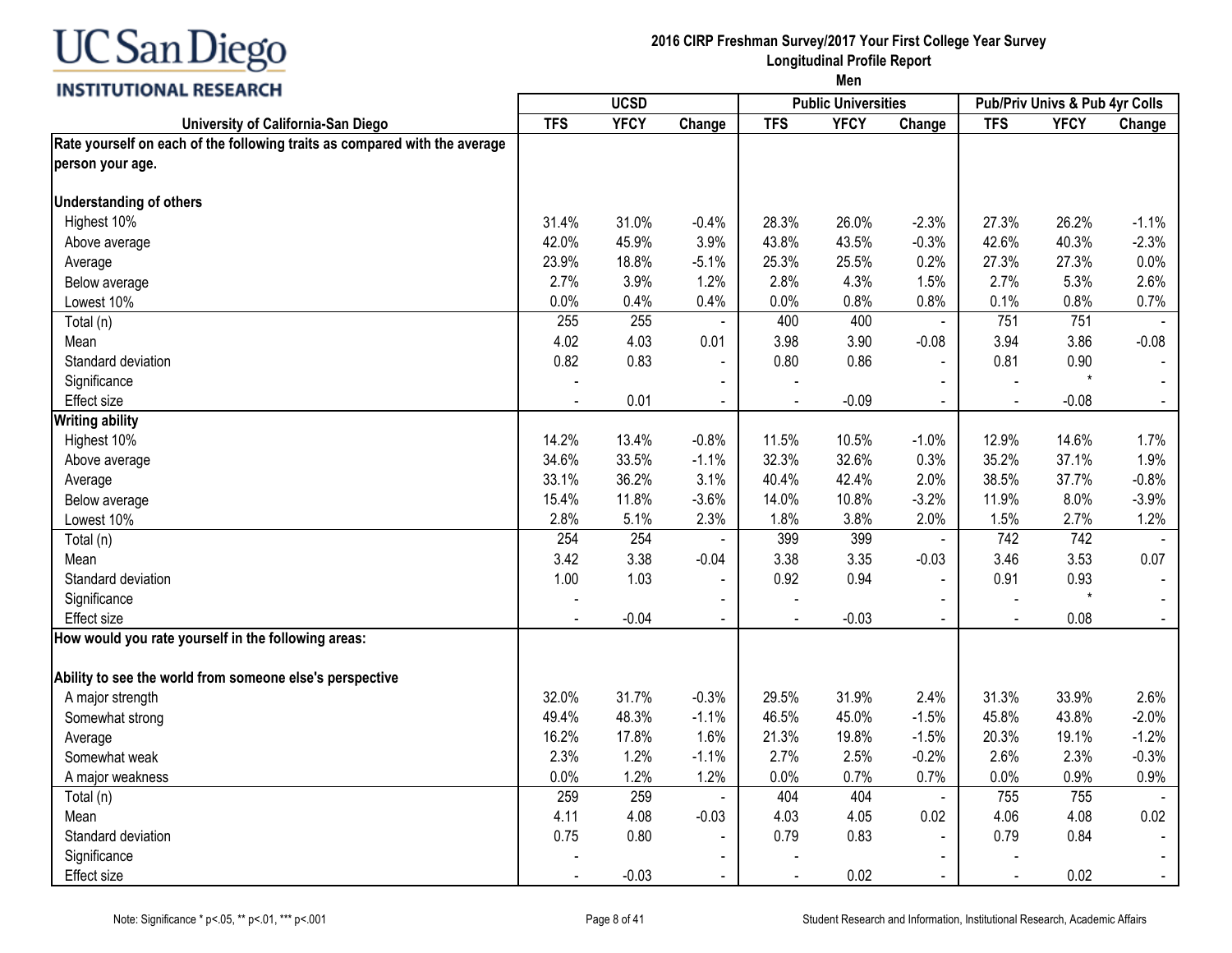# **INSTITUTIONAL RESEARCH**

#### **2016 CIRP Freshman Survey/2017 Your First College Year Survey Longitudinal Profile Report**

|                                                       |            | <b>UCSD</b> |                |            | <b>Public Universities</b> |                |                | <b>Pub/Priv Univs &amp; Pub 4yr Colls</b> |         |
|-------------------------------------------------------|------------|-------------|----------------|------------|----------------------------|----------------|----------------|-------------------------------------------|---------|
| University of California-San Diego                    | <b>TFS</b> | <b>YFCY</b> | Change         | <b>TFS</b> | <b>YFCY</b>                | Change         | <b>TFS</b>     | <b>YFCY</b>                               | Change  |
| How would you rate yourself in the following areas:   |            |             |                |            |                            |                |                |                                           |         |
| Tolerance of others with different beliefs            |            |             |                |            |                            |                |                |                                           |         |
| A major strength                                      | 50.8%      | 40.0%       | $-10.8%$       | 46.2%      | 38.5%                      | $-7.7%$        | 46.6%          | 40.1%                                     | $-6.5%$ |
| Somewhat strong                                       | 34.6%      | 41.5%       | 6.9%           | 38.5%      | 39.3%                      | 0.8%           | 38.9%          | 39.1%                                     | 0.2%    |
| Average                                               | 13.8%      | 14.2%       | 0.4%           | 14.6%      | 18.8%                      | 4.2%           | 13.2%          | 17.9%                                     | 4.7%    |
| Somewhat weak                                         | 0.8%       | 3.8%        | 3.0%           | 0.7%       | 3.2%                       | 2.5%           | 1.2%           | 2.4%                                      | 1.2%    |
| A major weakness                                      | 0.0%       | 0.4%        | 0.4%           | 0.0%       | 0.2%                       | 0.2%           | 0.1%           | 0.5%                                      | 0.4%    |
| Total (n)                                             | 260        | 260         |                | 405        | 405                        | $\blacksquare$ | 758            | 758                                       |         |
| Mean                                                  | 4.35       | 4.17        | $-0.18$        | 4.30       | 4.13                       | $-0.17$        | 4.31           | 4.16                                      | $-0.15$ |
| Standard deviation                                    | 0.74       | 0.84        | $\blacksquare$ | 0.74       | 0.84                       | $\blacksquare$ | 0.75           | 0.84                                      |         |
| Significance                                          |            | $**$        | $\blacksquare$ |            | $***$                      |                |                | $***$                                     |         |
| <b>Effect size</b>                                    |            | $-0.19$     | $\sim$         |            | $-0.19$                    | $\sim$         | $\blacksquare$ | $-0.17$                                   |         |
| Openness to having my own views challenged            |            |             |                |            |                            |                |                |                                           |         |
| A major strength                                      | 27.0%      | 34.7%       | 7.7%           | 26.3%      | 33.5%                      | 7.2%           | 29.1%          | 32.0%                                     | 2.9%    |
| Somewhat strong                                       | 42.5%      | 39.0%       | $-3.5%$        | 39.7%      | 37.2%                      | $-2.5%$        | 38.2%          | 39.8%                                     | 1.6%    |
| Average                                               | 24.7%      | 21.2%       | $-3.5%$        | 28.0%      | 24.6%                      | $-3.4%$        | 27.1%          | 24.3%                                     | $-2.8%$ |
| Somewhat weak                                         | 3.9%       | 4.2%        | 0.3%           | 4.7%       | 4.2%                       | $-0.5%$        | 4.8%           | 3.2%                                      | $-1.6%$ |
| A major weakness                                      | 1.9%       | 0.8%        | $-1.1%$        | 1.2%       | 0.5%                       | $-0.7%$        | 0.8%           | 0.7%                                      | $-0.1%$ |
| Total (n)                                             | 259        | 259         |                | 403        | 403                        | $\blacksquare$ | 756            | 756                                       |         |
| Mean                                                  | 3.89       | 4.03        | 0.14           | 3.85       | 3.99                       | 0.14           | 3.90           | 3.99                                      | 0.09    |
| Standard deviation                                    | 0.91       | 0.90        | $\blacksquare$ | 0.91       | 0.89                       |                | 0.90           | 0.87                                      |         |
| Significance                                          |            |             | $\blacksquare$ |            | $^{\star\star}$            |                |                | $\star$                                   |         |
| <b>Effect size</b>                                    |            | 0.13        |                |            | 0.14                       | $\sim$         |                | 0.09                                      |         |
| Ability to discuss and negotiate controversial issues |            |             |                |            |                            |                |                |                                           |         |
| A major strength                                      | 35.7%      | 35.7%       | 0.0%           | 35.8%      | 32.6%                      | $-3.2%$        | 37.4%          | 32.8%                                     | $-4.6%$ |
| Somewhat strong                                       | 39.9%      | 41.9%       | 2.0%           | 38.1%      | 41.0%                      | 2.9%           | 37.9%          | 41.6%                                     | 3.7%    |
| Average                                               | 19.8%      | 17.8%       | $-2.0%$        | 20.4%      | 21.4%                      | 1.0%           | 19.6%          | 20.0%                                     | 0.4%    |
| Somewhat weak                                         | 3.5%       | 3.5%        | 0.0%           | 5.0%       | 4.2%                       | $-0.8%$        | 4.6%           | 4.9%                                      | 0.3%    |
| A major weakness                                      | 1.2%       | 1.2%        | 0.0%           | 0.7%       | 0.7%                       | 0.0%           | 0.5%           | 0.7%                                      | 0.2%    |
| Total (n)                                             | 258        | 258         |                | 402        | 402                        |                | 755            | 755                                       |         |
| Mean                                                  | 4.05       | 4.07        | 0.02           | 4.03       | 4.00                       | $-0.03$        | 4.07           | 4.01                                      | $-0.06$ |
| Standard deviation                                    | 0.89       | 0.88        | $\blacksquare$ | 0.91       | 0.88                       | $\sim$         | 0.89           | 0.89                                      |         |
| Significance                                          |            |             | $\blacksquare$ |            |                            |                |                |                                           |         |
| <b>Effect size</b>                                    |            | 0.02        |                |            | $-0.03$                    |                |                | $-0.06$                                   |         |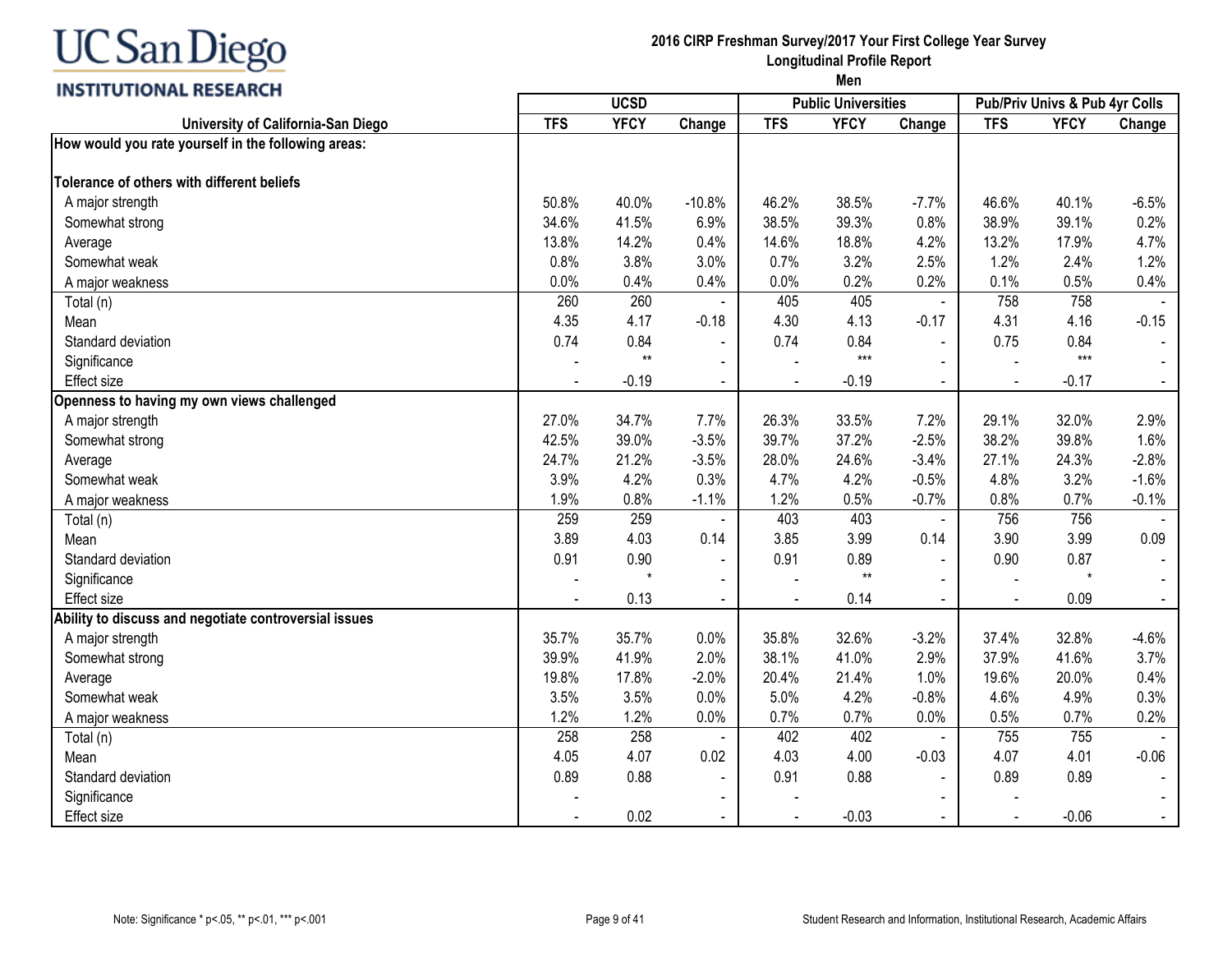# **INSTITUTIONAL RESEARCH**

#### **2016 CIRP Freshman Survey/2017 Your First College Year Survey Longitudinal Profile Report**

|                                                     |            | <b>UCSD</b> |                |            | <b>Public Universities</b> |                |            | <b>Pub/Priv Univs &amp; Pub 4yr Colls</b> |          |
|-----------------------------------------------------|------------|-------------|----------------|------------|----------------------------|----------------|------------|-------------------------------------------|----------|
| University of California-San Diego                  | <b>TFS</b> | <b>YFCY</b> | Change         | <b>TFS</b> | <b>YFCY</b>                | Change         | <b>TFS</b> | <b>YFCY</b>                               | Change   |
| How would you rate yourself in the following areas: |            |             |                |            |                            |                |            |                                           |          |
| Ability to work cooperatively with diverse people   |            |             |                |            |                            |                |            |                                           |          |
| A major strength                                    | 51.9%      | 43.0%       | $-8.9%$        | 50.6%      | 40.2%                      | $-10.4%$       | 50.3%      | 39.0%                                     | $-11.3%$ |
| Somewhat strong                                     | 35.7%      | 38.0%       | 2.3%           | 35.7%      | 38.5%                      | 2.8%           | 36.2%      | 39.0%                                     | 2.8%     |
| Average                                             | 10.5%      | 17.1%       | 6.6%           | 12.4%      | 19.6%                      | 7.2%           | 12.1%      | 20.0%                                     | 7.9%     |
| Somewhat weak                                       | 1.9%       | 1.9%        | 0.0%           | 1.2%       | 1.7%                       | 0.5%           | 1.5%       | 1.5%                                      | 0.0%     |
| A major weakness                                    | 0.0%       | 0.0%        | 0.0%           | 0.0%       | 0.0%                       | 0.0%           | 0.0%       | 0.5%                                      | 0.5%     |
| Total (n)                                           | 258        | 258         |                | 403        | 403                        | $\blacksquare$ | 754        | 754                                       |          |
| Mean                                                | 4.38       | 4.22        | $-0.16$        | 4.36       | 4.17                       | $-0.19$        | 4.35       | 4.14                                      | $-0.21$  |
| Standard deviation                                  | 0.75       | 0.79        |                | 0.74       | 0.80                       |                | 0.75       | 0.82                                      |          |
| Significance                                        |            | $**$        |                |            | $***$                      |                |            | $***$                                     |          |
| <b>Effect size</b>                                  |            | $-0.17$     | $\blacksquare$ |            | $-0.21$                    | $\sim$         |            | $-0.22$                                   |          |
| <b>Critical thinking skills</b>                     |            |             |                |            |                            |                |            |                                           |          |
| A major strength                                    | 42.2%      | 39.5%       | $-2.7%$        | 38.7%      | 36.0%                      | $-2.7%$        | 43.5%      | 36.6%                                     | $-6.9%$  |
| Somewhat strong                                     | 37.6%      | 38.4%       | 0.8%           | 39.5%      | 39.2%                      | $-0.3%$        | 39.2%      | 40.1%                                     | 0.9%     |
| Average                                             | 16.3%      | 17.8%       | 1.5%           | 19.4%      | 21.6%                      | 2.2%           | 15.3%      | 20.2%                                     | 4.9%     |
| Somewhat weak                                       | 3.5%       | 2.3%        | $-1.2%$        | 2.2%       | 2.0%                       | $-0.2%$        | 1.7%       | 2.1%                                      | 0.4%     |
| A major weakness                                    | 0.4%       | 1.9%        | 1.5%           | 0.2%       | 1.2%                       | 1.0%           | 0.3%       | 0.9%                                      | 0.6%     |
| Total (n)                                           | 258        | 258         |                | 403        | 403                        | $\blacksquare$ | 756        | 756                                       |          |
| Mean                                                | 4.18       | 4.11        | $-0.07$        | 4.14       | 4.07                       | $-0.07$        | 4.24       | 4.09                                      | $-0.15$  |
| Standard deviation                                  | 0.85       | 0.91        |                | 0.82       | 0.87                       | $\sim$         | 0.79       | 0.85                                      |          |
| Significance                                        |            |             |                |            |                            |                |            | $***$                                     |          |
| Effect size                                         |            | $-0.07$     |                |            | $-0.08$                    |                |            | $-0.17$                                   |          |
| Ability to manage time effectively                  |            |             |                |            |                            |                |            |                                           |          |
| A major strength                                    | 15.4%      | 16.2%       | 0.8%           | 14.4%      | 14.4%                      | 0.0%           | 18.3%      | 18.6%                                     | 0.3%     |
| Somewhat strong                                     | 31.7%      | 28.6%       | $-3.1%$        | 33.3%      | 28.3%                      | $-5.0%$        | 30.4%      | 30.3%                                     | $-0.1%$  |
| Average                                             | 31.3%      | 27.8%       | $-3.5%$        | 33.5%      | 31.5%                      | $-2.0%$        | 32.3%      | 29.0%                                     | $-3.3%$  |
| Somewhat weak                                       | 16.6%      | 19.7%       | 3.1%           | 14.9%      | 19.6%                      | 4.7%           | 15.0%      | 15.8%                                     | 0.8%     |
| A major weakness                                    | 5.0%       | 7.7%        | 2.7%           | 4.0%       | 6.2%                       | 2.2%           | 4.0%       | 6.4%                                      | 2.4%     |
| Total (n)                                           | 259        | 259         |                | 403        | 403                        |                | 753        | 753                                       |          |
| Mean                                                | 3.36       | 3.26        | $-0.10$        | 3.39       | 3.25                       | $-0.14$        | 3.44       | 3.39                                      | $-0.05$  |
| Standard deviation                                  | 1.08       | 1.17        | $\blacksquare$ | 1.03       | 1.11                       | $\sim$         | 1.07       | 1.14                                      |          |
| Significance                                        |            |             | $\blacksquare$ |            | $\star$                    |                |            |                                           |          |
| <b>Effect size</b>                                  |            | $-0.08$     |                |            | $-0.12$                    |                |            | $-0.04$                                   |          |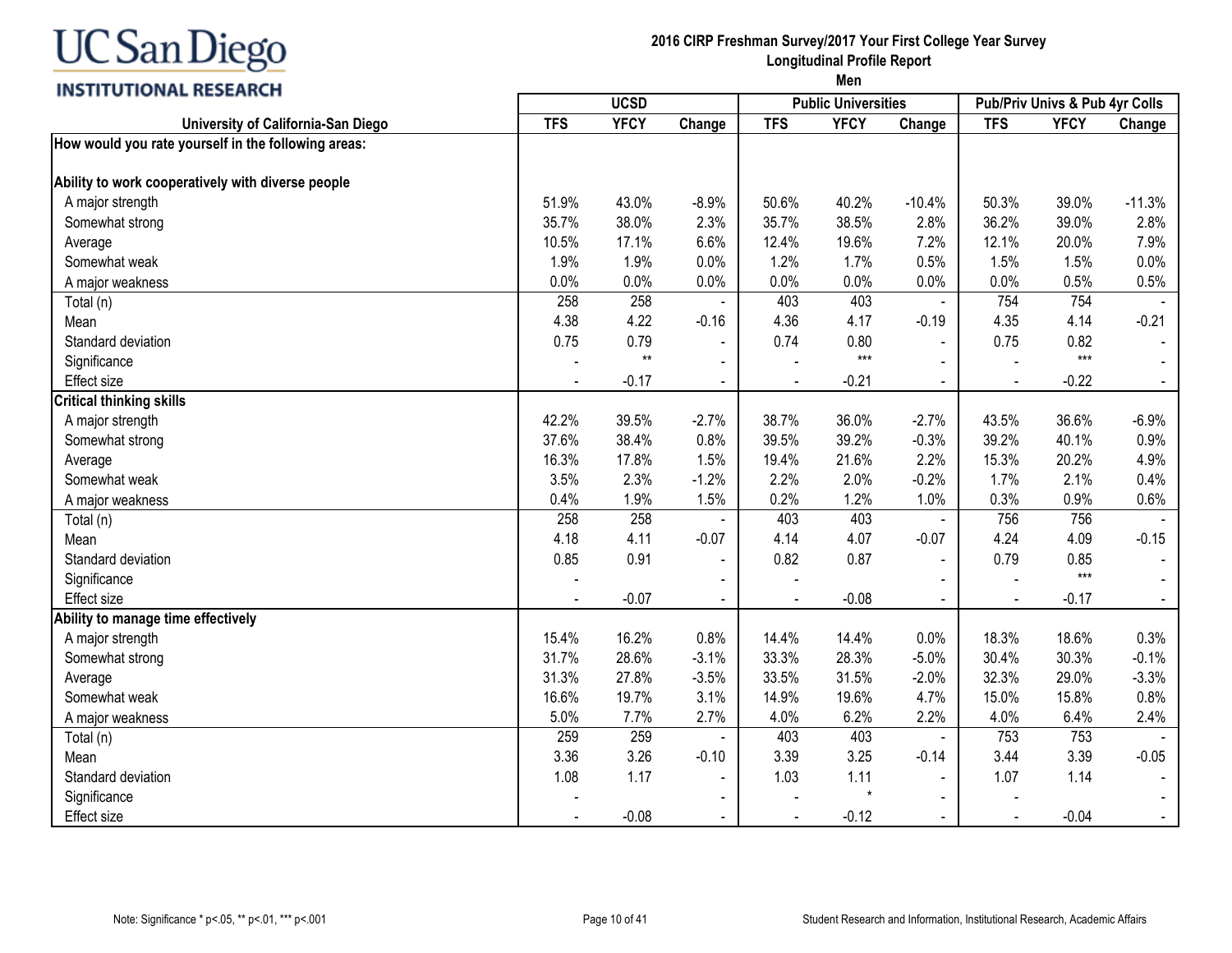# **INSTITUTIONAL RESEARCH**

#### **2016 CIRP Freshman Survey/2017 Your First College Year Survey Longitudinal Profile Report**

|                                                  | <b>UCSD</b> |             |                          |            | <b>Public Universities</b> |                | Pub/Priv Univs & Pub 4yr Colls |             |                |
|--------------------------------------------------|-------------|-------------|--------------------------|------------|----------------------------|----------------|--------------------------------|-------------|----------------|
| University of California-San Diego               | <b>TFS</b>  | <b>YFCY</b> | Change                   | <b>TFS</b> | <b>YFCY</b>                | Change         | <b>TFS</b>                     | <b>YFCY</b> | Change         |
| Since entering this college, how often have you: |             |             |                          |            |                            |                |                                |             |                |
| Attended a religious service                     |             |             |                          |            |                            |                |                                |             |                |
| Frequently                                       | 22.0%       | 11.4%       | $-10.6%$                 | 27.0%      | 12.9%                      | $-14.1%$       | 29.5%                          | 16.3%       | $-13.2%$       |
| Occasionally                                     | 29.8%       | 20.4%       | $-9.4%$                  | 34.0%      | 24.6%                      | $-9.4%$        | 38.5%                          | 27.9%       | $-10.6%$       |
| Not at all                                       | 48.2%       | 68.2%       | 20.0%                    | 39.0%      | 62.5%                      | 23.5%          | 32.0%                          | 55.8%       | 23.8%          |
| Total (n)                                        | 255         | 255         |                          | 403        | 403                        | $\sim$         | 756                            | 756         |                |
| Mean                                             | 1.74        | 1.43        | $-0.31$                  | 1.88       | 1.50                       | $-0.38$        | 1.97                           | 1.60        | $-0.37$        |
| Standard deviation                               | 0.80        | 0.69        | $\overline{\phantom{a}}$ | 0.80       | 0.71                       | $\sim$         | 0.78                           | 0.75        |                |
| Significance                                     |             | $***$       | $\overline{\phantom{a}}$ |            | $***$                      | $\sim$         | $\overline{\phantom{a}}$       | $***$       |                |
| Effect size                                      |             | $-0.43$     | $\sim$                   |            | $-0.52$                    | $\blacksquare$ | $\overline{\phantom{a}}$       | $-0.50$     |                |
| Been bored in class                              |             |             |                          |            |                            |                |                                |             |                |
| Frequently                                       | 34.5%       | 37.6%       | 3.1%                     | 32.9%      | 36.2%                      | 3.3%           | 34.9%                          | 36.1%       | 1.2%           |
| Occasionally                                     | 57.6%       | 58.0%       | 0.4%                     | 59.1%      | 59.6%                      | 0.5%           | 59.0%                          | 59.8%       | 0.8%           |
| Not at all                                       | 7.8%        | 4.3%        | $-3.5%$                  | 8.0%       | 4.2%                       | $-3.8%$        | 6.1%                           | 4.1%        | $-2.0%$        |
| Total (n)                                        | 255         | 255         | $\overline{\phantom{a}}$ | 401        | 401                        | $\sim$         | 748                            | 748         |                |
| Mean                                             | 2.27        | 2.33        | 0.06                     | 2.25       | 2.32                       | 0.07           | 2.29                           | 2.32        | 0.03           |
| Standard deviation                               | 0.59        | 0.56        | $\overline{\phantom{a}}$ | 0.59       | 0.55                       | $\sim$         | 0.57                           | 0.55        | $\blacksquare$ |
| Significance                                     |             |             | $\overline{\phantom{a}}$ |            | ÷                          | $\sim$         | $\overline{\phantom{a}}$       |             |                |
| Effect size                                      |             | 0.09        | $\overline{\phantom{a}}$ |            | 0.11                       | $\blacksquare$ | $\blacksquare$                 | 0.04        |                |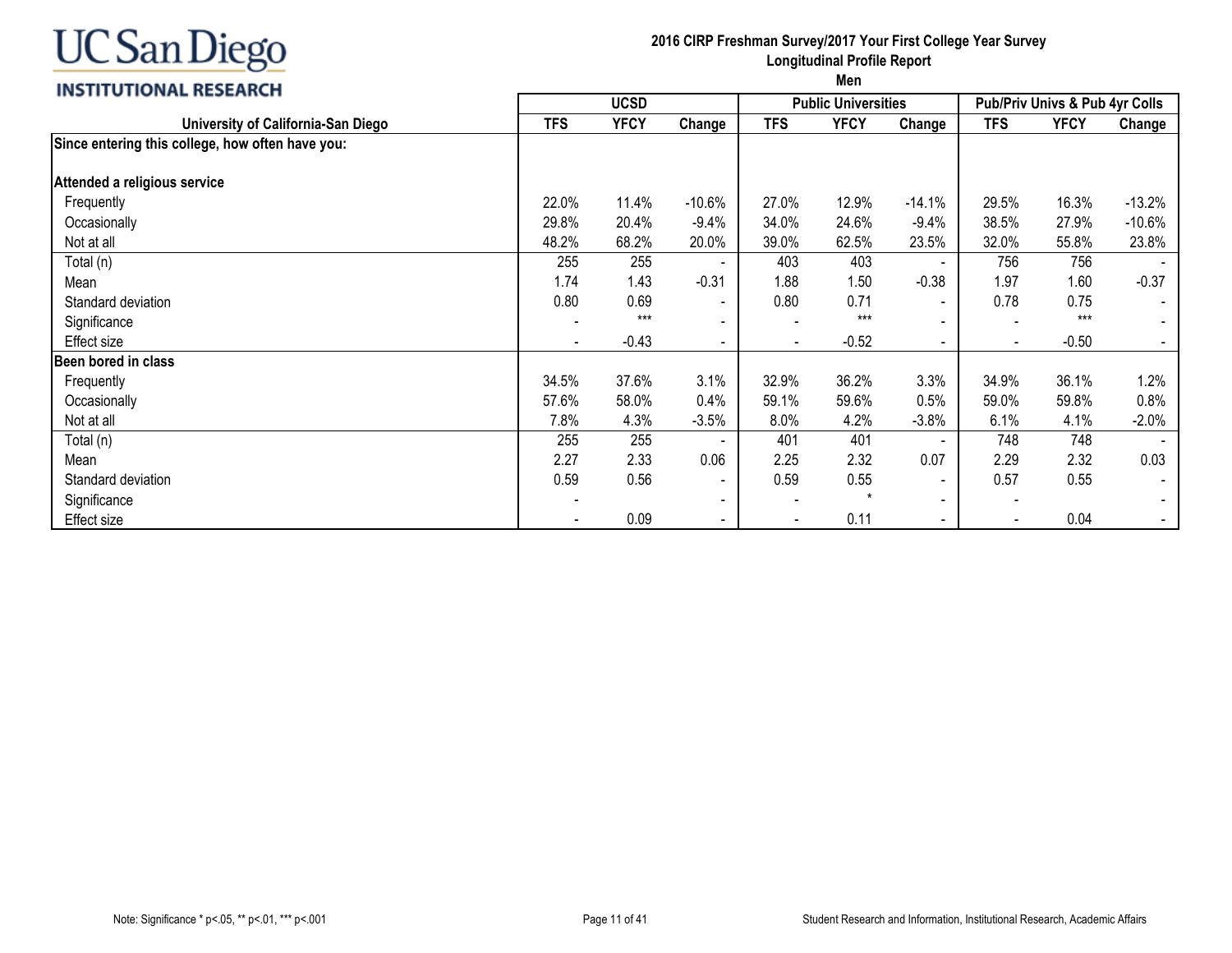#### **INSTITUTIONAL RESEARCH**

#### **2016 CIRP Freshman Survey/2017 Your First College Year Survey Longitudinal Profile Report**

|                                                          | <b>UCSD</b> |             |                          |            | <b>Public Universities</b> |                | Pub/Priv Univs & Pub 4yr Colls |             |          |
|----------------------------------------------------------|-------------|-------------|--------------------------|------------|----------------------------|----------------|--------------------------------|-------------|----------|
| University of California-San Diego                       | <b>TFS</b>  | <b>YFCY</b> | Change                   | <b>TFS</b> | <b>YFCY</b>                | Change         | <b>TFS</b>                     | <b>YFCY</b> | Change   |
| Since entering this college, how often have you:         |             |             |                          |            |                            |                |                                |             |          |
| Demonstrated for a cause (e.g., boycott, rally, protest) |             |             |                          |            |                            |                |                                |             |          |
| Frequently                                               | 2.3%        | 4.3%        | 2.0%                     | 2.2%       | 3.0%                       | 0.8%           | 1.9%                           | 3.7%        | 1.8%     |
| Occasionally                                             | 10.2%       | 30.9%       | 20.7%                    | 10.2%      | 27.6%                      | 17.4%          | 12.4%                          | 26.8%       | 14.4%    |
| Not at all                                               | 87.5%       | 64.8%       | $-22.7%$                 | 87.6%      | 69.4%                      | $-18.2%$       | 85.7%                          | 69.4%       | $-16.3%$ |
| Total (n)                                                | 256         | 256         | $\blacksquare$           | 402        | 402                        | $\blacksquare$ | 749                            | 749         |          |
| Mean                                                     | 1.15        | 1.39        | 0.24                     | 1.15       | 1.34                       | 0.19           | 1.16                           | 1.34        | 0.18     |
| Standard deviation                                       | 0.42        | 0.57        |                          | 0.41       | 0.53                       |                | 0.42                           | 0.55        |          |
| Significance                                             |             | $***$       |                          |            | $***$                      |                |                                | $***$       |          |
| <b>Effect size</b>                                       |             | 0.38        |                          |            | 0.32                       |                |                                | 0.29        |          |
| <b>Studied with other students</b>                       |             |             |                          |            |                            |                |                                |             |          |
| Frequently                                               | 43.5%       | 33.3%       | $-10.2%$                 | 35.9%      | 30.4%                      | $-5.5%$        | 35.3%                          | 33.5%       | $-1.8%$  |
| Occasionally                                             | 44.7%       | 56.9%       | 12.2%                    | 49.9%      | 56.1%                      | 6.2%           | 53.2%                          | 54.7%       | 1.5%     |
| Not at all                                               | 11.8%       | 9.8%        | $-2.0%$                  | 14.2%      | 13.5%                      | $-0.7%$        | 11.5%                          | 11.9%       | 0.4%     |
| Total (n)                                                | 255         | 255         |                          | 401        | 401                        | $\blacksquare$ | 750                            | 750         |          |
| Mean                                                     | 2.32        | 2.24        | $-0.08$                  | 2.22       | 2.17                       | $-0.05$        | 2.24                           | 2.22        | $-0.02$  |
| Standard deviation                                       | 0.67        | 0.61        | $\blacksquare$           | 0.67       | 0.64                       |                | 0.64                           | 0.64        |          |
| Significance                                             |             |             |                          |            |                            |                |                                |             |          |
| <b>Effect size</b>                                       |             | $-0.10$     |                          |            | $-0.06$                    |                |                                | $-0.03$     |          |
| <b>Drank beer</b>                                        |             |             |                          |            |                            |                |                                |             |          |
| Frequently                                               | 3.5%        | 5.1%        | 1.6%                     | 5.2%       | 7.7%                       | 2.5%           | 7.1%                           | 13.7%       | 6.6%     |
| Occasionally                                             | 17.3%       | 24.7%       | 7.4%                     | 18.5%      | 27.2%                      | 8.7%           | 28.5%                          | 34.5%       | 6.0%     |
| Not at all                                               | 79.2%       | 70.2%       | $-9.0%$                  | 76.3%      | 65.1%                      | $-11.2%$       | 64.4%                          | 51.8%       | $-12.6%$ |
| Total (n)                                                | 255         | 255         |                          | 401        | 401                        | $\sim$         | 747                            | 747         |          |
| Mean                                                     | 1.24        | 1.35        | 0.11                     | 1.29       | 1.43                       | 0.14           | 1.43                           | 1.62        | 0.19     |
| Standard deviation                                       | 0.51        | 0.57        | $\overline{\phantom{a}}$ | 0.56       | 0.63                       | $\mathbf{r}$   | 0.62                           | 0.71        |          |
| Significance                                             |             | $**$        | $\overline{\phantom{a}}$ |            | $***$                      |                |                                | $***$       |          |
| <b>Effect size</b>                                       |             | 0.22        | $\blacksquare$           |            | 0.25                       | $\blacksquare$ | $\overline{\phantom{a}}$       | 0.30        |          |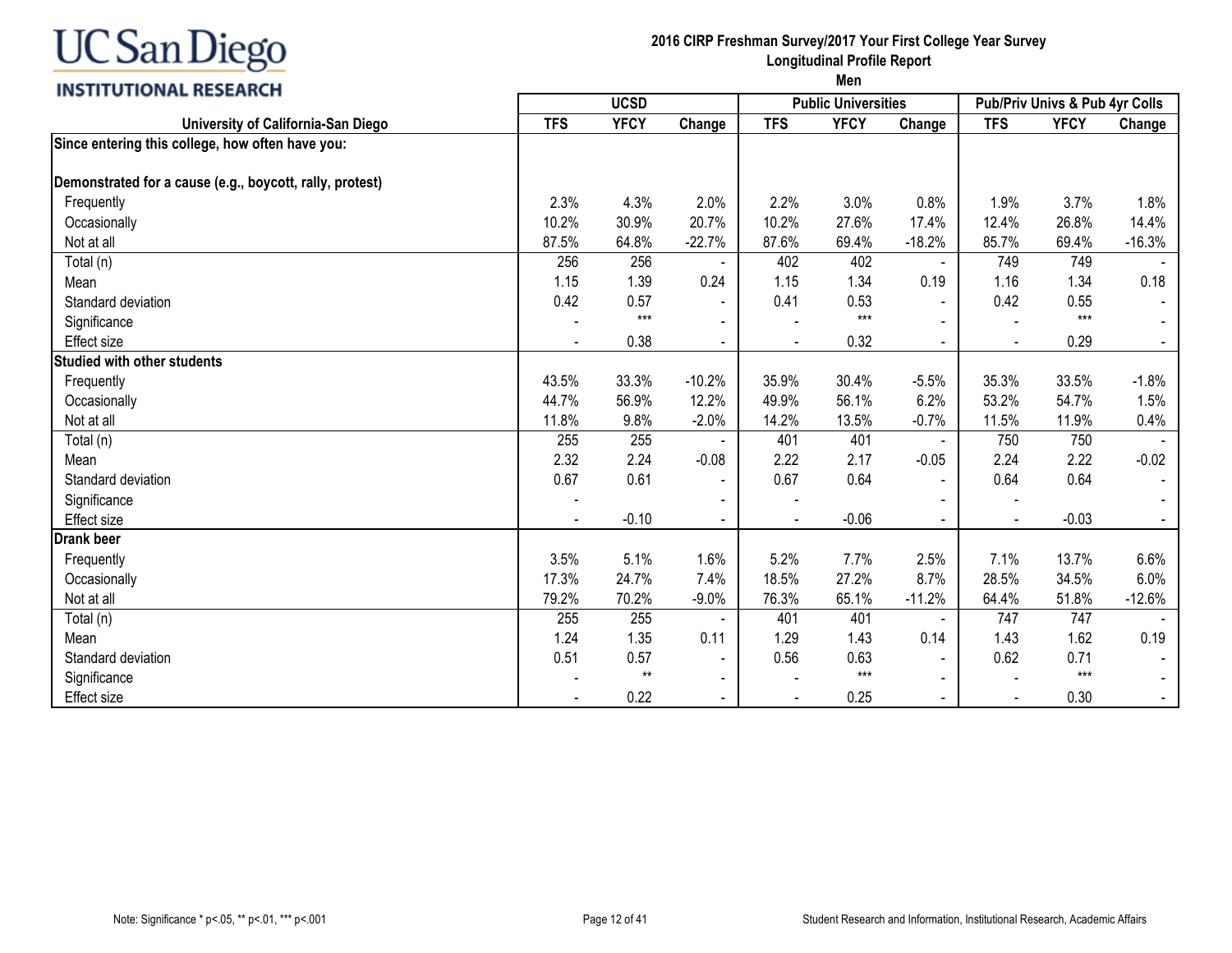# **INSTITUTIONAL RESEARCH**

#### **2016 CIRP Freshman Survey/2017 Your First College Year Survey Longitudinal Profile Report**

|                                                  | <b>UCSD</b> |             |                          | <b>Public Universities</b> |             | Pub/Priv Univs & Pub 4yr Colls |                |             |                |
|--------------------------------------------------|-------------|-------------|--------------------------|----------------------------|-------------|--------------------------------|----------------|-------------|----------------|
| University of California-San Diego               | <b>TFS</b>  | <b>YFCY</b> | Change                   | <b>TFS</b>                 | <b>YFCY</b> | Change                         | <b>TFS</b>     | <b>YFCY</b> | Change         |
| Since entering this college, how often have you: |             |             |                          |                            |             |                                |                |             |                |
| Drank wine or liquor                             |             |             |                          |                            |             |                                |                |             |                |
| Frequently                                       | 2.7%        | 7.5%        | 4.8%                     | 3.7%                       | 9.0%        | 5.3%                           | 5.8%           | 13.0%       | 7.2%           |
| Occasionally                                     | 18.4%       | 29.0%       | 10.6%                    | 20.1%                      | 29.9%       | 9.8%                           | 29.6%          | 36.9%       | 7.3%           |
| Not at all                                       | 78.8%       | 63.5%       | $-15.3%$                 | 76.1%                      | 61.2%       | $-14.9%$                       | 64.6%          | 50.1%       | $-14.5%$       |
| Total (n)                                        | 255         | 255         |                          | 402                        | 402         | $\omega$                       | 746            | 746         |                |
| Mean                                             | 1.24        | 1.44        | 0.20                     | 1.28                       | 1.48        | 0.20                           | 1.41           | 1.63        | 0.22           |
| Standard deviation                               | 0.49        | 0.63        | $\blacksquare$           | 0.52                       | 0.66        | $\overline{a}$                 | 0.60           | 0.70        |                |
| Significance                                     |             | $***$       | $\blacksquare$           |                            | $***$       | $\blacksquare$                 |                | $***$       |                |
| <b>Effect size</b>                               |             | 0.35        |                          |                            | 0.33        |                                |                | 0.34        |                |
| Felt overwhelmed by all you had to do            |             |             |                          |                            |             |                                |                |             |                |
| Frequently                                       | 22.0%       | 36.9%       | 14.9%                    | 22.9%                      | 36.3%       | 13.4%                          | 23.3%          | 34.5%       | 11.2%          |
| Occasionally                                     | 61.2%       | 53.3%       | $-7.9%$                  | 62.7%                      | 53.7%       | $-9.0%$                        | 63.6%          | 56.4%       | $-7.2%$        |
| Not at all                                       | 16.9%       | 9.8%        | $-7.1%$                  | 14.4%                      | 10.0%       | $-4.4%$                        | 13.1%          | 9.1%        | $-4.0%$        |
| Total (n)                                        | 255         | 255         | $\blacksquare$           | 402                        | 402         | $\omega$                       | 747            | 747         |                |
| Mean                                             | 2.05        | 2.27        | 0.22                     | 2.08                       | 2.26        | 0.18                           | 2.10           | 2.25        | 0.15           |
| Standard deviation                               | 0.62        | 0.63        | $\blacksquare$           | 0.61                       | 0.63        | $\blacksquare$                 | 0.60           | 0.61        |                |
| Significance                                     |             | $***$       |                          |                            | $***$       |                                |                | $***$       |                |
| <b>Effect size</b>                               | $\sim$      | 0.30        | $\blacksquare$           | $\blacksquare$             | 0.25        | $\sim$                         | $\blacksquare$ | 0.22        | $\blacksquare$ |
| <b>Felt depressed</b>                            |             |             |                          |                            |             |                                |                |             |                |
| Frequently                                       | 7.4%        | 18.8%       | 11.4%                    | 8.2%                       | 16.2%       | 8.0%                           | 7.0%           | 13.6%       | 6.6%           |
| Occasionally                                     | 44.1%       | 41.4%       | $-2.7%$                  | 38.1%                      | 41.8%       | 3.7%                           | 39.6%          | 43.7%       | 4.1%           |
| Not at all                                       | 48.4%       | 39.8%       | $-8.6%$                  | 53.7%                      | 42.0%       | $-11.7%$                       | 53.5%          | 42.6%       | $-10.9%$       |
| Total (n)                                        | 256         | 256         |                          | 402                        | 402         | $\blacksquare$                 | 748            | 748         |                |
| Mean                                             | 1.59        | 1.79        | 0.20                     | 1.54                       | 1.74        | 0.20                           | 1.53           | 1.71        | 0.18           |
| Standard deviation                               | 0.63        | 0.74        |                          | 0.64                       | 0.72        | $\blacksquare$                 | 0.62           | 0.69        |                |
| Significance                                     |             | $***$       | $\overline{\phantom{a}}$ |                            | $***$       | $\sim$                         |                | $***$       |                |
| <b>Effect size</b>                               |             | 0.28        |                          |                            | 0.28        | $\blacksquare$                 |                | 0.26        |                |
| Performed volunteer work                         |             |             |                          |                            |             |                                |                |             |                |
| Frequently                                       | 35.2%       | 10.2%       | $-25.0%$                 | 28.6%                      | 9.7%        | $-18.9%$                       | 28.7%          | 10.9%       | $-17.8%$       |
| Occasionally                                     | 54.7%       | 33.2%       | $-21.5%$                 | 55.0%                      | 37.3%       | $-17.7%$                       | 57.9%          | 43.8%       | $-14.1%$       |
| Not at all                                       | 10.2%       | 56.6%       | 46.4%                    | 16.4%                      | 53.0%       | 36.6%                          | 13.4%          | 45.3%       | 31.9%          |
| Total (n)                                        | 256         | 256         |                          | 402                        | 402         |                                | 749            | 749         |                |
| Mean                                             | 2.25        | 1.54        | $-0.71$                  | 2.12                       | 1.57        | $-0.55$                        | 2.15           | 1.66        | $-0.49$        |
| Standard deviation                               | 0.63        | 0.67        | $\blacksquare$           | 0.66                       | 0.66        |                                | 0.63           | 0.67        |                |
| Significance                                     |             | $***$       | $\blacksquare$           |                            | $***$       |                                |                | $***$       |                |
| <b>Effect size</b>                               |             | $-0.84$     |                          |                            | $-0.63$     |                                |                | $-0.59$     |                |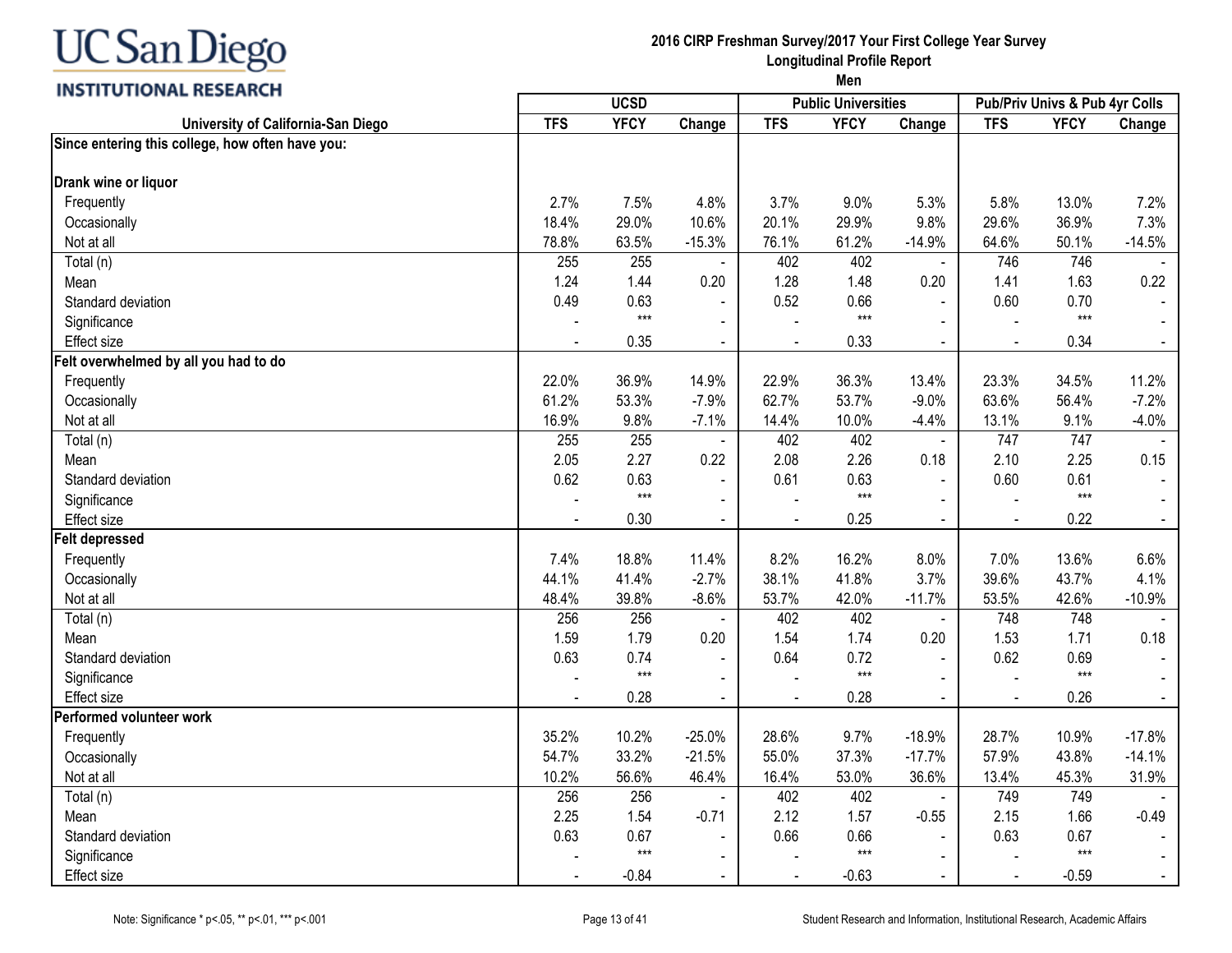### **INSTITUTIONAL RESEARCH**

### **2016 CIRP Freshman Survey/2017 Your First College Year Survey Longitudinal Profile Report**

| <b>TFS</b><br><b>YFCY</b><br>Change<br><b>TFS</b><br><b>YFCY</b><br><b>YFCY</b><br>University of California-San Diego<br><b>TFS</b><br>Change<br>Change<br>Since entering this college, how often have you:<br>Asked a teacher/professor for advice after class<br>12.3%<br>Frequently<br>9.4%<br>$-23.0%$<br>29.8%<br>10.9%<br>$-18.9%$<br>29.9%<br>$-17.6%$<br>32.4%<br>56.6%<br>0.0%<br>61.0%<br>56.6%<br>58.1%<br>2.9%<br>58.4%<br>65.5%<br>7.1%<br>Occasionally<br>23.1%<br>11.8%<br>10.9%<br>34.0%<br>12.2%<br>28.0%<br>15.8%<br>22.2%<br>Not at all<br>10.4%<br>403<br>747<br>256<br>256<br>403<br>747<br>Total (n)<br>2.21<br>1.75<br>$-0.46$<br>2.18<br>1.83<br>$-0.35$<br>2.18<br>$-0.28$<br>1.90<br>Mean<br>0.62<br>0.61<br>0.62<br>0.60<br>0.62<br>0.58<br>Standard deviation<br>$***$<br>$***$<br>$***$<br>Significance<br>$\blacksquare$<br>$-0.64$<br>$-0.47$<br>$-0.38$<br><b>Effect size</b><br>Since entering this college, how often have you:<br>Come late to class<br>7.9%<br>7.5%<br>2.1%<br>8.7%<br>$-0.8%$<br>6.0%<br>7.5%<br>1.5%<br>5.4%<br>Frequently<br>61.4%<br>44.6%<br>57.2%<br>44.5%<br>16.9%<br>44.1%<br>58.6%<br>14.5%<br>12.6%<br>Occasionally<br>Not at all<br>46.9%<br>30.7%<br>$-16.2%$<br>49.9%<br>33.9%<br>$-16.0%$<br>50.0%<br>35.3%<br>$-14.7%$<br>401<br>746<br>Total (n)<br>254<br>254<br>401<br>746<br>$\blacksquare$<br>0.17<br>1.62<br>1.77<br>0.15<br>1.56<br>1.74<br>0.18<br>1.55<br>1.72<br>Mean<br>0.64<br>0.58<br>0.61<br>0.59<br>0.60<br>Standard deviation<br>0.59<br>$***$<br>$**$<br>$***$<br>Significance<br>0.21<br>0.25<br>0.24<br><b>Effect size</b><br><b>Discussed religion</b><br>0.8%<br>22.0%<br>$-2.4%$<br>Frequently<br>19.5%<br>20.3%<br>20.1%<br>17.6%<br>$-2.5%$<br>24.4%<br>3.1%<br>54.3%<br>53.1%<br>$-1.2%$<br>54.8%<br>55.1%<br>55.0%<br>58.1%<br>Occasionally<br>0.3%<br>26.2%<br>0.4%<br>27.3%<br>2.2%<br>20.6%<br>Not at all<br>26.6%<br>25.1%<br>19.9%<br>$-0.7%$<br>256<br>403<br>749<br>256<br>403<br>749<br>Total (n)<br>$\blacksquare$<br>$-0.02$<br>1.93<br>1.94<br>0.01<br>1.95<br>1.90<br>$-0.05$<br>2.04<br>2.02<br>Mean<br>Standard deviation<br>0.67<br>0.68<br>0.67<br>0.66<br>0.67<br>0.65<br>$\blacksquare$<br>$\blacksquare$<br>Significance<br>0.01<br>$-0.07$<br><b>Effect size</b><br>$-0.03$ |  | <b>UCSD</b> |  |  | <b>Public Universities</b> | Pub/Priv Univs & Pub 4yr Colls |  |  |
|----------------------------------------------------------------------------------------------------------------------------------------------------------------------------------------------------------------------------------------------------------------------------------------------------------------------------------------------------------------------------------------------------------------------------------------------------------------------------------------------------------------------------------------------------------------------------------------------------------------------------------------------------------------------------------------------------------------------------------------------------------------------------------------------------------------------------------------------------------------------------------------------------------------------------------------------------------------------------------------------------------------------------------------------------------------------------------------------------------------------------------------------------------------------------------------------------------------------------------------------------------------------------------------------------------------------------------------------------------------------------------------------------------------------------------------------------------------------------------------------------------------------------------------------------------------------------------------------------------------------------------------------------------------------------------------------------------------------------------------------------------------------------------------------------------------------------------------------------------------------------------------------------------------------------------------------------------------------------------------------------------------------------------------------------------------------------------------------------------------------------------------------------------------------------------------------------------------------------------------------------------------------------------------------|--|-------------|--|--|----------------------------|--------------------------------|--|--|
|                                                                                                                                                                                                                                                                                                                                                                                                                                                                                                                                                                                                                                                                                                                                                                                                                                                                                                                                                                                                                                                                                                                                                                                                                                                                                                                                                                                                                                                                                                                                                                                                                                                                                                                                                                                                                                                                                                                                                                                                                                                                                                                                                                                                                                                                                              |  |             |  |  |                            |                                |  |  |
|                                                                                                                                                                                                                                                                                                                                                                                                                                                                                                                                                                                                                                                                                                                                                                                                                                                                                                                                                                                                                                                                                                                                                                                                                                                                                                                                                                                                                                                                                                                                                                                                                                                                                                                                                                                                                                                                                                                                                                                                                                                                                                                                                                                                                                                                                              |  |             |  |  |                            |                                |  |  |
|                                                                                                                                                                                                                                                                                                                                                                                                                                                                                                                                                                                                                                                                                                                                                                                                                                                                                                                                                                                                                                                                                                                                                                                                                                                                                                                                                                                                                                                                                                                                                                                                                                                                                                                                                                                                                                                                                                                                                                                                                                                                                                                                                                                                                                                                                              |  |             |  |  |                            |                                |  |  |
|                                                                                                                                                                                                                                                                                                                                                                                                                                                                                                                                                                                                                                                                                                                                                                                                                                                                                                                                                                                                                                                                                                                                                                                                                                                                                                                                                                                                                                                                                                                                                                                                                                                                                                                                                                                                                                                                                                                                                                                                                                                                                                                                                                                                                                                                                              |  |             |  |  |                            |                                |  |  |
|                                                                                                                                                                                                                                                                                                                                                                                                                                                                                                                                                                                                                                                                                                                                                                                                                                                                                                                                                                                                                                                                                                                                                                                                                                                                                                                                                                                                                                                                                                                                                                                                                                                                                                                                                                                                                                                                                                                                                                                                                                                                                                                                                                                                                                                                                              |  |             |  |  |                            |                                |  |  |
|                                                                                                                                                                                                                                                                                                                                                                                                                                                                                                                                                                                                                                                                                                                                                                                                                                                                                                                                                                                                                                                                                                                                                                                                                                                                                                                                                                                                                                                                                                                                                                                                                                                                                                                                                                                                                                                                                                                                                                                                                                                                                                                                                                                                                                                                                              |  |             |  |  |                            |                                |  |  |
|                                                                                                                                                                                                                                                                                                                                                                                                                                                                                                                                                                                                                                                                                                                                                                                                                                                                                                                                                                                                                                                                                                                                                                                                                                                                                                                                                                                                                                                                                                                                                                                                                                                                                                                                                                                                                                                                                                                                                                                                                                                                                                                                                                                                                                                                                              |  |             |  |  |                            |                                |  |  |
|                                                                                                                                                                                                                                                                                                                                                                                                                                                                                                                                                                                                                                                                                                                                                                                                                                                                                                                                                                                                                                                                                                                                                                                                                                                                                                                                                                                                                                                                                                                                                                                                                                                                                                                                                                                                                                                                                                                                                                                                                                                                                                                                                                                                                                                                                              |  |             |  |  |                            |                                |  |  |
|                                                                                                                                                                                                                                                                                                                                                                                                                                                                                                                                                                                                                                                                                                                                                                                                                                                                                                                                                                                                                                                                                                                                                                                                                                                                                                                                                                                                                                                                                                                                                                                                                                                                                                                                                                                                                                                                                                                                                                                                                                                                                                                                                                                                                                                                                              |  |             |  |  |                            |                                |  |  |
|                                                                                                                                                                                                                                                                                                                                                                                                                                                                                                                                                                                                                                                                                                                                                                                                                                                                                                                                                                                                                                                                                                                                                                                                                                                                                                                                                                                                                                                                                                                                                                                                                                                                                                                                                                                                                                                                                                                                                                                                                                                                                                                                                                                                                                                                                              |  |             |  |  |                            |                                |  |  |
|                                                                                                                                                                                                                                                                                                                                                                                                                                                                                                                                                                                                                                                                                                                                                                                                                                                                                                                                                                                                                                                                                                                                                                                                                                                                                                                                                                                                                                                                                                                                                                                                                                                                                                                                                                                                                                                                                                                                                                                                                                                                                                                                                                                                                                                                                              |  |             |  |  |                            |                                |  |  |
|                                                                                                                                                                                                                                                                                                                                                                                                                                                                                                                                                                                                                                                                                                                                                                                                                                                                                                                                                                                                                                                                                                                                                                                                                                                                                                                                                                                                                                                                                                                                                                                                                                                                                                                                                                                                                                                                                                                                                                                                                                                                                                                                                                                                                                                                                              |  |             |  |  |                            |                                |  |  |
|                                                                                                                                                                                                                                                                                                                                                                                                                                                                                                                                                                                                                                                                                                                                                                                                                                                                                                                                                                                                                                                                                                                                                                                                                                                                                                                                                                                                                                                                                                                                                                                                                                                                                                                                                                                                                                                                                                                                                                                                                                                                                                                                                                                                                                                                                              |  |             |  |  |                            |                                |  |  |
|                                                                                                                                                                                                                                                                                                                                                                                                                                                                                                                                                                                                                                                                                                                                                                                                                                                                                                                                                                                                                                                                                                                                                                                                                                                                                                                                                                                                                                                                                                                                                                                                                                                                                                                                                                                                                                                                                                                                                                                                                                                                                                                                                                                                                                                                                              |  |             |  |  |                            |                                |  |  |
|                                                                                                                                                                                                                                                                                                                                                                                                                                                                                                                                                                                                                                                                                                                                                                                                                                                                                                                                                                                                                                                                                                                                                                                                                                                                                                                                                                                                                                                                                                                                                                                                                                                                                                                                                                                                                                                                                                                                                                                                                                                                                                                                                                                                                                                                                              |  |             |  |  |                            |                                |  |  |
|                                                                                                                                                                                                                                                                                                                                                                                                                                                                                                                                                                                                                                                                                                                                                                                                                                                                                                                                                                                                                                                                                                                                                                                                                                                                                                                                                                                                                                                                                                                                                                                                                                                                                                                                                                                                                                                                                                                                                                                                                                                                                                                                                                                                                                                                                              |  |             |  |  |                            |                                |  |  |
|                                                                                                                                                                                                                                                                                                                                                                                                                                                                                                                                                                                                                                                                                                                                                                                                                                                                                                                                                                                                                                                                                                                                                                                                                                                                                                                                                                                                                                                                                                                                                                                                                                                                                                                                                                                                                                                                                                                                                                                                                                                                                                                                                                                                                                                                                              |  |             |  |  |                            |                                |  |  |
|                                                                                                                                                                                                                                                                                                                                                                                                                                                                                                                                                                                                                                                                                                                                                                                                                                                                                                                                                                                                                                                                                                                                                                                                                                                                                                                                                                                                                                                                                                                                                                                                                                                                                                                                                                                                                                                                                                                                                                                                                                                                                                                                                                                                                                                                                              |  |             |  |  |                            |                                |  |  |
|                                                                                                                                                                                                                                                                                                                                                                                                                                                                                                                                                                                                                                                                                                                                                                                                                                                                                                                                                                                                                                                                                                                                                                                                                                                                                                                                                                                                                                                                                                                                                                                                                                                                                                                                                                                                                                                                                                                                                                                                                                                                                                                                                                                                                                                                                              |  |             |  |  |                            |                                |  |  |
|                                                                                                                                                                                                                                                                                                                                                                                                                                                                                                                                                                                                                                                                                                                                                                                                                                                                                                                                                                                                                                                                                                                                                                                                                                                                                                                                                                                                                                                                                                                                                                                                                                                                                                                                                                                                                                                                                                                                                                                                                                                                                                                                                                                                                                                                                              |  |             |  |  |                            |                                |  |  |
|                                                                                                                                                                                                                                                                                                                                                                                                                                                                                                                                                                                                                                                                                                                                                                                                                                                                                                                                                                                                                                                                                                                                                                                                                                                                                                                                                                                                                                                                                                                                                                                                                                                                                                                                                                                                                                                                                                                                                                                                                                                                                                                                                                                                                                                                                              |  |             |  |  |                            |                                |  |  |
|                                                                                                                                                                                                                                                                                                                                                                                                                                                                                                                                                                                                                                                                                                                                                                                                                                                                                                                                                                                                                                                                                                                                                                                                                                                                                                                                                                                                                                                                                                                                                                                                                                                                                                                                                                                                                                                                                                                                                                                                                                                                                                                                                                                                                                                                                              |  |             |  |  |                            |                                |  |  |
|                                                                                                                                                                                                                                                                                                                                                                                                                                                                                                                                                                                                                                                                                                                                                                                                                                                                                                                                                                                                                                                                                                                                                                                                                                                                                                                                                                                                                                                                                                                                                                                                                                                                                                                                                                                                                                                                                                                                                                                                                                                                                                                                                                                                                                                                                              |  |             |  |  |                            |                                |  |  |
|                                                                                                                                                                                                                                                                                                                                                                                                                                                                                                                                                                                                                                                                                                                                                                                                                                                                                                                                                                                                                                                                                                                                                                                                                                                                                                                                                                                                                                                                                                                                                                                                                                                                                                                                                                                                                                                                                                                                                                                                                                                                                                                                                                                                                                                                                              |  |             |  |  |                            |                                |  |  |
|                                                                                                                                                                                                                                                                                                                                                                                                                                                                                                                                                                                                                                                                                                                                                                                                                                                                                                                                                                                                                                                                                                                                                                                                                                                                                                                                                                                                                                                                                                                                                                                                                                                                                                                                                                                                                                                                                                                                                                                                                                                                                                                                                                                                                                                                                              |  |             |  |  |                            |                                |  |  |
|                                                                                                                                                                                                                                                                                                                                                                                                                                                                                                                                                                                                                                                                                                                                                                                                                                                                                                                                                                                                                                                                                                                                                                                                                                                                                                                                                                                                                                                                                                                                                                                                                                                                                                                                                                                                                                                                                                                                                                                                                                                                                                                                                                                                                                                                                              |  |             |  |  |                            |                                |  |  |
|                                                                                                                                                                                                                                                                                                                                                                                                                                                                                                                                                                                                                                                                                                                                                                                                                                                                                                                                                                                                                                                                                                                                                                                                                                                                                                                                                                                                                                                                                                                                                                                                                                                                                                                                                                                                                                                                                                                                                                                                                                                                                                                                                                                                                                                                                              |  |             |  |  |                            |                                |  |  |
|                                                                                                                                                                                                                                                                                                                                                                                                                                                                                                                                                                                                                                                                                                                                                                                                                                                                                                                                                                                                                                                                                                                                                                                                                                                                                                                                                                                                                                                                                                                                                                                                                                                                                                                                                                                                                                                                                                                                                                                                                                                                                                                                                                                                                                                                                              |  |             |  |  |                            |                                |  |  |
|                                                                                                                                                                                                                                                                                                                                                                                                                                                                                                                                                                                                                                                                                                                                                                                                                                                                                                                                                                                                                                                                                                                                                                                                                                                                                                                                                                                                                                                                                                                                                                                                                                                                                                                                                                                                                                                                                                                                                                                                                                                                                                                                                                                                                                                                                              |  |             |  |  |                            |                                |  |  |
|                                                                                                                                                                                                                                                                                                                                                                                                                                                                                                                                                                                                                                                                                                                                                                                                                                                                                                                                                                                                                                                                                                                                                                                                                                                                                                                                                                                                                                                                                                                                                                                                                                                                                                                                                                                                                                                                                                                                                                                                                                                                                                                                                                                                                                                                                              |  |             |  |  |                            |                                |  |  |
|                                                                                                                                                                                                                                                                                                                                                                                                                                                                                                                                                                                                                                                                                                                                                                                                                                                                                                                                                                                                                                                                                                                                                                                                                                                                                                                                                                                                                                                                                                                                                                                                                                                                                                                                                                                                                                                                                                                                                                                                                                                                                                                                                                                                                                                                                              |  |             |  |  |                            |                                |  |  |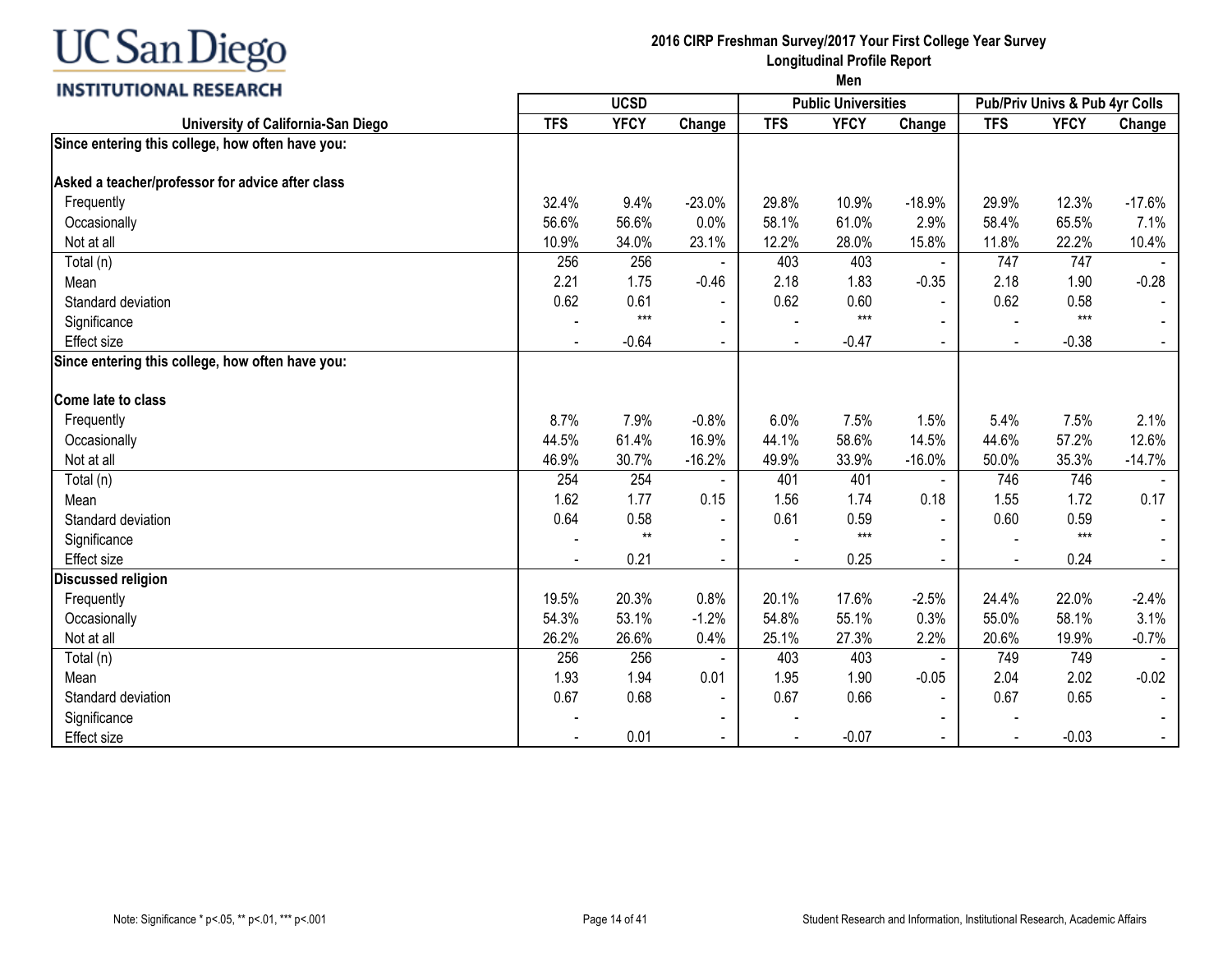#### **2016 CIRP Freshman Survey/2017 Your First College Year Survey Longitudinal Profile Report Men**

| <b>INSTITUTIONAL RESEARCH</b>                                        |                |             | men            |                |                            |                |                |                                |          |
|----------------------------------------------------------------------|----------------|-------------|----------------|----------------|----------------------------|----------------|----------------|--------------------------------|----------|
|                                                                      |                | <b>UCSD</b> |                |                | <b>Public Universities</b> |                |                | Pub/Priv Univs & Pub 4yr Colls |          |
| University of California-San Diego                                   | <b>TFS</b>     | <b>YFCY</b> | Change         | <b>TFS</b>     | <b>YFCY</b>                | Change         | <b>TFS</b>     | <b>YFCY</b>                    | Change   |
| Since entering this college, how often have you:                     |                |             |                |                |                            |                |                |                                |          |
| <b>Discussed politics</b>                                            |                |             |                |                |                            |                |                |                                |          |
| Frequently                                                           | 38.7%          | 27.3%       | $-11.4%$       | 36.9%          | 27.7%                      | $-9.2%$        | 42.5%          | 31.9%                          | $-10.6%$ |
| Occasionally                                                         | 49.6%          | 56.6%       | 7.0%           | 50.4%          | 56.1%                      | 5.7%           | 46.5%          | 56.2%                          | 9.7%     |
| Not at all                                                           | 11.7%          | 16.0%       | 4.3%           | 12.7%          | 16.2%                      | 3.5%           | 11.1%          | 11.9%                          | 0.8%     |
| Total (n)                                                            | 256            | 256         |                | 401            | 401                        | $\blacksquare$ | 749            | 749                            |          |
| Mean                                                                 | 2.27           | 2.11        | $-0.16$        | 2.24           | 2.11                       | $-0.13$        | 2.31           | 2.20                           | $-0.11$  |
| Standard deviation                                                   | 0.66           | 0.65        |                | 0.66           | 0.65                       | $\blacksquare$ | 0.66           | 0.63                           |          |
| Significance                                                         |                | $***$       | $\blacksquare$ |                | $***$                      | $\sim$         |                | $***$                          |          |
| Effect size                                                          |                | $-0.23$     | $\blacksquare$ |                | $-0.19$                    | $\sim$         |                | $-0.15$                        | $\sim$   |
| Publicly communicated your opinion about a cause (e.g., blog, email, |                |             |                |                |                            |                |                |                                |          |
| petition)                                                            |                |             |                |                |                            |                |                |                                |          |
| Frequently                                                           | 11.8%          | 7.1%        | $-4.7%$        | 12.3%          | 8.3%                       | $-4.0%$        | 13.3%          | 11.1%                          | $-2.2%$  |
| Occasionally                                                         | 29.1%          | 30.3%       | 1.2%           | 30.7%          | 28.5%                      | $-2.2%$        | 31.5%          | 33.3%                          | 1.8%     |
| Not at all                                                           | 59.1%          | 62.6%       | 3.5%           | 56.9%          | 63.2%                      | 6.3%           | 55.2%          | 55.6%                          | 0.4%     |
| Total (n)                                                            | 254            | 254         |                | 397            | 397                        | $\blacksquare$ | 739            | 739                            |          |
| Mean                                                                 | 1.53           | 1.44        | $-0.09$        | 1.55           | 1.45                       | $-0.10$        | 1.58           | 1.55                           | $-0.03$  |
| Standard deviation                                                   | 0.70           | 0.62        |                | 0.70           | 0.64                       | $\mathbf{r}$   | 0.71           | 0.69                           |          |
| Significance                                                         |                |             | $\blacksquare$ |                | $^{\star\star}$            | $\blacksquare$ |                |                                |          |
| Effect size                                                          |                | $-0.12$     |                |                | $-0.14$                    |                |                | $-0.04$                        |          |
| Helped raise money for a cause or campaign                           |                |             |                |                |                            |                |                |                                |          |
| Frequently                                                           | 9.1%           | 4.7%        | $-4.4%$        | 9.8%           | 4.8%                       | $-5.0%$        | 9.8%           | 5.6%                           | $-4.2%$  |
| Occasionally                                                         | 33.5%          | 21.7%       | $-11.8%$       | 37.8%          | 25.1%                      | $-12.7%$       | 36.4%          | 27.4%                          | $-9.0%$  |
| Not at all                                                           | 57.5%          | 73.6%       | 16.1%          | 52.4%          | 70.2%                      | 17.8%          | 53.8%          | 66.9%                          | 13.1%    |
| Total (n)                                                            | 254            | 254         | $\sim$         | 399            | 399                        | $\sim$         | 744            | 744                            |          |
| Mean                                                                 | 1.52           | 1.31        | $-0.21$        | 1.57           | 1.35                       | $-0.22$        | 1.56           | 1.39                           | $-0.17$  |
| Standard deviation                                                   | 0.66           | 0.56        | $\blacksquare$ | 0.66           | 0.57                       | $\sim$         | 0.67           | 0.59                           |          |
| Significance                                                         |                | $***$       | $\blacksquare$ |                | $***$                      | $\blacksquare$ |                | $***$                          |          |
| <b>Effect size</b>                                                   | $\blacksquare$ | $-0.26$     | $\blacksquare$ | $\mathbf{r}$   | $-0.27$                    | $\sim$         | $\blacksquare$ | $-0.20$                        | $\sim$   |
| <b>Felt anxious</b>                                                  |                |             |                |                |                            |                |                |                                |          |
| Frequently                                                           | 21.8%          | 30.5%       | 8.7%           | 21.6%          | 27.8%                      | 6.2%           | 23.3%          | 27.4%                          | 4.1%     |
| Occasionally                                                         | 59.9%          | 55.1%       | $-4.8%$        | 60.3%          | 56.8%                      | $-3.5%$        | 60.2%          | 57.5%                          | $-2.7%$  |
| Not at all                                                           | 18.3%          | 14.5%       | $-3.8%$        | 18.1%          | 15.5%                      | $-2.6%$        | 16.5%          | 15.1%                          | $-1.4%$  |
| Total (n)                                                            | 289            | 256         |                | 453            | 400                        | $\blacksquare$ | 814            | 742                            |          |
| Mean                                                                 | 2.03           | 2.16        | 0.13           | 2.04           | 2.12                       | 0.08           | 2.07           | 2.12                           | 0.05     |
| Standard deviation                                                   | 0.63           | 0.65        | $\blacksquare$ | 0.63           | 0.65                       | $\blacksquare$ | 0.63           | 0.64                           |          |
| Significance                                                         |                | $**$        |                |                | $^{\star\star}$            | $\blacksquare$ |                | $\star$                        |          |
| Effect size                                                          | $\blacksquare$ | 0.19        | $\blacksquare$ | $\overline{a}$ | 0.12                       | $\sim$         | $\blacksquare$ | 0.07                           | $\sim$   |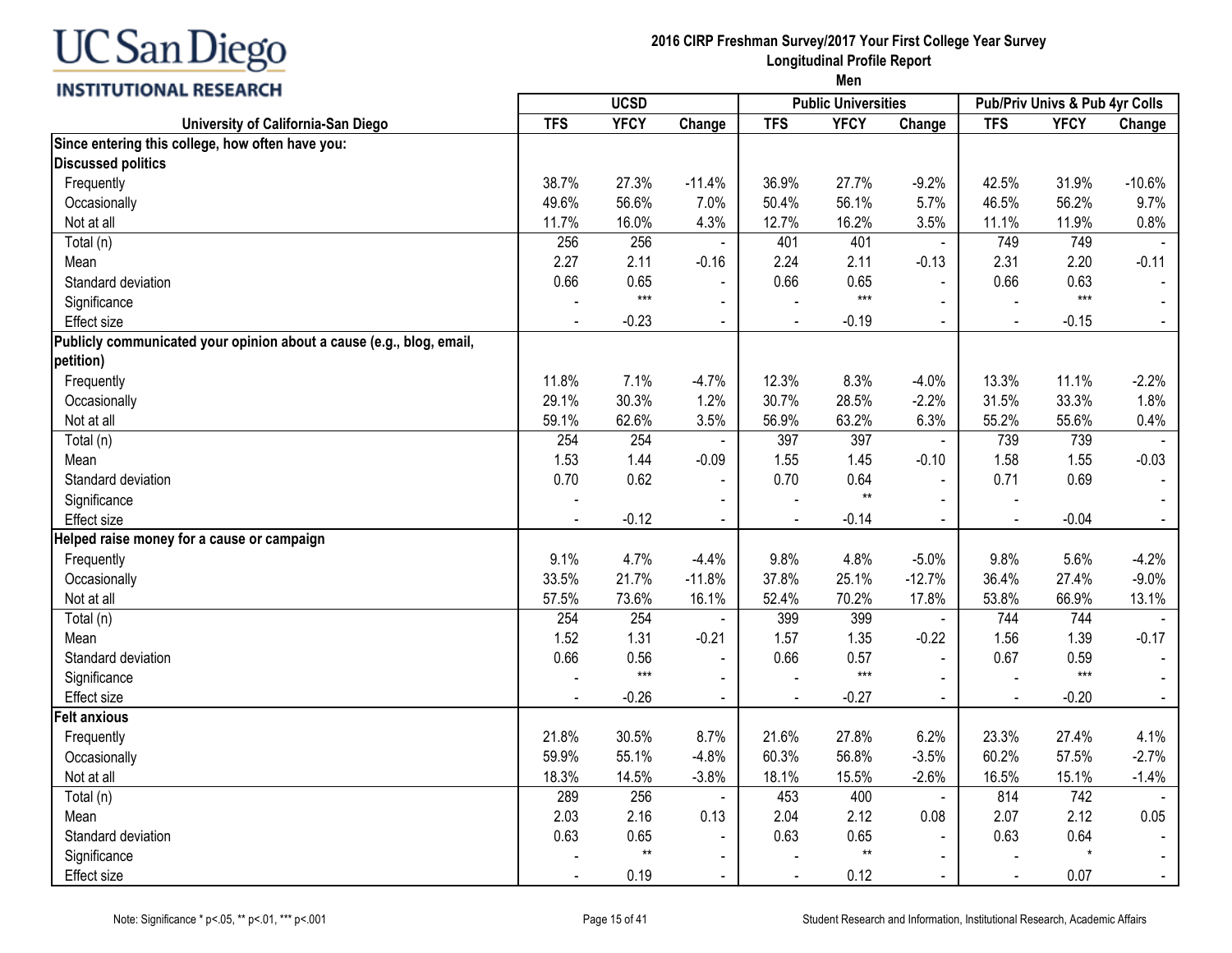| UC San Diego |  |
|--------------|--|
|--------------|--|

# **2016 CIRP Freshman Survey/2017 Your First College Year Survey Longitudinal Profile Report**

| <b>INSTITUTIONAL RESEARCH</b> |  |
|-------------------------------|--|
|-------------------------------|--|

|             |        |     | <b>Longitudinal Profile Report</b><br>Men |        |     |                                           |        |
|-------------|--------|-----|-------------------------------------------|--------|-----|-------------------------------------------|--------|
| <b>UCSD</b> |        |     | <b>Public Universities</b>                |        |     | <b>Pub/Priv Univs &amp; Pub 4yr Colls</b> |        |
| <b>YFCY</b> | Change | TFS | YFCY                                      | Change | TFS | YFCY                                      | Change |

|                                            | <b>UCSD</b>    |             |                          |                | <b>Public Universities</b> |                | Pub/Priv Univs & Pub 4yr Colls |             |          |
|--------------------------------------------|----------------|-------------|--------------------------|----------------|----------------------------|----------------|--------------------------------|-------------|----------|
| University of California-San Diego         | <b>TFS</b>     | <b>YFCY</b> | Change                   | <b>TFS</b>     | <b>YFCY</b>                | Change         | <b>TFS</b>                     | <b>YFCY</b> | Change   |
| Fell asleep in class                       |                |             |                          |                |                            |                |                                |             |          |
| Frequently                                 | 10.0%          | 5.2%        | $-4.8%$                  | 8.7%           | 4.5%                       | $-4.2%$        | 7.5%                           | 4.9%        | $-2.6%$  |
| Occasionally                               | 30.6%          | 45.9%       | 15.3%                    | 28.9%          | 40.4%                      | 11.5%          | 30.2%                          | 39.4%       | 9.2%     |
| Not at all                                 | 59.4%          | 48.9%       | $-10.5%$                 | 62.4%          | 55.1%                      | $-7.3%$        | 62.2%                          | 55.7%       | $-6.5%$  |
| Total (n)                                  | 229            | 229         | $\blacksquare$           | 356            | 356                        | $\blacksquare$ | 691                            | 691         |          |
| Mean                                       | 1.51           | 1.56        | 0.05                     | 1.46           | 1.49                       | 0.03           | 1.45                           | 1.49        | 0.04     |
| Standard deviation                         | 0.67           | 0.59        |                          | 0.65           | 0.58                       | $\blacksquare$ | 0.63                           | 0.59        |          |
| Significance                               |                |             | $\blacksquare$           | $\overline{a}$ |                            |                |                                |             |          |
| <b>Effect size</b>                         | $\blacksquare$ | 0.07        | $\overline{a}$           |                | 0.04                       | $\sim$         |                                | 0.06        | $\sim$   |
| Skipped school/class                       |                |             |                          |                |                            |                |                                |             |          |
| Frequently                                 | 2.6%           | 7.8%        | 5.2%                     | 2.0%           | 6.7%                       | 4.7%           | 1.7%                           | 5.1%        | 3.4%     |
| Occasionally                               | 25.7%          | 63.5%       | 37.8%                    | 21.8%          | 61.2%                      | 39.4%          | 19.9%                          | 57.6%       | 37.7%    |
| Not at all                                 | 71.7%          | 28.7%       | $-43.0%$                 | 76.3%          | 32.1%                      | $-44.2%$       | 78.4%                          | 37.4%       | $-41.0%$ |
| Total (n)                                  | 230            | 230         | $\blacksquare$           | 358            | 358                        | $\sim$         | 693                            | 693         |          |
| Mean                                       | 1.31           | 1.79        | 0.48                     | 1.26           | 1.75                       | 0.49           | 1.23                           | 1.68        | 0.45     |
| Standard deviation                         | 0.52           | 0.57        | $\blacksquare$           | 0.48           | 0.57                       | $\blacksquare$ | 0.46                           | 0.57        |          |
| Significance                               |                | $***$       | $\overline{\phantom{a}}$ |                | $***$                      |                |                                | $***$       |          |
| Effect size                                |                | 0.69        |                          |                | 0.71                       |                |                                | 0.67        |          |
| <b>Tutored another student</b>             |                |             |                          |                |                            |                |                                |             |          |
| Frequently                                 | 26.6%          | 10.0%       | $-16.6%$                 | 20.2%          | 7.6%                       | $-12.6%$       | 19.1%                          | 6.3%        | $-12.8%$ |
| Occasionally                               | 53.3%          | 45.4%       | $-7.9%$                  | 47.9%          | 40.3%                      | $-7.6%$        | 47.8%                          | 39.3%       | $-8.5%$  |
| Not at all                                 | 20.1%          | 44.5%       | 24.4%                    | 31.9%          | 52.1%                      | 20.2%          | 33.1%                          | 54.4%       | 21.3%    |
| Total (n)                                  | 229            | 229         |                          | 357            | 357                        |                | 697                            | 697         |          |
| Mean                                       | 2.07           | 1.66        | $-0.41$                  | 1.88           | 1.55                       | $-0.33$        | 1.86                           | 1.52        | $-0.34$  |
| Standard deviation                         | 0.68           | 0.65        | $\overline{\phantom{a}}$ | 0.71           | 0.63                       | $\blacksquare$ | 0.71                           | 0.61        | $\sim$   |
| Significance                               |                | $***$       | $\blacksquare$           |                | $***$                      | $\sim$         |                                | $***$       |          |
| Effect size                                |                | $-0.47$     | $\blacksquare$           |                | $-0.39$                    |                | $\blacksquare$                 | $-0.41$     |          |
| Turned in homework/course assignments late |                |             |                          |                |                            |                |                                |             |          |
| Frequently                                 | 4.8%           | 3.9%        | $-0.9%$                  | 4.2%           | 4.4%                       | 0.2%           | 4.3%                           | 3.6%        | $-0.7%$  |
| Occasionally                               | 38.3%          | 34.8%       | $-3.5%$                  | 42.2%          | 39.7%                      | $-2.5%$        | 43.0%                          | 38.6%       | $-4.4%$  |
| Not at all                                 | 57.0%          | 61.3%       | 4.3%                     | 53.6%          | 55.8%                      | 2.2%           | 52.7%                          | 57.8%       | 5.1%     |
| Total (n)                                  | 230            | 230         | $\blacksquare$           | 360            | 360                        | $\blacksquare$ | 696                            | 696         |          |
| Mean                                       | 1.48           | 1.43        | $-0.05$                  | 1.51           | 1.49                       | $-0.02$        | 1.52                           | 1.46        | $-0.06$  |
| Standard deviation                         | 0.59           | 0.57        | $\blacksquare$           | 0.58           | 0.58                       | $\mathbf{r}$   | 0.58                           | 0.57        |          |
| Significance                               |                |             | $\blacksquare$           |                |                            |                |                                | $\star$     |          |
| <b>Effect size</b>                         | $\blacksquare$ | $-0.07$     | $\blacksquare$           |                | $-0.03$                    |                |                                | $-0.09$     | $\sim$   |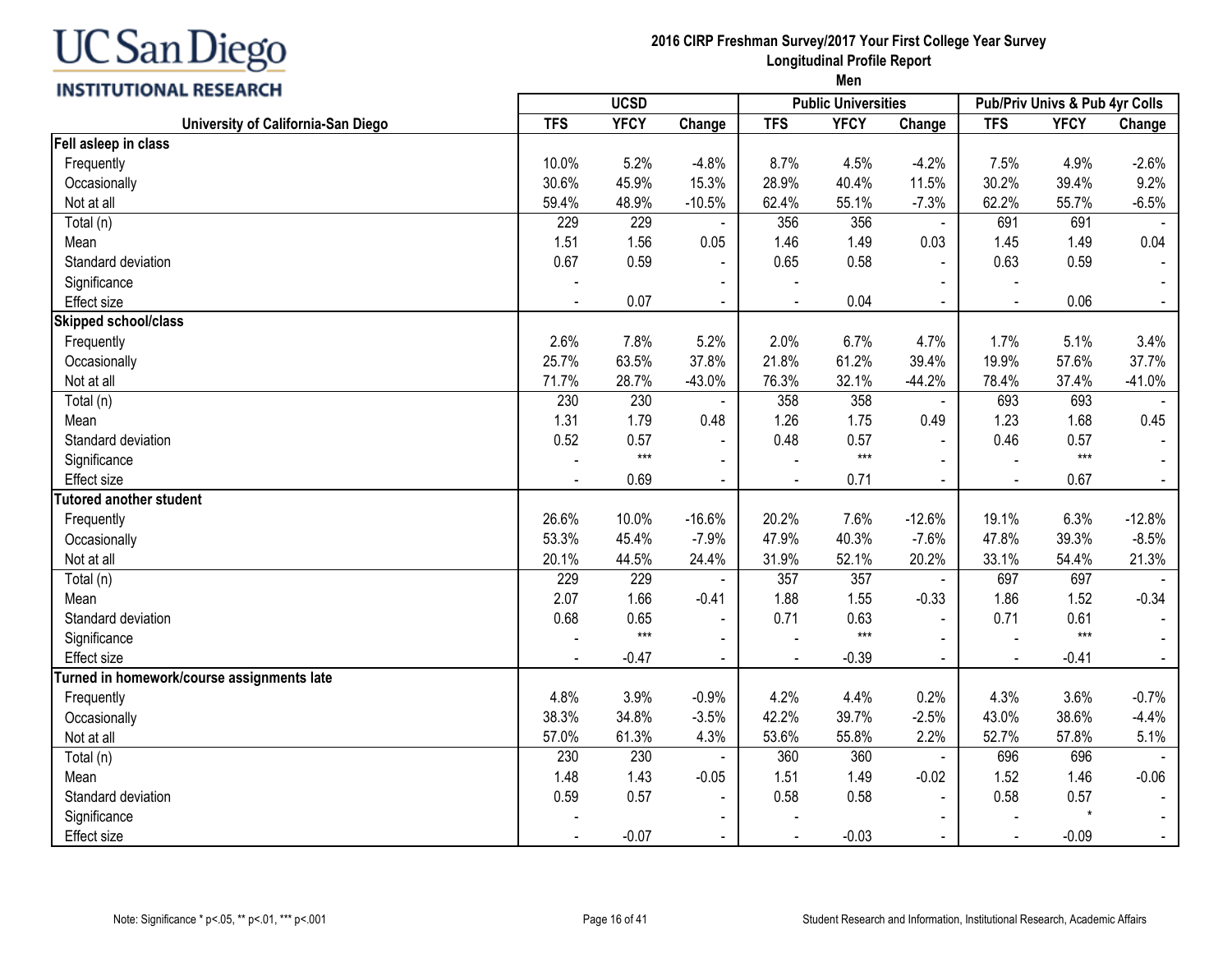

**2016 CIRP Freshman Survey/2017 Your First College Year Survey Longitudinal Profile Report**

|                                                                            | <b>UCSD</b> |             |         |            | <b>Public Universities</b> |                | <b>Pub/Priv Univs &amp; Pub 4yr Colls</b> |             |         |
|----------------------------------------------------------------------------|-------------|-------------|---------|------------|----------------------------|----------------|-------------------------------------------|-------------|---------|
| University of California-San Diego                                         | <b>TFS</b>  | <b>YFCY</b> | Change  | <b>TFS</b> | <b>YFCY</b>                | Change         | <b>TFS</b>                                | <b>YFCY</b> | Change  |
| Since entering this college, how much time have you spent during a typical |             |             |         |            |                            |                |                                           |             |         |
| week doing the following activities?                                       |             |             |         |            |                            |                |                                           |             |         |
| Studying/homework                                                          |             |             |         |            |                            |                |                                           |             |         |
| Over 20 hrs/wk                                                             | 10.9%       | 11.3%       | 0.4%    | 6.9%       | 7.8%                       | 0.9%           | 6.5%                                      | 7.8%        | 1.3%    |
| 16 to 20 hrs/wk                                                            | 8.7%        | 11.3%       | 2.6%    | 6.1%       | 8.6%                       | 2.5%           | 7.9%                                      | 10.5%       | 2.6%    |
| 11 to 15 hrs/wk                                                            | 10.9%       | 16.1%       | 5.2%    | 8.1%       | 13.9%                      | 5.8%           | 12.0%                                     | 16.3%       | 4.3%    |
| 6 to 10 hrs/wk                                                             | 20.4%       | 32.2%       | 11.8%   | 19.2%      | 29.7%                      | 10.5%          | 23.4%                                     | 29.6%       | 6.2%    |
| 3 to 5 hrs/wk                                                              | 27.0%       | 21.3%       | $-5.7%$ | 26.4%      | 27.2%                      | 0.8%           | 25.0%                                     | 25.6%       | 0.6%    |
| 1 to 2 hrs/wk                                                              | 13.5%       | 6.1%        | $-7.4%$ | 18.9%      | 10.0%                      | $-8.9%$        | 14.6%                                     | 8.2%        | $-6.4%$ |
| Less than one hr/wk                                                        | 6.5%        | 1.7%        | $-4.8%$ | 10.3%      | 2.8%                       | $-7.5%$        | 7.2%                                      | 1.4%        | $-5.8%$ |
| None                                                                       | 2.2%        | 0.0%        | $-2.2%$ | 4.2%       | 0.0%                       | $-4.2%$        | 3.3%                                      | 0.4%        | $-2.9%$ |
| Total (n)                                                                  | 230         | 230         |         | 360        | 360                        | $\sim$         | 692                                       | 692         |         |
| Mean                                                                       | 4.79        | 5.34        | 0.55    | 4.29       | 4.99                       | 0.70           | 4.58                                      | 5.13        | 0.55    |
| Standard deviation                                                         | 1.77        | 1.46        |         | 1.75       | 1.45                       |                | 1.69                                      | 1.43        |         |
| Significance                                                               |             | $***$       |         |            | $***$                      |                |                                           | $***$       |         |
| <b>Effect size</b>                                                         |             | 0.30        |         |            | 0.41                       |                |                                           | 0.32        |         |
| Socializing with friends (in person - YFCY only)                           |             |             |         |            |                            |                |                                           |             |         |
| Over 20 hrs/wk                                                             | 11.3%       | 7.8%        | $-3.5%$ | 12.6%      | 10.3%                      | $-2.3%$        | 10.9%                                     | 10.2%       | $-0.7%$ |
| 16 to 20 hrs/wk                                                            | 5.2%        | 6.5%        | 1.3%    | 6.1%       | 5.9%                       | $-0.2%$        | 7.4%                                      | 8.6%        | 1.2%    |
| 11 to 15 hrs/wk                                                            | 14.3%       | 13.9%       | $-0.4%$ | 12.8%      | 13.7%                      | 0.9%           | 14.7%                                     | 16.6%       | 1.9%    |
| 6 to 10 hrs/wk                                                             | 27.0%       | 22.2%       | $-4.8%$ | 28.8%      | 22.1%                      | $-6.7%$        | 29.2%                                     | 25.7%       | $-3.5%$ |
| 3 to 5 hrs/wk                                                              | 30.0%       | 31.7%       | 1.7%    | 27.7%      | 28.2%                      | 0.5%           | 26.1%                                     | 23.8%       | $-2.3%$ |
| 1 to 2 hrs/wk                                                              | 8.7%        | 7.8%        | $-0.9%$ | 9.2%       | 10.9%                      | 1.7%           | 8.6%                                      | 8.9%        | 0.3%    |
| Less than one hr/wk                                                        | 3.5%        | 6.1%        | 2.6%    | 2.5%       | 6.1%                       | 3.6%           | 2.9%                                      | 4.2%        | 1.3%    |
| None                                                                       | 0.0%        | 3.9%        | 3.9%    | 0.3%       | 2.8%                       | 2.5%           | 0.1%                                      | 2.0%        | 1.9%    |
| Total (n)                                                                  | 230         | 230         |         | 358        | 358                        | $\blacksquare$ | 686                                       | 686         |         |
| Mean                                                                       | 5.01        | 4.69        | $-0.32$ | 5.08       | 4.77                       | $-0.31$        | 5.10                                      | 5.02        | $-0.08$ |
| Standard deviation                                                         | 1.53        | 1.68        |         | 1.56       | 1.72                       |                | 1.52                                      | 1.65        |         |
| Significance                                                               |             | $\star$     |         |            | $***$                      |                |                                           |             |         |
| <b>Effect size</b>                                                         |             | $-0.17$     |         |            | $-0.16$                    |                | $\blacksquare$                            | $-0.04$     |         |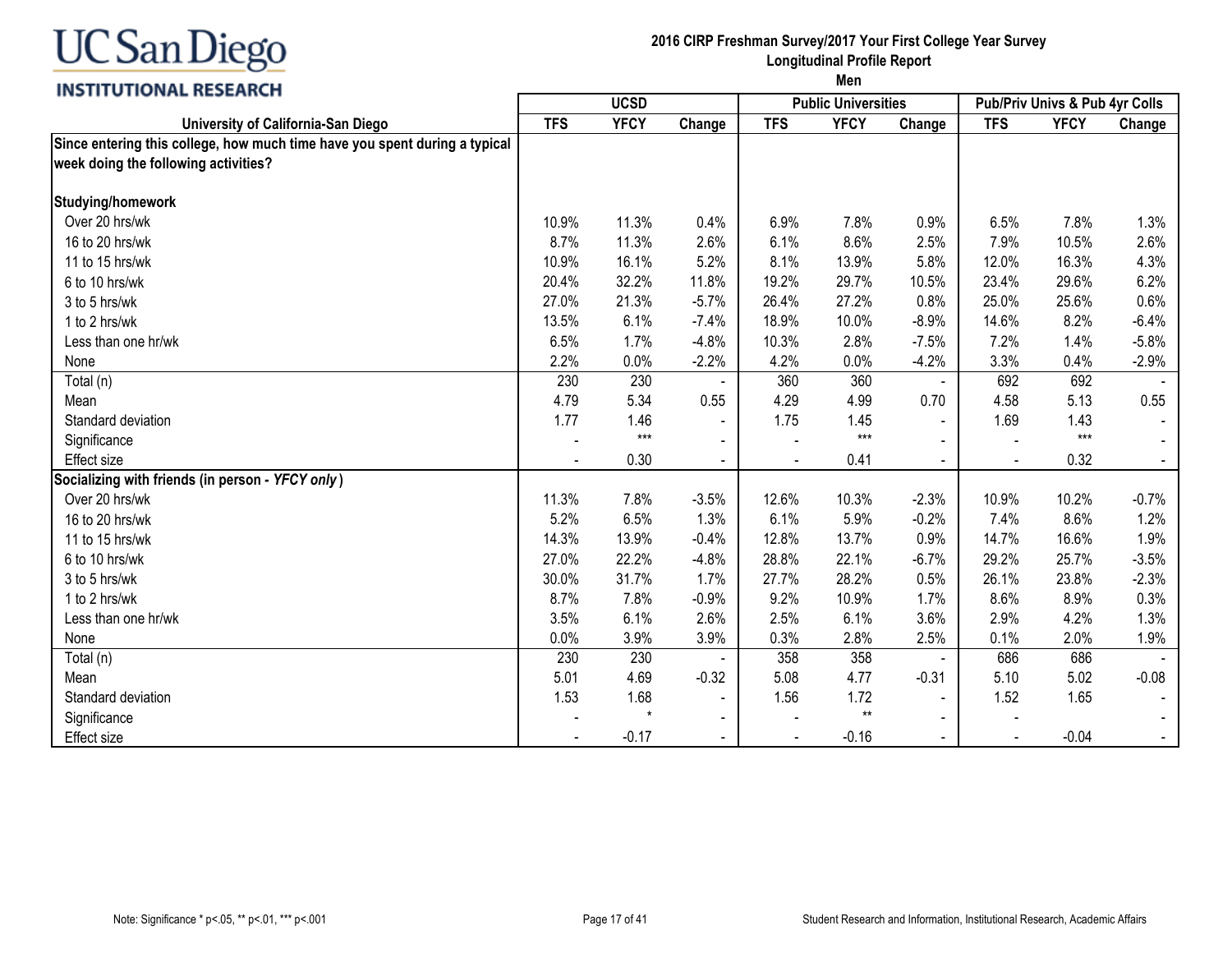

**2016 CIRP Freshman Survey/2017 Your First College Year Survey Longitudinal Profile Report**

|                                                                            | <b>UCSD</b> |             |                |                | <b>Public Universities</b> |                | <b>Pub/Priv Univs &amp; Pub 4yr Colls</b> |             |         |
|----------------------------------------------------------------------------|-------------|-------------|----------------|----------------|----------------------------|----------------|-------------------------------------------|-------------|---------|
| University of California-San Diego                                         | <b>TFS</b>  | <b>YFCY</b> | Change         | <b>TFS</b>     | <b>YFCY</b>                | Change         | <b>TFS</b>                                | <b>YFCY</b> | Change  |
| Since entering this college, how much time have you spent during a typical |             |             |                |                |                            |                |                                           |             |         |
| week doing the following activities?                                       |             |             |                |                |                            |                |                                           |             |         |
|                                                                            |             |             |                |                |                            |                |                                           |             |         |
| <b>Using social media</b>                                                  |             |             |                |                |                            |                |                                           |             |         |
| Over 20 hrs/wk                                                             | 8.2%        | 5.6%        | $-2.6%$        | 6.1%           | 6.4%                       | 0.3%           | 5.2%                                      | 4.8%        | $-0.4%$ |
| 16 to 20 hrs/wk                                                            | 3.5%        | 5.2%        | 1.7%           | 3.3%           | 5.3%                       | 2.0%           | 3.2%                                      | 5.4%        | 2.2%    |
| 11 to 15 hrs/wk                                                            | 9.1%        | 7.8%        | $-1.3%$        | 9.2%           | 10.0%                      | 0.8%           | 9.1%                                      | 9.3%        | 0.2%    |
| 6 to 10 hrs/wk                                                             | 16.5%       | 25.1%       | 8.6%           | 18.3%          | 22.2%                      | 3.9%           | 16.8%                                     | 22.4%       | 5.6%    |
| 3 to 5 hrs/wk                                                              | 26.8%       | 29.4%       | 2.6%           | 25.6%          | 27.2%                      | 1.6%           | 26.6%                                     | 28.4%       | 1.8%    |
| 1 to 2 hrs/wk                                                              | 18.2%       | 12.6%       | $-5.6%$        | 20.0%          | 15.3%                      | $-4.7%$        | 21.9%                                     | 17.4%       | $-4.5%$ |
| Less than one hr/wk                                                        | 13.4%       | 10.8%       | $-2.6%$        | 11.9%          | 10.0%                      | $-1.9%$        | 10.6%                                     | 8.7%        | $-1.9%$ |
| None                                                                       | 4.3%        | 3.5%        | $-0.8%$        | 5.6%           | 3.6%                       | $-2.0%$        | 6.5%                                      | 3.6%        | $-2.9%$ |
| Total (n)                                                                  | 231         | 231         |                | 360            | 360                        | $\blacksquare$ | 689                                       | 689         |         |
| Mean                                                                       | 4.20        | 4.34        | 0.14           | 4.11           | 4.38                       | 0.27           | 4.03                                      | 4.30        | 0.27    |
| Standard deviation                                                         | 1.80        | 1.64        |                | 1.73           | 1.69                       |                | 1.70                                      | 1.61        |         |
| Significance                                                               |             |             |                |                | $***$                      |                |                                           | $***$       |         |
| Effect size                                                                |             | 0.08        | $\blacksquare$ | $\blacksquare$ | 0.15                       | $\blacksquare$ | $\blacksquare$                            | 0.15        |         |
| Partying                                                                   |             |             |                |                |                            |                |                                           |             |         |
| Over 20 hrs/wk                                                             | 0.4%        | 0.4%        | 0.0%           | 0.6%           | 0.8%                       | 0.2%           | 0.3%                                      | 1.0%        | 0.7%    |
| 16 to 20 hrs/wk                                                            | 0.4%        | 0.0%        | $-0.4%$        | 0.6%           | 0.3%                       | $-0.3%$        | 0.7%                                      | 0.7%        | 0.0%    |
| 11 to 15 hrs/wk                                                            | 0.0%        | 1.8%        | 1.8%           | 0.6%           | 1.4%                       | 0.8%           | 1.2%                                      | 2.6%        | 1.4%    |
| 6 to 10 hrs/wk                                                             | 2.6%        | 3.5%        | 0.9%           | 4.8%           | 4.2%                       | $-0.6%$        | 6.9%                                      | 9.5%        | 2.6%    |
| 3 to 5 hrs/wk                                                              | 8.3%        | 11.8%       | 3.5%           | 10.4%          | 11.2%                      | 0.8%           | 15.4%                                     | 14.8%       | $-0.6%$ |
| 1 to 2 hrs/wk                                                              | 18.9%       | 11.8%       | $-7.1%$        | 16.3%          | 14.0%                      | $-2.3%$        | 17.7%                                     | 16.6%       | $-1.1%$ |
| Less than one hr/wk                                                        | 21.1%       | 20.2%       | $-0.9%$        | 19.7%          | 18.0%                      | $-1.7%$        | 18.5%                                     | 16.3%       | $-2.2%$ |
| None                                                                       | 48.2%       | 50.4%       | 2.2%           | 47.2%          | 50.0%                      | 2.8%           | 39.3%                                     | 38.4%       | $-0.9%$ |
| Total (n)                                                                  | 228         | 228         |                | 356            | 356                        |                | 682                                       | 682         |         |
| Mean                                                                       | 2.00        | 2.05        | 0.05           | 2.13           | 2.11                       | $-0.02$        | 2.40                                      | 2.57        | 0.17    |
| Standard deviation                                                         | 1.23        | 1.36        |                | 1.38           | 1.44                       |                | 1.46                                      | 1.63        |         |
| Significance                                                               |             |             |                |                |                            |                |                                           | $***$       |         |
| <b>Effect size</b>                                                         |             | 0.03        |                |                | $-0.01$                    |                |                                           | 0.11        |         |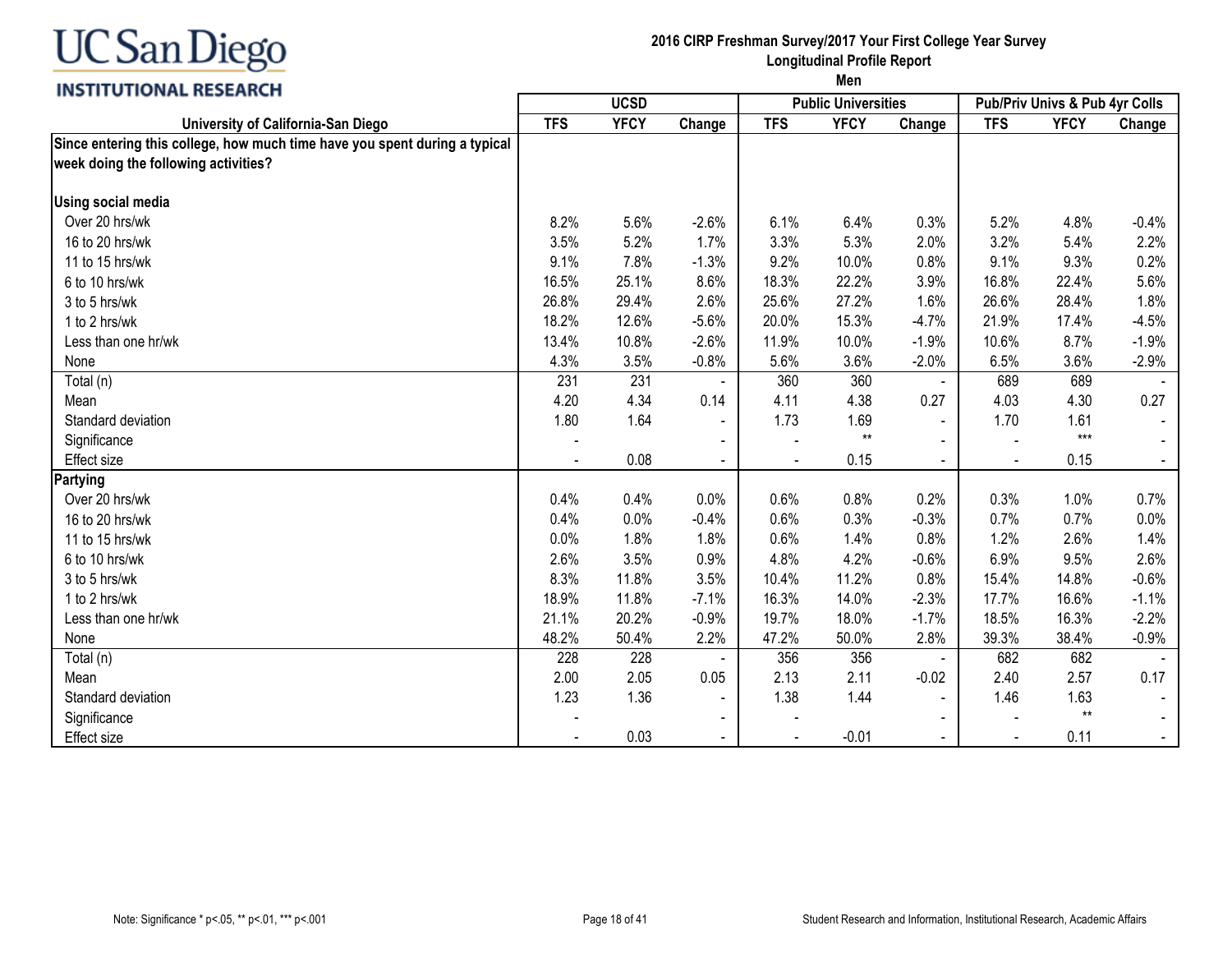

**2016 CIRP Freshman Survey/2017 Your First College Year Survey Longitudinal Profile Report**

|                                                                            | <b>UCSD</b> |             |                |            | <b>Public Universities</b> |                | Pub/Priv Univs & Pub 4yr Colls |             |         |
|----------------------------------------------------------------------------|-------------|-------------|----------------|------------|----------------------------|----------------|--------------------------------|-------------|---------|
| University of California-San Diego                                         | <b>TFS</b>  | <b>YFCY</b> | Change         | <b>TFS</b> | <b>YFCY</b>                | Change         | <b>TFS</b>                     | <b>YFCY</b> | Change  |
| Since entering this college, how much time have you spent during a typical |             |             |                |            |                            |                |                                |             |         |
| week doing the following activities?                                       |             |             |                |            |                            |                |                                |             |         |
|                                                                            |             |             |                |            |                            |                |                                |             |         |
| Participating in student clubs and groups                                  |             |             |                |            |                            |                |                                |             |         |
| Over 20 hrs/wk                                                             | 4.4%        | 1.3%        | $-3.1%$        | 4.5%       | 1.4%                       | $-3.1%$        | 3.9%                           | 1.6%        | $-2.3%$ |
| 16 to 20 hrs/wk                                                            | 2.7%        | 2.2%        | $-0.5%$        | 2.5%       | 1.7%                       | $-0.8%$        | 3.1%                           | 1.3%        | $-1.8%$ |
| 11 to 15 hrs/wk                                                            | 5.8%        | 2.7%        | $-3.1%$        | 4.2%       | 2.0%                       | $-2.2%$        | 5.8%                           | 3.1%        | $-2.7%$ |
| 6 to 10 hrs/wk                                                             | 12.8%       | 10.2%       | $-2.6%$        | 12.7%      | 10.1%                      | $-2.6%$        | 15.4%                          | 13.6%       | $-1.8%$ |
| 3 to 5 hrs/wk                                                              | 21.7%       | 19.0%       | $-2.7%$        | 20.3%      | 17.2%                      | $-3.1%$        | 23.2%                          | 20.9%       | $-2.3%$ |
| 1 to 2 hrs/wk                                                              | 30.1%       | 19.0%       | $-11.1%$       | 23.9%      | 16.6%                      | $-7.3%$        | 23.2%                          | 19.3%       | $-3.9%$ |
| Less than one hr/wk                                                        | 9.3%        | 12.4%       | 3.1%           | 12.1%      | 12.1%                      | 0.0%           | 10.7%                          | 12.9%       | 2.2%    |
| None                                                                       | 13.3%       | 33.2%       | 19.9%          | 19.7%      | 38.9%                      | 19.2%          | 14.6%                          | 27.3%       | 12.7%   |
| Total (n)                                                                  | 226         | 226         |                | 355        | 355                        | $\blacksquare$ | 684                            | 684         |         |
| Mean                                                                       | 3.62        | 2.84        | $-0.78$        | 3.39       | 2.67                       | $-0.72$        | 3.64                           | 3.03        | $-0.61$ |
| Standard deviation                                                         | 1.74        | 1.72        |                | 1.84       | 1.72                       | $\sim$         | 1.77                           | 1.69        |         |
| Significance                                                               |             | $***$       | $\blacksquare$ |            | $***$                      |                |                                | $***$       |         |
| <b>Effect size</b>                                                         |             | $-0.36$     |                |            | $-0.33$                    | $\mathbf{r}$   | $\blacksquare$                 | $-0.28$     |         |
| <b>Excerising/sports</b>                                                   |             |             |                |            |                            |                |                                |             |         |
| Over 20 hrs/wk                                                             | 5.2%        | 2.2%        | $-3.0%$        | 8.2%       | 4.2%                       | $-4.0%$        | 8.5%                           | 3.6%        | $-4.9%$ |
| 16 to 20 hrs/wk                                                            | 7.4%        | 0.9%        | $-6.5%$        | 7.3%       | 1.4%                       | $-5.9%$        | 8.8%                           | 2.8%        | $-6.0%$ |
| 11 to 15 hrs/wk                                                            | 13.1%       | 5.2%        | $-7.9%$        | 12.7%      | 5.1%                       | $-7.6%$        | 13.5%                          | 5.9%        | $-7.6%$ |
| 6 to 10 hrs/wk                                                             | 16.6%       | 13.1%       | $-3.5%$        | 16.9%      | 16.1%                      | $-0.8%$        | 19.9%                          | 19.3%       | $-0.6%$ |
| 3 to 5 hrs/wk                                                              | 17.5%       | 28.8%       | 11.3%          | 18.4%      | 25.7%                      | 7.3%           | 20.2%                          | 24.9%       | 4.7%    |
| 1 to 2 hrs/wk                                                              | 23.6%       | 19.7%       | $-3.9%$        | 18.4%      | 16.4%                      | $-2.0%$        | 14.8%                          | 16.9%       | 2.1%    |
| Less than one hr/wk                                                        | 11.8%       | 10.9%       | $-0.9%$        | 11.6%      | 12.1%                      | 0.5%           | 9.1%                           | 12.3%       | 3.2%    |
| None                                                                       | 4.8%        | 19.2%       | 14.4%          | 6.5%       | 18.9%                      | 12.4%          | 5.3%                           | 14.2%       | 8.9%    |
| Total (n)                                                                  | 229         | 229         |                | 354        | 354                        |                | 674                            | 674         |         |
| Mean                                                                       | 4.24        | 3.36        | $-0.88$        | 4.36       | 3.50                       | $-0.86$        | 4.58                           | 3.70        | $-0.88$ |
| Standard deviation                                                         | 1.81        | 1.65        |                | 1.94       | 1.81                       |                | 1.88                           | 1.76        |         |
| Significance                                                               |             | $***$       |                |            | $***$                      |                |                                | $***$       |         |
| Effect size                                                                |             | $-0.41$     |                |            | $-0.42$                    |                |                                | $-0.47$     |         |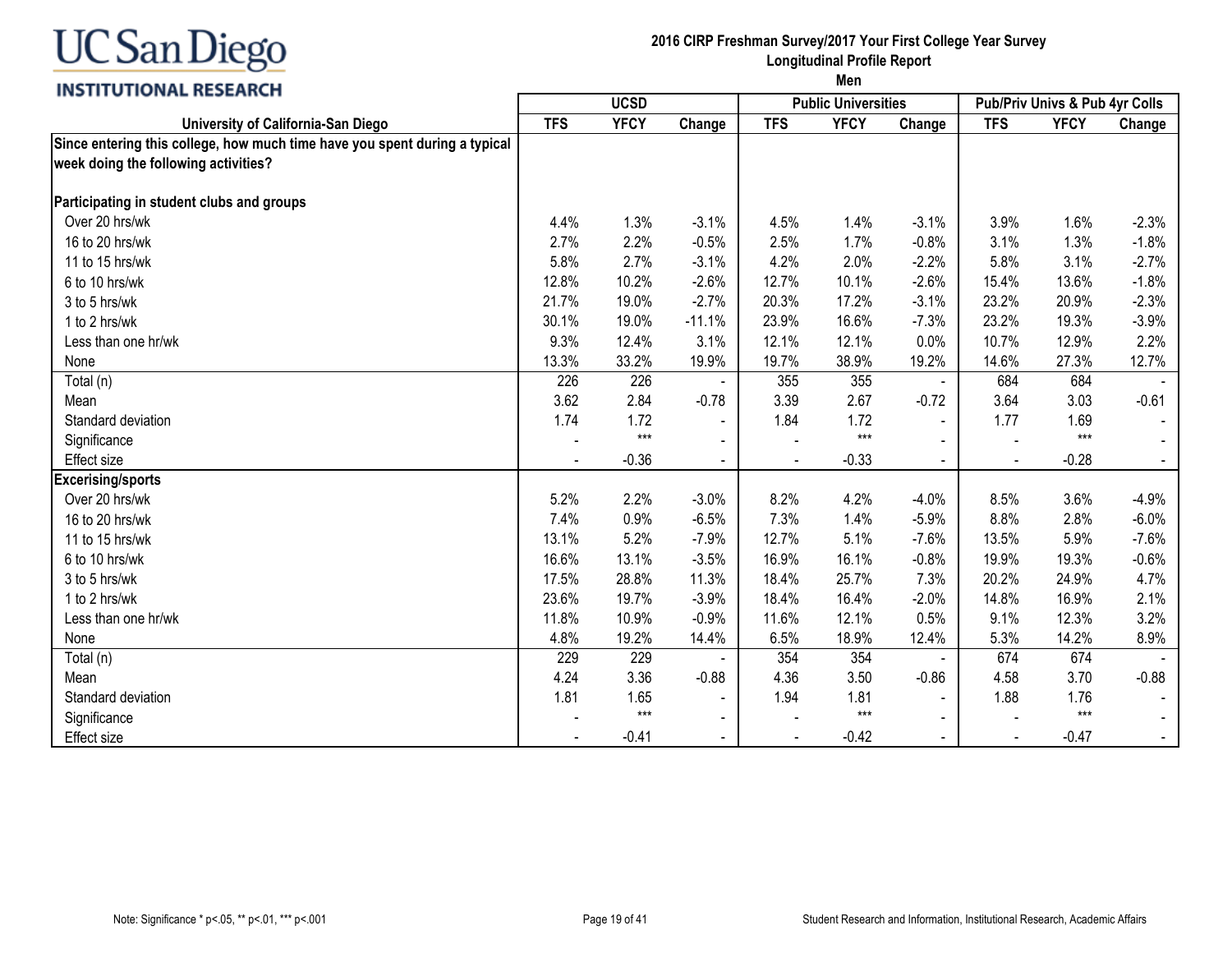

**2016 CIRP Freshman Survey/2017 Your First College Year Survey Longitudinal Profile Report**

|                                                                            | <b>UCSD</b> |             |                | <b>Public Universities</b> |             | <b>Pub/Priv Univs &amp; Pub 4yr Colls</b> |                |             |          |
|----------------------------------------------------------------------------|-------------|-------------|----------------|----------------------------|-------------|-------------------------------------------|----------------|-------------|----------|
| University of California-San Diego                                         | <b>TFS</b>  | <b>YFCY</b> | Change         | <b>TFS</b>                 | <b>YFCY</b> | Change                                    | <b>TFS</b>     | <b>YFCY</b> | Change   |
| Since entering this college, how much time have you spent during a typical |             |             |                |                            |             |                                           |                |             |          |
| week doing the following activities?                                       |             |             |                |                            |             |                                           |                |             |          |
|                                                                            |             |             |                |                            |             |                                           |                |             |          |
| Performing household/childcare duties                                      |             |             |                |                            |             |                                           |                |             |          |
| Over 20 hrs/wk                                                             | 0.4%        | 0.9%        | 0.5%           | 0.8%                       | 0.8%        | 0.0%                                      | 0.7%           | 0.6%        | $-0.1%$  |
| 16 to 20 hrs/wk                                                            | 0.0%        | 0.0%        | 0.0%           | 0.6%                       | 0.3%        | $-0.3%$                                   | 0.7%           | 0.4%        | $-0.3%$  |
| 11 to 15 hrs/wk                                                            | 0.9%        | 0.0%        | $-0.9%$        | 1.4%                       | 0.8%        | $-0.6%$                                   | 1.8%           | 1.0%        | $-0.8%$  |
| 6 to 10 hrs/wk                                                             | 4.3%        | 2.6%        | $-1.7%$        | 5.9%                       | 3.1%        | $-2.8%$                                   | 5.2%           | 3.1%        | $-2.1%$  |
| 3 to 5 hrs/wk                                                              | 16.5%       | 3.9%        | $-12.6%$       | 17.8%                      | 6.8%        | $-11.0%$                                  | 16.5%          | 5.6%        | $-10.9%$ |
| 1 to 2 hrs/wk                                                              | 27.8%       | 10.9%       | $-16.9%$       | 25.7%                      | 11.6%       | $-14.1%$                                  | 28.6%          | 9.3%        | $-19.3%$ |
| Less than one hr/wk                                                        | 20.0%       | 10.4%       | $-9.6%$        | 20.9%                      | 12.4%       | $-8.5%$                                   | 19.1%          | 8.5%        | $-10.6%$ |
| None                                                                       | 30.0%       | 71.3%       | 41.3%          | 26.8%                      | 64.1%       | 37.3%                                     | 27.4%          | 71.4%       | 44.0%    |
| Total (n)                                                                  | 230         | 230         |                | 354                        | 354         |                                           | 679            | 679         |          |
| Mean                                                                       | 2.50        | 1.60        | $-0.90$        | 2.66                       | 1.80        | $-0.86$                                   | 2.65           | 1.68        | $-0.97$  |
| Standard deviation                                                         | 1.30        | 1.17        |                | 1.42                       | 1.34        |                                           | 1.41           | 1.30        |          |
| Significance                                                               |             | $***$       |                |                            | $***$       |                                           |                | $***$       |          |
| <b>Effect size</b>                                                         |             | $-0.52$     | $\blacksquare$ |                            | $-0.49$     | $\sim$                                    | $\blacksquare$ | $-0.55$     |          |
| How often in the past year did you:                                        |             |             |                |                            |             |                                           |                |             |          |
|                                                                            |             |             |                |                            |             |                                           |                |             |          |
| Ask questions in class                                                     |             |             |                |                            |             |                                           |                |             |          |
| Frequently                                                                 | 51.3%       | 10.5%       | $-40.8%$       | 48.2%                      | 15.7%       | $-32.5%$                                  | 52.0%          | 26.2%       | $-25.8%$ |
| Occasionally                                                               | 42.5%       | 58.5%       | 16.0%          | 44.5%                      | 59.9%       | 15.4%                                     | 42.7%          | 57.1%       | 14.4%    |
| Not at all                                                                 | 6.2%        | 30.9%       | 24.7%          | 7.4%                       | 24.4%       | 17.0%                                     | 5.3%           | 16.6%       | 11.3%    |
| Total (n)                                                                  | 275         | 275         |                | 434                        | 434         |                                           | 793            | 793         |          |
| Mean                                                                       | 2.45        | 1.80        | $-0.65$        | 2.41                       | 1.91        | $-0.50$                                   | 2.47           | 2.10        | $-0.37$  |
| Standard deviation                                                         | 0.61        | 0.61        |                | 0.62                       | 0.63        |                                           | 0.60           | 0.65        |          |
| Significance                                                               |             | $***$       |                |                            | $***$       |                                           |                | $***$       |          |
| <b>Effect size</b>                                                         |             | $-0.96$     | $\blacksquare$ | $\sim$                     | $-0.70$     | $\sim$                                    | $\sim$         | $-0.53$     |          |
| Support your opinions with a logical argument                              |             |             |                |                            |             |                                           |                |             |          |
| Frequently                                                                 | 74.5%       | 59.9%       | $-14.6%$       | 67.6%                      | 58.3%       | $-9.3%$                                   | 72.9%          | 63.9%       | $-9.0%$  |
| Occasionally                                                               | 24.5%       | 35.8%       | 11.3%          | 30.5%                      | 38.5%       | 8.0%                                      | 26.0%          | 34.0%       | 8.0%     |
| Not at all                                                                 | 1.1%        | 4.4%        | 3.3%           | 1.9%                       | 3.3%        | 1.4%                                      | 1.1%           | 2.2%        | 1.1%     |
| Total (n)                                                                  | 274         | 274         | $\blacksquare$ | 429                        | 429         | $\blacksquare$                            | 789            | 789         |          |
| Mean                                                                       | 2.73        | 2.55        | $-0.18$        | 2.66                       | 2.55        | $-0.11$                                   | 2.72           | 2.62        | $-0.10$  |
| Standard deviation                                                         | 0.47        | 0.58        | $\blacksquare$ | 0.51                       | 0.56        | $\blacksquare$                            | 0.48           | 0.53        |          |
| Significance                                                               |             | $***$       | $\blacksquare$ |                            | $***$       |                                           |                | $***$       |          |
| <b>Effect size</b>                                                         |             | $-0.31$     |                |                            | $-0.19$     |                                           |                | $-0.17$     |          |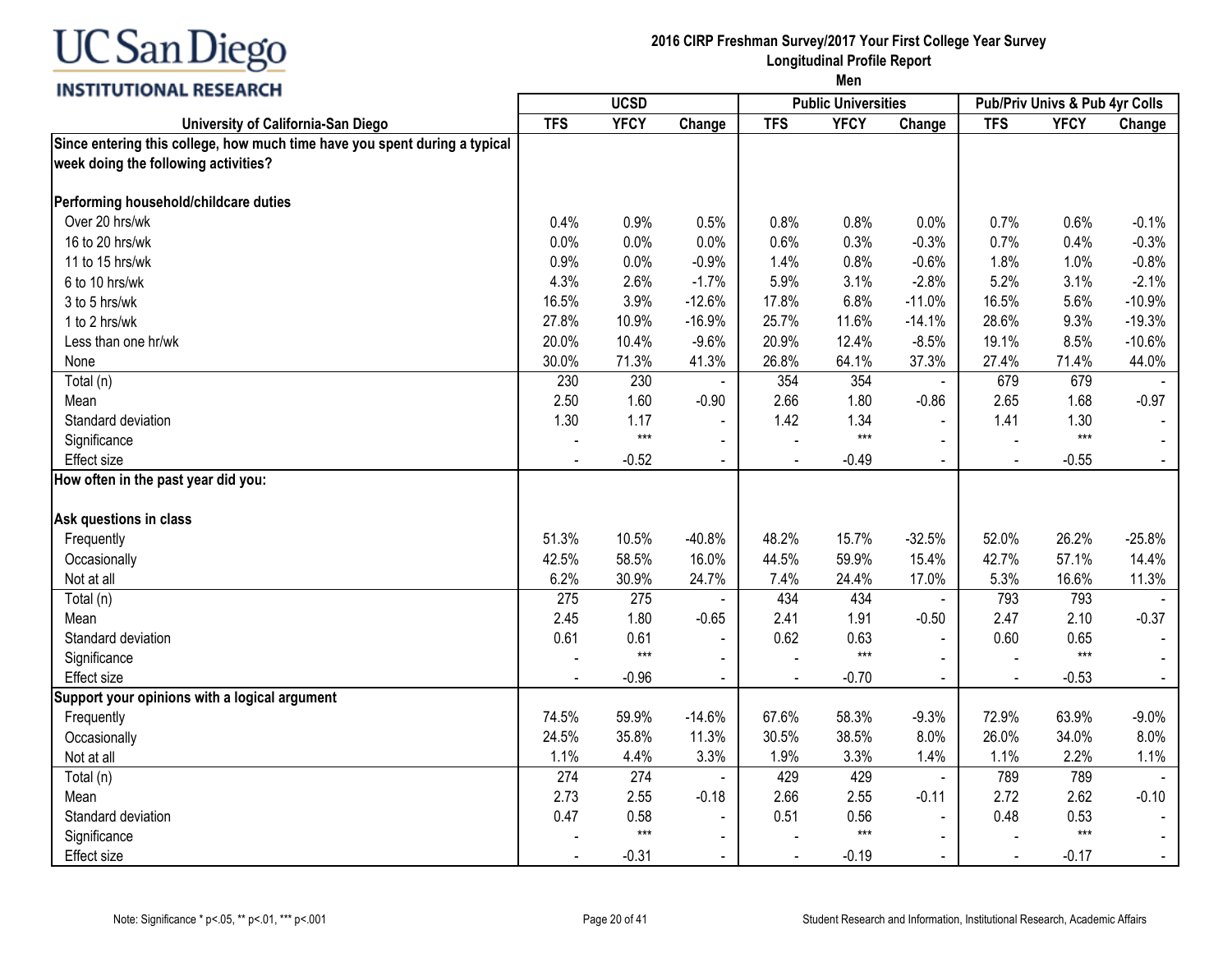# **INSTITUTIONAL RESEARCH**

#### **2016 CIRP Freshman Survey/2017 Your First College Year Survey Longitudinal Profile Report**

|                                                                 |            | <b>UCSD</b> |                          |            | <b>Public Universities</b> |                | Pub/Priv Univs & Pub 4yr Colls |             |         |
|-----------------------------------------------------------------|------------|-------------|--------------------------|------------|----------------------------|----------------|--------------------------------|-------------|---------|
| University of California-San Diego                              | <b>TFS</b> | <b>YFCY</b> | Change                   | <b>TFS</b> | <b>YFCY</b>                | Change         | <b>TFS</b>                     | <b>YFCY</b> | Change  |
| How often in the past year did you:                             |            |             |                          |            |                            |                |                                |             |         |
|                                                                 |            |             |                          |            |                            |                |                                |             |         |
| Seek solutions to problems and explain them to others           |            |             |                          |            |                            |                |                                |             |         |
| Frequently                                                      | 68.1%      | 57.4%       | $-10.7%$                 | 61.5%      | 52.0%                      | $-9.5%$        | 61.4%                          | 56.1%       | $-5.3%$ |
| Occasionally                                                    | 31.5%      | 39.6%       | 8.1%                     | 37.1%      | 43.4%                      | 6.3%           | 37.2%                          | 40.4%       | 3.2%    |
| Not at all                                                      | 0.4%       | 3.0%        | 2.6%                     | 1.4%       | 4.7%                       | 3.3%           | 1.4%                           | 3.5%        | 2.1%    |
| Total (n)                                                       | 270        | 270         | $\overline{\phantom{a}}$ | 429        | 429                        | $\blacksquare$ | 782                            | 782         |         |
| Mean                                                            | 2.68       | 2.54        | $-0.14$                  | 2.60       | 2.47                       | $-0.13$        | 2.60                           | 2.53        | $-0.07$ |
| Standard deviation                                              | 0.48       | 0.56        | $\blacksquare$           | 0.52       | 0.59                       | $\blacksquare$ | 0.52                           | 0.56        |         |
| Significance                                                    |            | $**$        | $\blacksquare$           |            | $***$                      |                |                                | $**$        |         |
| <b>Effect size</b>                                              |            | $-0.22$     |                          |            | $-0.19$                    |                |                                | $-0.10$     |         |
| Evaluate the quality or reliability of information you received |            |             |                          |            |                            |                |                                |             |         |
| Frequently                                                      | 57.7%      | 63.1%       | 5.4%                     | 53.8%      | 58.0%                      | 4.2%           | 56.7%                          | 58.9%       | 2.2%    |
| Occasionally                                                    | 40.1%      | 33.6%       | $-6.5%$                  | 43.4%      | 39.2%                      | $-4.2%$        | 41.2%                          | 38.8%       | $-2.4%$ |
| Not at all                                                      | 2.2%       | 3.3%        | 1.1%                     | 2.8%       | 2.8%                       | 0.0%           | 2.0%                           | 2.3%        | 0.3%    |
| Total (n)                                                       | 274        | 274         |                          | 431        | 431                        | $\blacksquare$ | 786                            | 786         |         |
| Mean                                                            | 2.55       | 2.60        | 0.05                     | 2.51       | 2.55                       | 0.04           | 2.55                           | 2.57        | 0.02    |
| Standard deviation                                              | 0.54       | 0.55        | $\overline{\phantom{a}}$ | 0.55       | 0.55                       |                | 0.54                           | 0.54        |         |
| Significance                                                    |            |             | $\blacksquare$           |            |                            |                |                                |             |         |
| <b>Effect size</b>                                              |            | 0.07        |                          |            | 0.06                       |                | $\blacksquare$                 | 0.03        |         |
| Take a risk because you felt you had more to gain               |            |             |                          |            |                            |                |                                |             |         |
| Frequently                                                      | 36.1%      | 35.8%       | $-0.3%$                  | 36.3%      | 34.5%                      | $-1.8%$        | 38.1%                          | 39.1%       | 1.0%    |
| Occasionally                                                    | 57.7%      | 51.5%       | $-6.2%$                  | 57.9%      | 52.8%                      | $-5.1%$        | 57.2%                          | 51.7%       | $-5.5%$ |
| Not at all                                                      | 6.2%       | 12.8%       | 6.6%                     | 5.8%       | 12.7%                      | 6.9%           | 4.7%                           | 9.1%        | 4.4%    |
| Total (n)                                                       | 274        | 274         |                          | 432        | 432                        |                | 787                            | 787         |         |
| Mean                                                            | 2.30       | 2.23        | $-0.07$                  | 2.31       | 2.22                       | $-0.09$        | 2.33                           | 2.30        | $-0.03$ |
| Standard deviation                                              | 0.58       | 0.66        | $\blacksquare$           | 0.57       | 0.65                       |                | 0.56                           | 0.63        |         |
| Significance                                                    |            |             |                          |            |                            |                |                                |             |         |
| <b>Effect size</b>                                              |            | $-0.10$     |                          |            | $-0.12$                    |                |                                | $-0.04$     |         |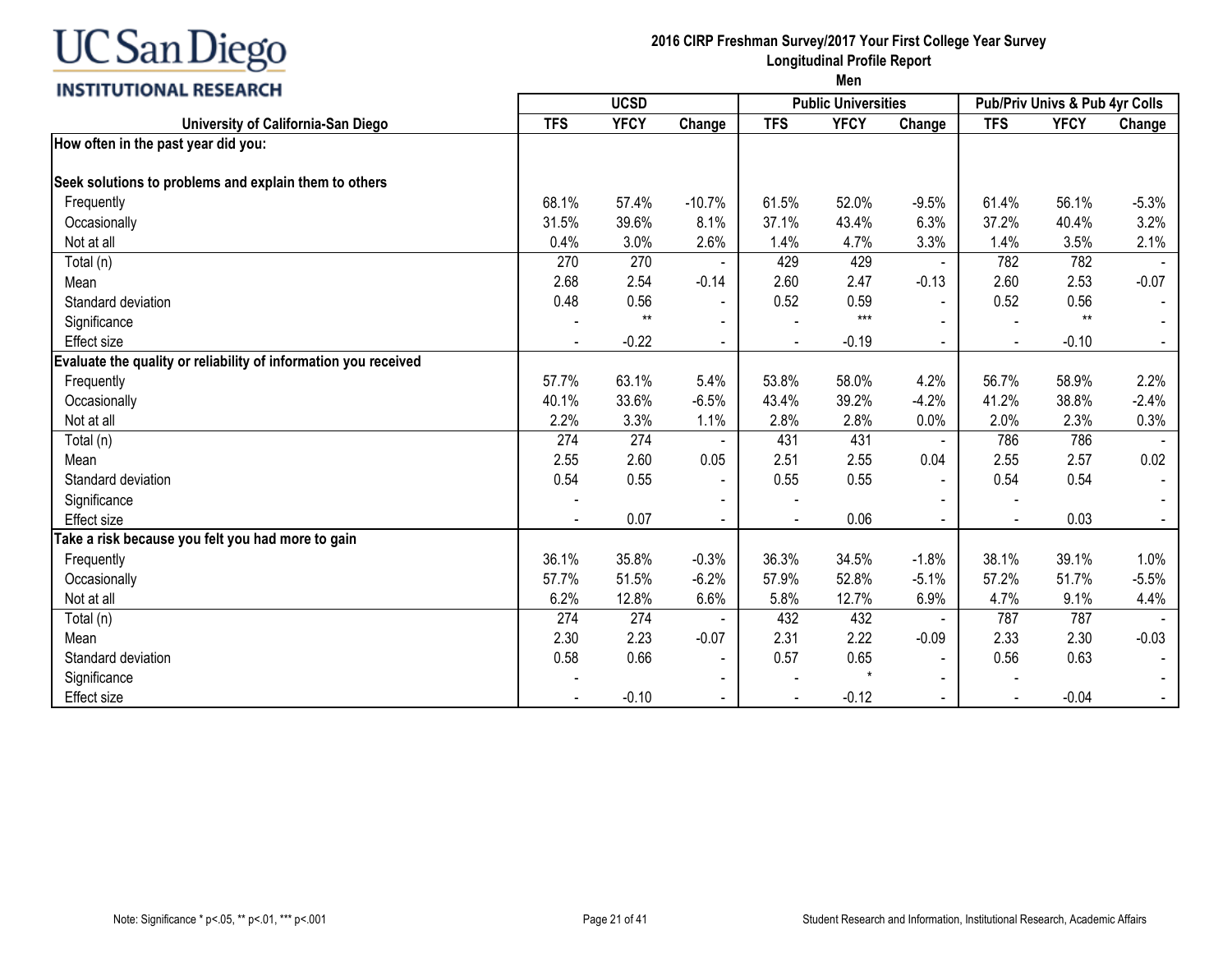# **INSTITUTIONAL RESEARCH**

#### **2016 CIRP Freshman Survey/2017 Your First College Year Survey Longitudinal Profile Report**

|                                                                         |            | <b>UCSD</b> |                          |            | <b>Public Universities</b> |                |            | Pub/Priv Univs & Pub 4yr Colls |         |
|-------------------------------------------------------------------------|------------|-------------|--------------------------|------------|----------------------------|----------------|------------|--------------------------------|---------|
| University of California-San Diego                                      | <b>TFS</b> | <b>YFCY</b> | Change                   | <b>TFS</b> | <b>YFCY</b>                | Change         | <b>TFS</b> | <b>YFCY</b>                    | Change  |
| How often in the past year did you:                                     |            |             |                          |            |                            |                |            |                                |         |
|                                                                         |            |             |                          |            |                            |                |            |                                |         |
| Seek alternative solutions to a problem                                 |            |             |                          |            |                            |                |            |                                |         |
| Frequently                                                              | 51.3%      | 46.9%       | $-4.4%$                  | 50.0%      | 47.2%                      | $-2.8%$        | 50.5%      | 49.0%                          | $-1.5%$ |
| Occasionally                                                            | 45.8%      | 47.2%       | 1.4%                     | 47.0%      | 48.4%                      | 1.4%           | 47.1%      | 47.2%                          | 0.1%    |
| Not at all                                                              | 3.0%       | 5.9%        | 2.9%                     | 3.0%       | 4.4%                       | 1.4%           | 2.4%       | 3.8%                           | 1.4%    |
| Total (n)                                                               | 271        | 271         |                          | 428        | 428                        | $\blacksquare$ | 784        | 784                            |         |
| Mean                                                                    | 2.48       | 2.41        | $-0.07$                  | 2.47       | 2.43                       | $-0.04$        | 2.48       | 2.45                           | $-0.03$ |
| Standard deviation                                                      | 0.56       | 0.60        |                          | 0.56       | 0.58                       |                | 0.55       | 0.57                           |         |
| Significance                                                            |            |             |                          |            |                            |                |            |                                |         |
| <b>Effect size</b>                                                      |            | $-0.10$     | $\blacksquare$           |            | $-0.06$                    |                |            | $-0.04$                        |         |
| Look up scientific research articles and resources                      |            |             |                          |            |                            |                |            |                                |         |
| Frequently                                                              | 33.8%      | 30.1%       | $-3.7%$                  | 29.9%      | 29.7%                      | $-0.2%$        | 29.5%      | 36.7%                          | 7.2%    |
| Occasionally                                                            | 54.4%      | 50.7%       | $-3.7%$                  | 55.5%      | 53.8%                      | $-1.7%$        | 54.5%      | 49.4%                          | $-5.1%$ |
| Not at all                                                              | 11.8%      | 19.1%       | 7.3%                     | 14.6%      | 16.5%                      | 1.9%           | 16.0%      | 13.9%                          | $-2.1%$ |
| Total (n)                                                               | 272        | 272         |                          | 431        | 431                        |                | 787        | 787                            |         |
| Mean                                                                    | 2.22       | 2.11        | $-0.11$                  | 2.15       | 2.13                       | $-0.02$        | 2.13       | 2.23                           | 0.10    |
| Standard deviation                                                      | 0.64       | 0.69        | $\blacksquare$           | 0.65       | 0.67                       |                | 0.66       | 0.67                           |         |
| Significance                                                            |            |             | $\blacksquare$           |            |                            |                |            | $**$                           |         |
| <b>Effect size</b>                                                      |            | $-0.14$     |                          |            | $-0.02$                    |                |            | 0.12                           |         |
| Explore topics on your own, even though it was not required for a class |            |             |                          |            |                            |                |            |                                |         |
| Frequently                                                              | 50.7%      | 38.3%       | $-12.4%$                 | 45.7%      | 39.3%                      | $-6.4%$        | 47.0%      | 42.4%                          | $-4.6%$ |
| Occasionally                                                            | 43.1%      | 45.3%       | 2.2%                     | 45.3%      | 46.0%                      | 0.7%           | 45.5%      | 46.5%                          | 1.0%    |
| Not at all                                                              | 6.2%       | 16.4%       | 10.2%                    | 9.0%       | 14.8%                      | 5.8%           | 7.4%       | 11.1%                          | 3.7%    |
| Total (n)                                                               | 274        | 274         |                          | 433        | 433                        |                | 793        | 793                            |         |
| Mean                                                                    | 2.45       | 2.22        | $-0.23$                  | 2.37       | 2.24                       | $-0.13$        | 2.40       | 2.31                           | $-0.09$ |
| Standard deviation                                                      | 0.61       | 0.71        | $\blacksquare$           | 0.64       | 0.69                       | $\blacksquare$ | 0.62       | 0.66                           |         |
| Significance                                                            |            | $***$       | $\overline{\phantom{0}}$ |            | $***$                      |                |            | $***$                          |         |
| <b>Effect size</b>                                                      |            | $-0.30$     | $\blacksquare$           |            | $-0.17$                    |                |            | $-0.12$                        |         |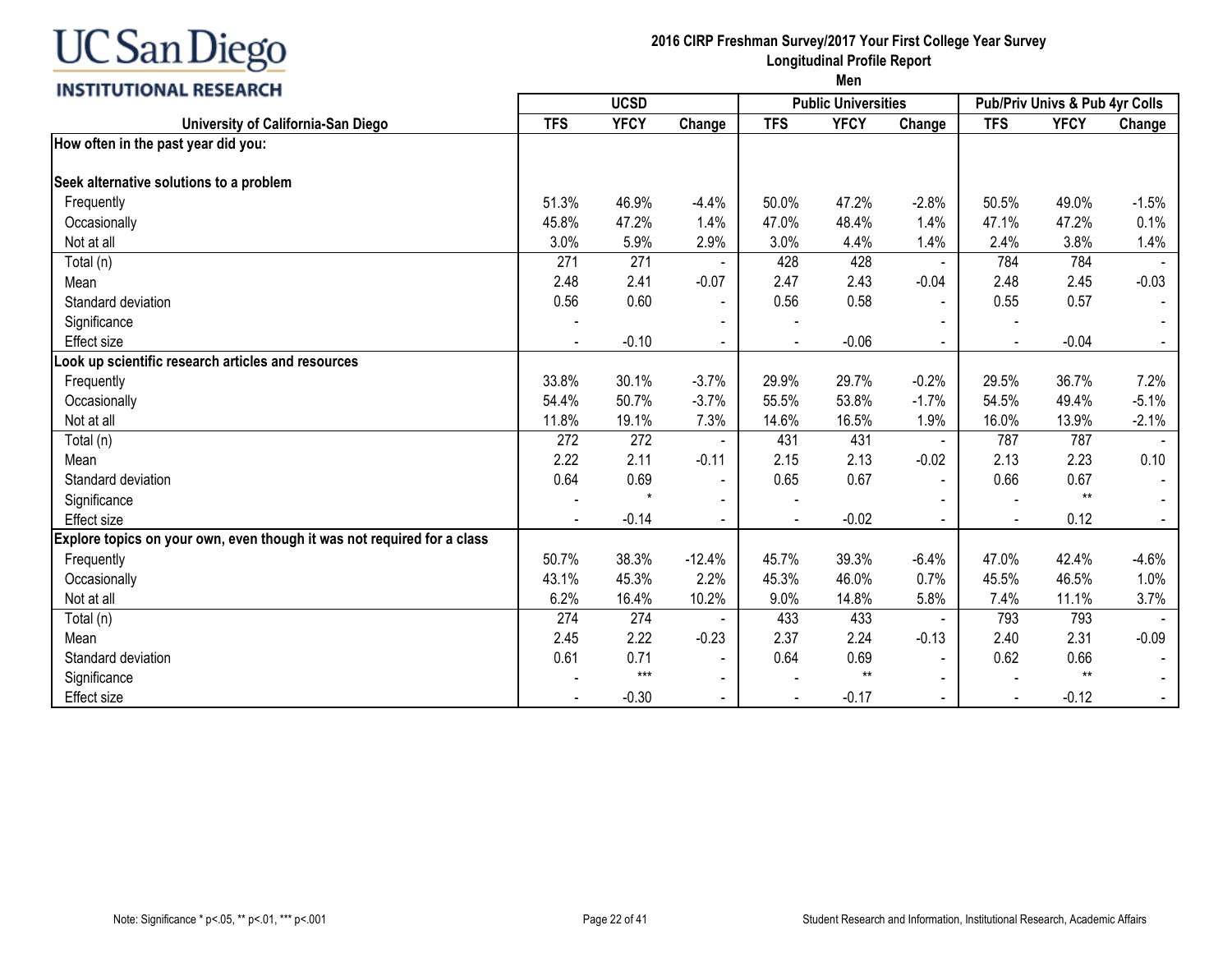#### **2016 CIRP Freshman Survey/2017 Your First College Year Survey Longitudinal Profile Report Men**

| <b>INSTITUTIONAL RESEARCH</b>                                         |                |             |                |                | men                        |                |                |                                |                |
|-----------------------------------------------------------------------|----------------|-------------|----------------|----------------|----------------------------|----------------|----------------|--------------------------------|----------------|
|                                                                       |                | <b>UCSD</b> |                |                | <b>Public Universities</b> |                |                | Pub/Priv Univs & Pub 4yr Colls |                |
| University of California-San Diego                                    | <b>TFS</b>     | <b>YFCY</b> | Change         | <b>TFS</b>     | <b>YFCY</b>                | Change         | <b>TFS</b>     | <b>YFCY</b>                    | Change         |
| Accept mistakes as part of the learning process                       |                |             |                |                |                            |                |                |                                |                |
| Frequently                                                            | 63.7%          | 69.6%       | 5.9%           | 62.6%          | 68.2%                      | 5.6%           | 58.2%          | 66.0%                          | 7.8%           |
| Occasionally                                                          | 33.7%          | 27.5%       | $-6.2%$        | 35.0%          | 29.5%                      | $-5.5%$        | 40.2%          | 31.2%                          | $-9.0%$        |
| Not at all                                                            | 2.6%           | 2.9%        | 0.3%           | 2.3%           | 2.3%                       | 0.0%           | 1.6%           | 2.8%                           | 1.2%           |
| Total (n)                                                             | 273            | 273         |                | 431            | 431                        |                | 791            | 791                            |                |
| Mean                                                                  | 2.61           | 2.67        | 0.06           | 2.60           | 2.66                       | 0.06           | 2.57           | 2.63                           | 0.06           |
| Standard deviation                                                    | 0.54           | 0.53        | $\blacksquare$ | 0.54           | 0.52                       | $\blacksquare$ | 0.53           | 0.54                           |                |
| Significance                                                          |                |             | $\blacksquare$ |                |                            |                |                | $**$                           | $\sim$         |
| <b>Effect size</b>                                                    | $\blacksquare$ | 0.09        | $\blacksquare$ | $\blacksquare$ | 0.09                       | $\sim$         | $\blacksquare$ | 0.09                           | $\sim$         |
| How often in the past year did you:                                   |                |             |                |                |                            |                |                |                                |                |
|                                                                       |                |             |                |                |                            |                |                |                                |                |
| Analyze multiple sources of information before coming to a conclusion |                |             |                |                |                            |                |                |                                |                |
| Frequently                                                            | 55.8%          | 54.7%       | $-1.1%$        | 51.7%          | 53.4%                      | 1.7%           | 53.2%          | 57.1%                          | 3.9%           |
| Occasionally                                                          | 42.3%          | 42.3%       | 0.0%           | 45.7%          | 44.3%                      | $-1.4%$        | 45.3%          | 41.0%                          | $-4.3%$        |
| Not at all                                                            | 1.8%           | 2.9%        | 1.1%           | 2.6%           | 2.3%                       | $-0.3%$        | 1.5%           | 1.9%                           | 0.4%           |
| Total (n)                                                             | 274            | 274         |                | 431            | 431                        | $\blacksquare$ | 792            | 792                            |                |
| Mean                                                                  | 2.54           | 2.52        | $-0.02$        | 2.49           | 2.51                       | 0.02           | 2.52           | 2.55                           | 0.03           |
| Standard deviation                                                    | 0.53           | 0.56        | $\blacksquare$ | 0.55           | 0.54                       |                | 0.53           | 0.53                           | $\sim$         |
| Significance                                                          |                |             | $\blacksquare$ |                |                            |                |                |                                |                |
| <b>Effect size</b>                                                    |                | $-0.03$     | $\blacksquare$ | $\blacksquare$ | 0.03                       | $\sim$         |                | 0.05                           | $\blacksquare$ |
| Take on a challenge that scares you                                   |                |             |                |                |                            |                |                |                                |                |
| Frequently                                                            | 35.9%          | 38.8%       | 2.9%           | 35.7%          | 38.0%                      | 2.3%           | 36.4%          | 40.6%                          | 4.2%           |
| Occasionally                                                          | 57.5%          | 52.4%       | $-5.1%$        | 58.3%          | 53.4%                      | $-4.9%$        | 58.7%          | 52.2%                          | $-6.5%$        |
| Not at all                                                            | 6.6%           | 8.8%        | 2.2%           | 6.1%           | 8.6%                       | 2.5%           | 4.9%           | 7.2%                           | 2.3%           |
| Total (n)                                                             | 273            | 273         |                | 429            | 429                        | $\blacksquare$ | 789            | 789                            |                |
| Mean                                                                  | 2.29           | 2.30        | 0.01           | 2.30           | 2.29                       | $-0.01$        | 2.31           | 2.33                           | 0.02           |
| Standard deviation                                                    | 0.58           | 0.62        | $\blacksquare$ | 0.57           | 0.62                       | $\blacksquare$ | 0.56           | 0.61                           |                |
| Significance                                                          |                |             | $\blacksquare$ |                |                            |                |                |                                |                |
| <b>Effect size</b>                                                    |                | 0.01        | $\blacksquare$ |                | $-0.01$                    | $\sim$         |                | 0.03                           | $\sim$         |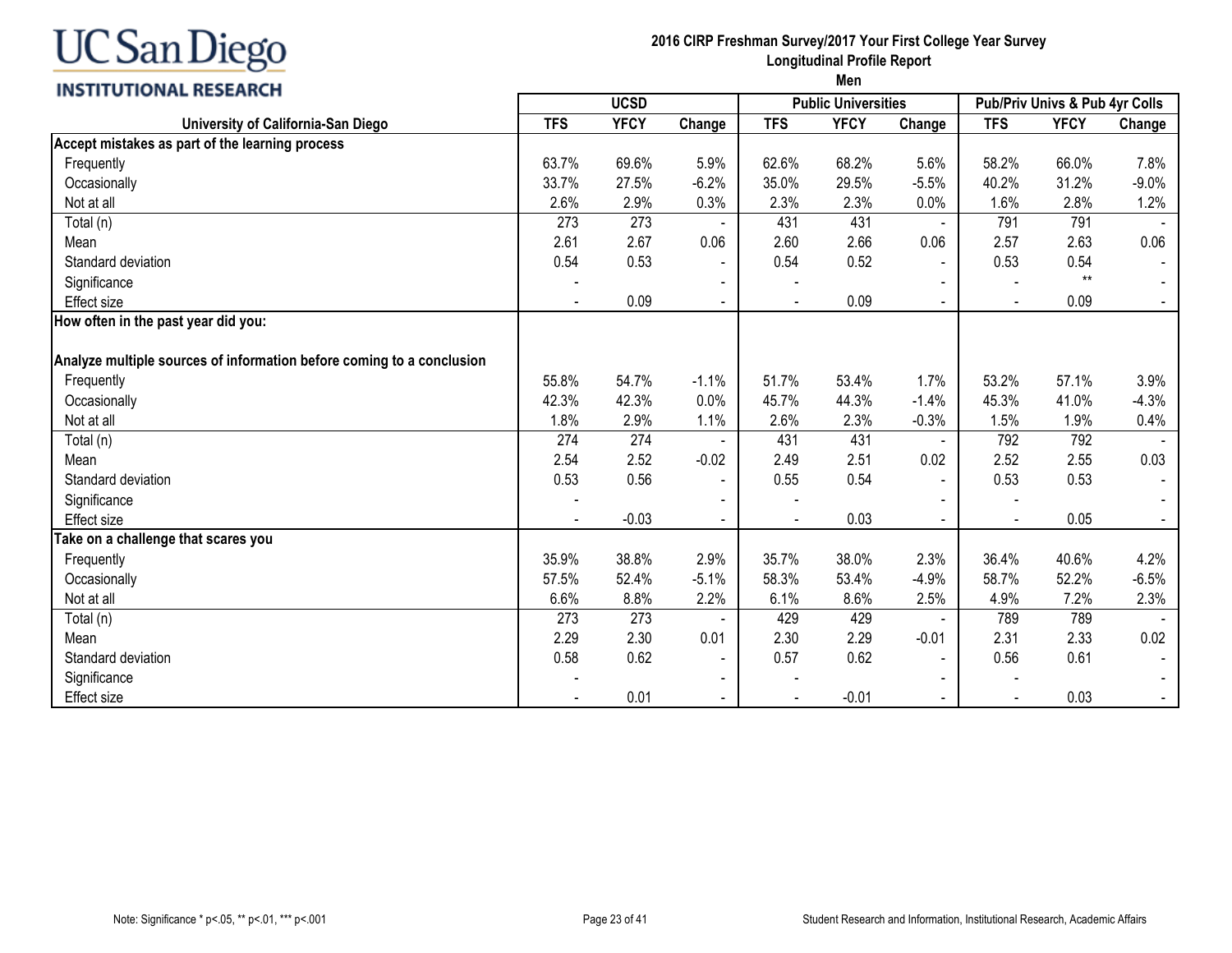

#### **2016 CIRP Freshman Survey/2017 Your First College Year Survey Longitudinal Profile Report**

|                                                                       |            | <b>UCSD</b> |                |            | <b>Public Universities</b> |                |            | Pub/Priv Univs & Pub 4yr Colls |          |
|-----------------------------------------------------------------------|------------|-------------|----------------|------------|----------------------------|----------------|------------|--------------------------------|----------|
| University of California-San Diego                                    | <b>TFS</b> | <b>YFCY</b> | Change         | <b>TFS</b> | <b>YFCY</b>                | Change         | <b>TFS</b> | <b>YFCY</b>                    | Change   |
| Indicate the importance to you personally of each of the following:   |            |             |                |            |                            |                |            |                                |          |
| Becoming accomplished in one of the performing arts (acting, dancing, |            |             |                |            |                            |                |            |                                |          |
| etc.)                                                                 |            |             |                |            |                            |                |            |                                |          |
| Essential                                                             | 6.2%       | 8.8%        | 2.6%           | 7.0%       | 7.3%                       | 0.3%           | 6.3%       | 9.5%                           | 3.2%     |
| Very important                                                        | 9.3%       | 15.0%       | 5.7%           | 9.0%       | 15.5%                      | 6.5%           | 8.9%       | 16.2%                          | 7.3%     |
| Somewhat important                                                    | 25.7%      | 28.3%       | 2.6%           | 25.4%      | 29.0%                      | 3.6%           | 24.1%      | 26.9%                          | 2.8%     |
| Not important                                                         | 58.8%      | 47.8%       | $-11.0%$       | 58.6%      | 48.2%                      | $-10.4%$       | 60.7%      | 47.4%                          | $-13.3%$ |
| Total (n)                                                             | 226        | 226         |                | 355        | 355                        | $\blacksquare$ | 685        | 685                            |          |
| Mean                                                                  | 1.63       | 1.85        | 0.22           | 1.65       | 1.82                       | 0.17           | 1.61       | 1.88                           | 0.27     |
| Standard deviation                                                    | 0.89       | 0.98        |                | 0.91       | 0.95                       | $\blacksquare$ | 0.89       | 1.00                           |          |
| Significance                                                          |            | $**$        |                |            | $***$                      |                |            | $***$                          |          |
| <b>Effect size</b>                                                    |            | 0.23        |                |            | 0.18                       |                |            | 0.29                           |          |
| Indicate the importance to you personally of each of the following:   |            |             |                |            |                            |                |            |                                |          |
| Becoming an authority in my field                                     |            |             |                |            |                            |                |            |                                |          |
| Essential                                                             | 20.4%      | 25.7%       | 5.3%           | 20.7%      | 25.2%                      | 4.5%           | 24.1%      | 24.7%                          | 0.6%     |
| Very important                                                        | 35.8%      | 35.0%       | $-0.8%$        | 35.9%      | 34.7%                      | $-1.2%$        | 36.8%      | 38.5%                          | 1.7%     |
| Somewhat important                                                    | 31.4%      | 29.6%       | $-1.8%$        | 30.5%      | 30.3%                      | $-0.2%$        | 28.1%      | 29.4%                          | 1.3%     |
| Not important                                                         | 12.4%      | 9.7%        | $-2.7%$        | 12.9%      | 9.8%                       | $-3.1%$        | 11.0%      | 7.5%                           | $-3.5%$  |
| Total (n)                                                             | 226        | 226         |                | 357        | 357                        | $\blacksquare$ | 684        | 684                            |          |
| Mean                                                                  | 2.64       | 2.77        | 0.13           | 2.64       | 2.75                       | 0.11           | 2.74       | 2.80                           | 0.06     |
| Standard deviation                                                    | 0.94       | 0.94        |                | 0.95       | 0.94                       |                | 0.95       | 0.90                           |          |
| Significance                                                          |            |             | $\sim$         |            | $\star$                    |                |            |                                |          |
| <b>Effect size</b>                                                    |            | 0.15        | $\blacksquare$ |            | 0.12                       | $\Delta$       |            | 0.06                           |          |
| Integrating spirtuality into my life                                  |            |             |                |            |                            |                |            |                                |          |
| Essential                                                             | 17.8%      | 15.1%       | $-2.7%$        | 19.4%      | 14.6%                      | $-4.8%$        | 19.1%      | 13.5%                          | $-5.6%$  |
| Very important                                                        | 16.9%      | 20.4%       | 3.5%           | 20.3%      | 23.4%                      | 3.1%           | 20.7%      | 24.4%                          | 3.7%     |
| Somewhat important                                                    | 25.8%      | 28.4%       | 2.6%           | 28.7%      | 31.0%                      | 2.3%           | 31.0%      | 31.0%                          | 0.0%     |
| Not important                                                         | 39.6%      | 36.0%       | $-3.6%$        | 31.5%      | 31.0%                      | $-0.5%$        | 29.1%      | 31.0%                          | 1.9%     |
| Total (n)                                                             | 225        | 225         |                | 355        | 355                        |                | 680        | 680                            |          |
| Mean                                                                  | 2.13       | 2.15        | 0.02           | 2.28       | 2.22                       | $-0.06$        | 2.30       | 2.20                           | $-0.10$  |
| Standard deviation                                                    | 1.12       | 1.07        | $\blacksquare$ | 1.11       | 1.04                       | $\blacksquare$ | 1.08       | 1.03                           |          |
| Significance                                                          |            |             | $\blacksquare$ |            |                            |                |            | $\star$                        |          |
| <b>Effect size</b>                                                    |            | 0.02        | $\blacksquare$ |            | $-0.06$                    |                |            | $-0.10$                        |          |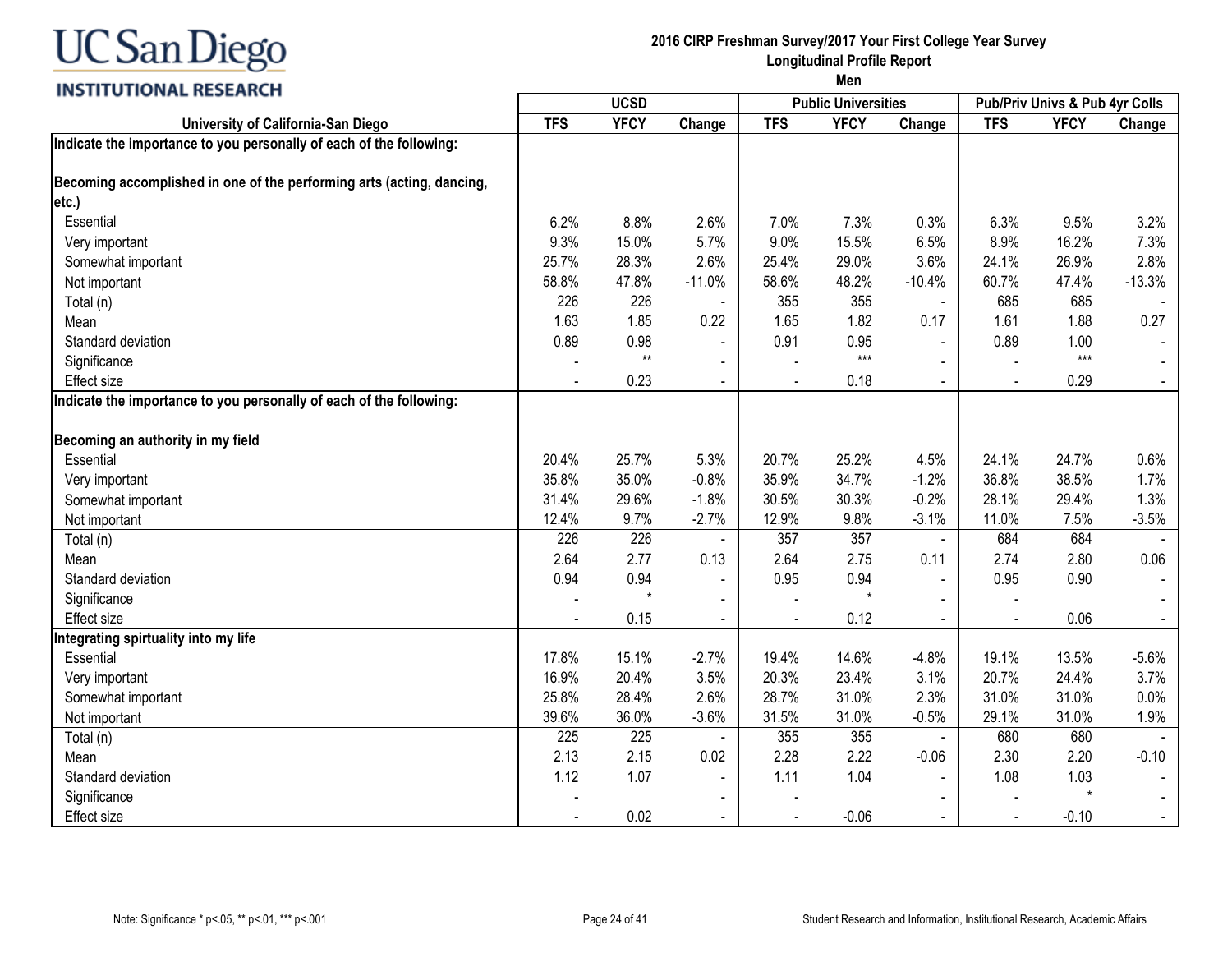

### **2016 CIRP Freshman Survey/2017 Your First College Year Survey Longitudinal Profile Report**

#### **INSTITUTIONAL RESEARCH**

|                                                                     |            | <b>UCSD</b> |                          |       | <b>Public Universities</b> |                          |            | <b>Pub/Priv Univs &amp; Pub 4yr Colls</b> |         |
|---------------------------------------------------------------------|------------|-------------|--------------------------|-------|----------------------------|--------------------------|------------|-------------------------------------------|---------|
| University of California-San Diego                                  | <b>TFS</b> | <b>YFCY</b> | Change                   | TFS   | <b>YFCY</b>                | Change                   | <b>TFS</b> | YFCY                                      | Change  |
| Indicate the importance to you personally of each of the following: |            |             |                          |       |                            |                          |            |                                           |         |
| Becoming successful in a business of my own                         |            |             |                          |       |                            |                          |            |                                           |         |
| Essential                                                           | 17.3%      | 16.0%       | $-1.3%$                  | 20.3% | 20.3%                      | 0.0%                     | 20.6%      | 19.9%                                     | $-0.7%$ |
| Very important                                                      | 20.9%      | 27.1%       | 6.2%                     | 20.8% | 26.8%                      | 6.0%                     | 22.4%      | 29.2%                                     | 6.8%    |
| Somewhat important                                                  | 28.0%      | 34.2%       | 6.2%                     | 30.1% | 32.7%                      | 2.6%                     | 32.0%      | 31.4%                                     | $-0.6%$ |
| Not important                                                       | 33.8%      | 22.7%       | $-11.1%$                 | 28.7% | 20.3%                      | $-8.4%$                  | 25.0%      | 19.6%                                     | $-5.4%$ |
| Total (n)                                                           | 225        | 225         | $\overline{\phantom{a}}$ | 355   | 355                        | $\blacksquare$           | 679        | 679                                       |         |
| Mean                                                                | 2.22       | 2.36        | 0.14                     | 2.33  | 2.47                       | 0.14                     | 2.39       | 2.49                                      | 0.10    |
| Standard deviation                                                  | 1.09       | 1.00        | $\blacksquare$           | 1.10  | 1.03                       |                          | 1.07       | 1.02                                      | $\sim$  |
| Significance                                                        |            |             | $\overline{\phantom{0}}$ | ٠     |                            | -                        |            | $**$                                      | $\sim$  |
| Effect size                                                         |            | 0.14        | $\overline{\phantom{a}}$ |       | 0.13                       | $\overline{\phantom{0}}$ |            | 0.09                                      | $\sim$  |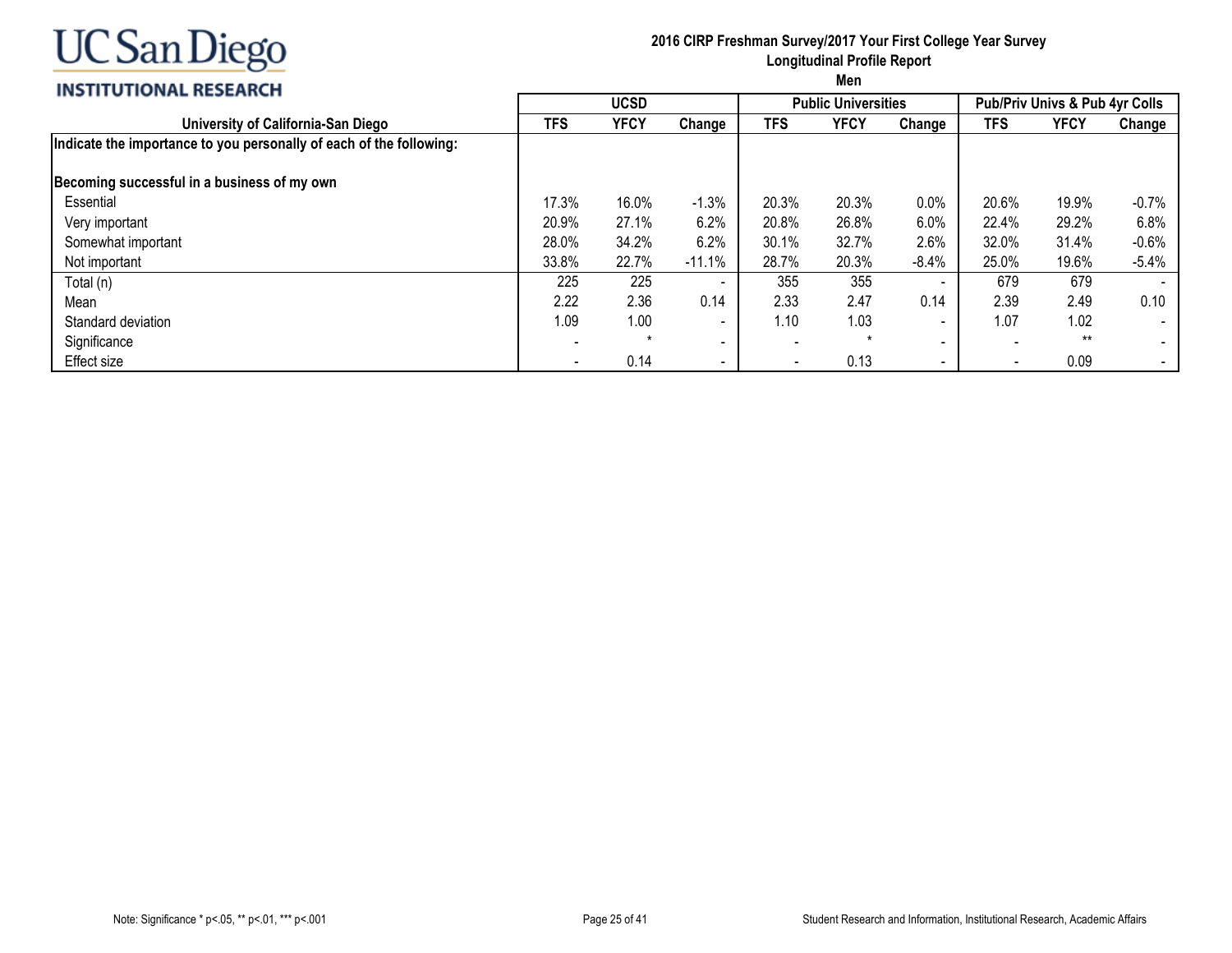

#### **2016 CIRP Freshman Survey/2017 Your First College Year Survey Longitudinal Profile Report**

| <u>,,,,,,,,,,,,,,,,,,,,,,</u>                                            |            | <b>UCSD</b> |                          |            | <b>Public Universities</b> |                |                | Pub/Priv Univs & Pub 4yr Colls |         |
|--------------------------------------------------------------------------|------------|-------------|--------------------------|------------|----------------------------|----------------|----------------|--------------------------------|---------|
| University of California-San Diego                                       | <b>TFS</b> | <b>YFCY</b> | Change                   | <b>TFS</b> | <b>YFCY</b>                | Change         | <b>TFS</b>     | <b>YFCY</b>                    | Change  |
| Indicate the importance to you personally of each of the following:      |            |             |                          |            |                            |                |                |                                |         |
|                                                                          |            |             |                          |            |                            |                |                |                                |         |
| Obtaining recognition from my colleagues for contributions to my special |            |             |                          |            |                            |                |                |                                |         |
| field                                                                    |            |             |                          |            |                            |                |                |                                |         |
| Essential                                                                | 20.0%      | 21.3%       | 1.3%                     | 18.1%      | 21.2%                      | 3.1%           | 20.0%          | 22.7%                          | 2.7%    |
| Very important                                                           | 40.4%      | 32.9%       | $-7.5%$                  | 38.7%      | 35.9%                      | $-2.8%$        | 39.5%          | 38.4%                          | $-1.1%$ |
| Somewhat important                                                       | 30.7%      | 32.9%       | 2.2%                     | 33.1%      | 31.1%                      | $-2.0%$        | 31.5%          | 28.6%                          | $-2.9%$ |
| Not important                                                            | 8.9%       | 12.9%       | 4.0%                     | 10.2%      | 11.9%                      | 1.7%           | 9.0%           | 10.3%                          | 1.3%    |
| Total (n)                                                                | 225        | 225         | $\blacksquare$           | 354        | 354                        | $\blacksquare$ | 679            | 679                            |         |
| Mean                                                                     | 2.72       | 2.63        | $-0.09$                  | 2.65       | 2.66                       | 0.01           | 2.71           | 2.73                           | 0.02    |
| Standard deviation                                                       | 0.89       | 0.96        | $\blacksquare$           | 0.89       | 0.94                       | $\blacksquare$ | 0.89           | 0.93                           |         |
| Significance                                                             |            |             |                          |            |                            |                |                |                                |         |
| <b>Effect size</b>                                                       |            | $-0.09$     | $\blacksquare$           |            | 0.01                       |                |                | 0.02                           |         |
| Influencing the political structure                                      |            |             |                          |            |                            |                |                |                                |         |
| Essential                                                                | 8.8%       | 13.7%       | 4.9%                     | 9.6%       | 12.4%                      | 2.8%           | 11.2%          | 13.5%                          | 2.3%    |
| Very important                                                           | 18.6%      | 16.8%       | $-1.8%$                  | 17.5%      | 19.8%                      | 2.3%           | 19.1%          | 23.1%                          | 4.0%    |
| Somewhat important                                                       | 37.2%      | 34.1%       | $-3.1%$                  | 41.0%      | 36.2%                      | $-4.8%$        | 40.7%          | 37.1%                          | $-3.6%$ |
| Not important                                                            | 35.4%      | 35.4%       | 0.0%                     | 31.9%      | 31.6%                      | $-0.3%$        | 29.0%          | 26.3%                          | $-2.7%$ |
| Total (n)                                                                | 226        | 226         |                          | 354        | 354                        | $\blacksquare$ | 680            | 680                            |         |
| Mean                                                                     | 2.01       | 2.09        | 0.08                     | 2.05       | 2.13                       | 0.08           | 2.13           | 2.24                           | 0.11    |
| Standard deviation                                                       | 0.95       | 1.03        | $\overline{\phantom{a}}$ | 0.94       | 1.00                       |                | 0.96           | 0.99                           |         |
| Significance                                                             |            |             |                          |            |                            |                |                | $**$                           |         |
| <b>Effect size</b>                                                       |            | 0.08        | $\blacksquare$           |            | 0.09                       | $\blacksquare$ | $\blacksquare$ | 0.11                           |         |
| Influencing social values                                                |            |             |                          |            |                            |                |                |                                |         |
| Essential                                                                | 14.6%      | 18.6%       | 4.0%                     | 15.2%      | 18.0%                      | 2.8%           | 16.9%          | 17.6%                          | 0.7%    |
| Very important                                                           | 26.5%      | 29.2%       | 2.7%                     | 26.7%      | 32.3%                      | 5.6%           | 29.5%          | 33.9%                          | 4.4%    |
| Somewhat important                                                       | 36.7%      | 29.6%       | $-7.1%$                  | 39.3%      | 31.2%                      | $-8.1%$        | 36.7%          | 32.0%                          | $-4.7%$ |
| Not important                                                            | 22.1%      | 22.6%       | 0.5%                     | 18.8%      | 18.5%                      | $-0.3%$        | 16.9%          | 16.4%                          | $-0.5%$ |
| Total (n)                                                                | 226        | 226         |                          | 356        | 356                        |                | 681            | 681                            |         |
| Mean                                                                     | 2.34       | 2.44        | 0.10                     | 2.38       | 2.50                       | 0.12           | 2.46           | 2.53                           | 0.07    |
| Standard deviation                                                       | 0.98       | 1.04        | $\blacksquare$           | 0.96       | 0.99                       | $\blacksquare$ | 0.96           | 0.97                           |         |
| Significance                                                             |            |             | $\blacksquare$           |            | $\star$                    |                |                |                                |         |
| <b>Effect size</b>                                                       |            | 0.10        |                          |            | 0.12                       | $\blacksquare$ | $\blacksquare$ | 0.07                           |         |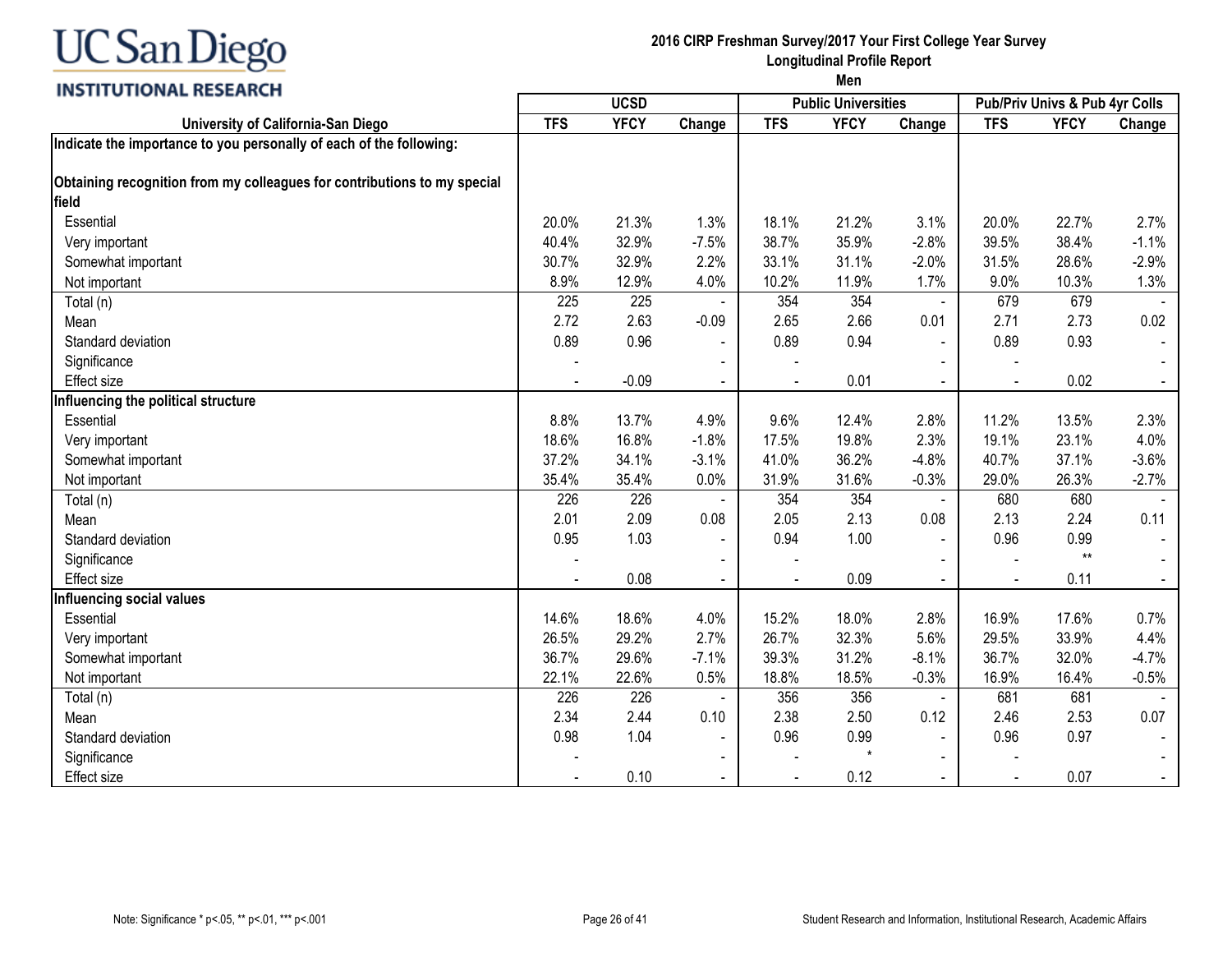

### **2016 CIRP Freshman Survey/2017 Your First College Year Survey Longitudinal Profile Report**

**INSTITUTIONAL RESEARCH** 

|                                                                     |            | <b>UCSD</b> |                |            | <b>Public Universities</b> |         |            | <b>Pub/Priv Univs &amp; Pub 4yr Colls</b> |         |
|---------------------------------------------------------------------|------------|-------------|----------------|------------|----------------------------|---------|------------|-------------------------------------------|---------|
| University of California-San Diego                                  | <b>TFS</b> | <b>YFCY</b> | Change         | <b>TFS</b> | <b>YFCY</b>                | Change  | <b>TFS</b> | <b>YFCY</b>                               | Change  |
| Indicate the importance to you personally of each of the following: |            |             |                |            |                            |         |            |                                           |         |
| Raising a family                                                    |            |             |                |            |                            |         |            |                                           |         |
| Essential                                                           | 36.7%      | 36.7%       | 0.0%           | 40.1%      | 36.4%                      | $-3.7%$ | 41.7%      | 36.4%                                     | $-5.3%$ |
| Very important                                                      | 34.5%      | 29.2%       | $-5.3%$        | 32.2%      | 31.1%                      | $-1.1%$ | 31.0%      | 32.0%                                     | 1.0%    |
| Somewhat important                                                  | 21.2%      | 22.6%       | 1.4%           | 19.9%      | 23.2%                      | 3.3%    | 18.4%      | 22.7%                                     | 4.3%    |
| Not important                                                       | 7.5%       | 11.5%       | 4.0%           | 7.8%       | 9.2%                       | 1.4%    | 8.9%       | 8.9%                                      | 0.0%    |
| Total (n)                                                           | 226        | 226         |                | 357        | 357                        |         | 684        | 684                                       |         |
| Mean                                                                | 3.00       | 2.91        | $-0.09$        | 3.04       | 2.95                       | $-0.09$ | 3.05       | 2.96                                      | $-0.09$ |
| Standard deviation                                                  | 0.94       | 1.02        |                | 0.96       | 0.98                       |         | 0.98       | 0.97                                      |         |
| Significance                                                        |            |             |                |            |                            |         |            | $**$                                      |         |
| Effect size                                                         |            | $-0.09$     |                |            | $-0.09$                    |         |            | $-0.10$                                   |         |
| Being very well off financially                                     |            |             |                |            |                            |         |            |                                           |         |
| Essential                                                           | 47.3%      | 44.6%       | $-2.7%$        | 47.6%      | 44.5%                      | $-3.1%$ | 47.6%      | 40.3%                                     | $-7.3%$ |
| Very important                                                      | 33.0%      | 34.8%       | 1.8%           | 32.9%      | 34.0%                      | 1.1%    | 32.4%      | 35.6%                                     | 3.2%    |
| Somewhat important                                                  | 17.0%      | 17.0%       | 0.0%           | 16.7%      | 19.0%                      | 2.3%    | 17.5%      | 20.7%                                     | 3.2%    |
| Not important                                                       | 2.7%       | 3.6%        | 0.9%           | 2.8%       | 2.5%                       | $-0.3%$ | 2.5%       | 3.4%                                      | 0.9%    |
| Total (n)                                                           | 224        | 224         |                | 353        | 353                        |         | 680        | 680                                       |         |
| Mean                                                                | 3.25       | 3.21        | $-0.04$        | 3.25       | 3.20                       | $-0.05$ | 3.25       | 3.13                                      | $-0.12$ |
| Standard deviation                                                  | 0.83       | 0.85        |                | 0.83       | 0.83                       |         | 0.83       | 0.85                                      |         |
| Significance                                                        |            |             |                |            |                            |         |            | $***$                                     |         |
| Effect size                                                         |            | $-0.05$     |                |            | $-0.06$                    |         |            | $-0.13$                                   |         |
| Helping others who are in difficulty                                |            |             |                |            |                            |         |            |                                           |         |
| Essential                                                           | 33.2%      | 29.2%       | $-4.0%$        | 30.9%      | 28.7%                      | $-2.2%$ | 30.9%      | 28.4%                                     | $-2.5%$ |
| Very important                                                      | 38.9%      | 42.9%       | 4.0%           | 43.3%      | 41.9%                      | $-1.4%$ | 42.9%      | 41.9%                                     | $-1.0%$ |
| Somewhat important                                                  | 25.2%      | 23.9%       | $-1.3%$        | 23.6%      | 26.7%                      | 3.1%    | 24.3%      | 26.5%                                     | 2.2%    |
| Not important                                                       | 2.7%       | 4.0%        | 1.3%           | 2.2%       | 2.8%                       | 0.6%    | 1.9%       | 3.2%                                      | 1.3%    |
| Total (n)                                                           | 226        | 226         |                | 356        | 356                        |         | 683        | 683                                       |         |
| Mean                                                                | 3.03       | 2.97        | $-0.06$        | 3.03       | 2.96                       | $-0.07$ | 3.03       | 2.95                                      | $-0.08$ |
| Standard deviation                                                  | 0.83       | 0.83        | $\blacksquare$ | 0.80       | 0.82                       |         | 0.79       | 0.82                                      |         |
| Significance                                                        |            |             |                |            |                            |         |            |                                           |         |
| <b>Effect size</b>                                                  |            | $-0.06$     |                |            | $-0.08$                    |         |            | $-0.09$                                   |         |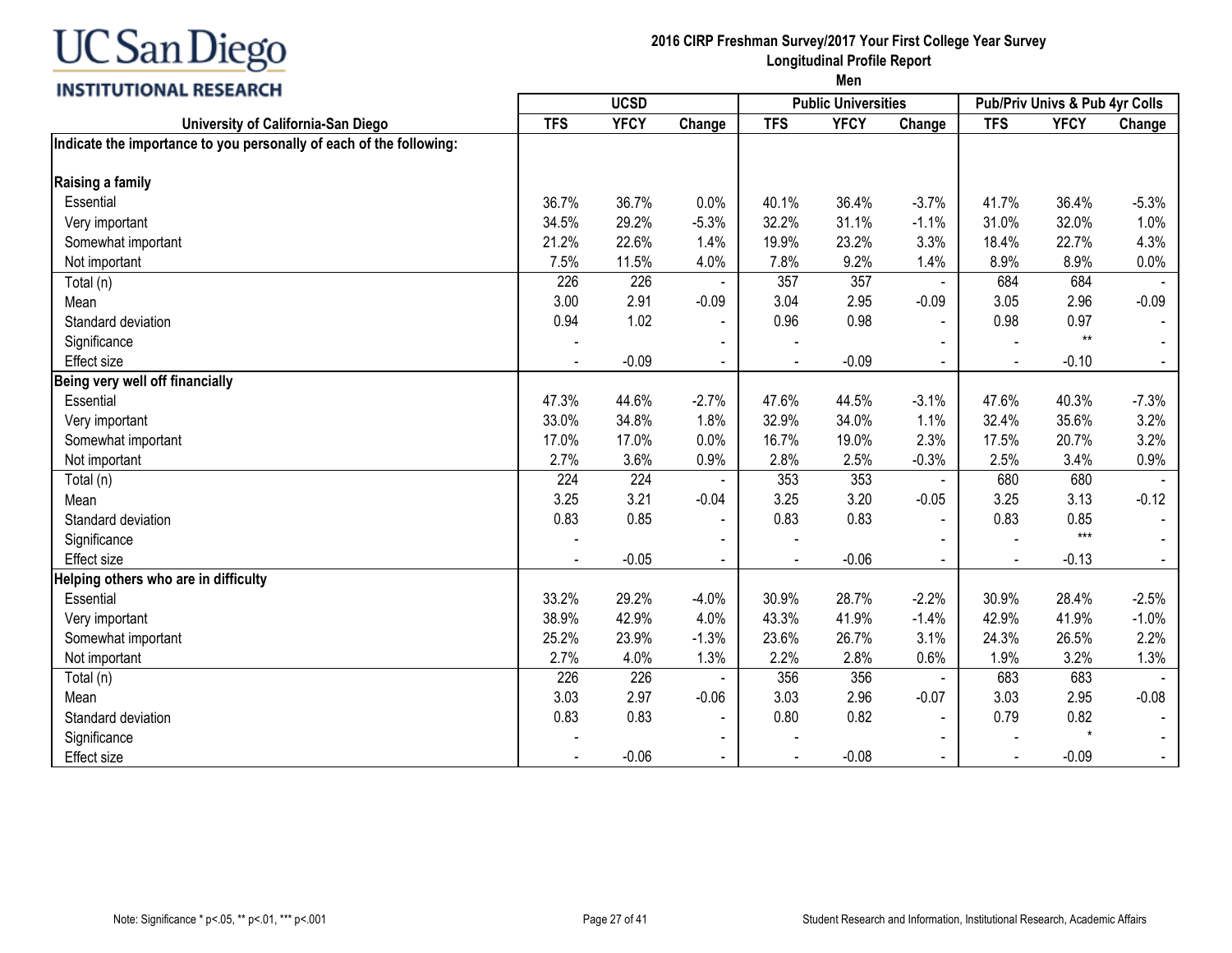### **INSTITUTIONAL RESEARCH**

#### **2016 CIRP Freshman Survey/2017 Your First College Year Survey Longitudinal Profile Report**

|                                                                     |            | <b>UCSD</b> |                          |            | <b>Public Universities</b> |                |                | Pub/Priv Univs & Pub 4yr Colls |          |
|---------------------------------------------------------------------|------------|-------------|--------------------------|------------|----------------------------|----------------|----------------|--------------------------------|----------|
| University of California-San Diego                                  | <b>TFS</b> | <b>YFCY</b> | Change                   | <b>TFS</b> | <b>YFCY</b>                | Change         | <b>TFS</b>     | <b>YFCY</b>                    | Change   |
| Indicate the importance to you personally of each of the following: |            |             |                          |            |                            |                |                |                                |          |
| Making a theoretical contribution to science                        |            |             |                          |            |                            |                |                |                                |          |
| Essential                                                           | 15.5%      | 15.0%       | $-0.5%$                  | 11.0%      | 13.0%                      | 2.0%           | 10.7%          | 12.3%                          | 1.6%     |
| Very important                                                      | 27.4%      | 25.2%       | $-2.2%$                  | 21.8%      | 21.5%                      | $-0.3%$        | 19.2%          | 23.6%                          | 4.4%     |
| Somewhat important                                                  | 31.4%      | 35.8%       | 4.4%                     | 34.3%      | 38.8%                      | 4.5%           | 33.8%          | 35.4%                          | 1.6%     |
| Not important                                                       | 25.7%      | 23.9%       | $-1.8%$                  | 32.9%      | 26.6%                      | $-6.3%$        | 36.3%          | 28.6%                          | $-7.7%$  |
| Total (n)                                                           | 226        | 226         |                          | 353        | 353                        | $\blacksquare$ | 681            | 681                            |          |
| Mean                                                                | 2.33       | 2.31        | $-0.02$                  | 2.11       | 2.21                       | 0.10           | 2.04           | 2.20                           | 0.16     |
| Standard deviation                                                  | 1.02       | 1.00        |                          | 0.99       | 0.98                       |                | 0.99           | 0.99                           |          |
| Significance                                                        |            |             |                          |            |                            |                |                | $***$                          |          |
| <b>Effect size</b>                                                  |            | $-0.02$     | $\blacksquare$           |            | 0.11                       | $\sim$         | $\blacksquare$ | 0.16                           |          |
| Writing original works (poems, novels etc.)                         |            |             |                          |            |                            |                |                |                                |          |
| Essential                                                           | 7.6%       | 6.7%        | $-0.9%$                  | 6.8%       | 8.5%                       | 1.7%           | 8.1%           | 9.5%                           | 1.4%     |
| Very important                                                      | 9.8%       | 14.2%       | 4.4%                     | 9.9%       | 12.7%                      | 2.8%           | 10.4%          | 15.6%                          | 5.2%     |
| Somewhat important                                                  | 26.2%      | 28.0%       | 1.8%                     | 27.3%      | 30.1%                      | 2.8%           | 27.6%          | 30.8%                          | 3.2%     |
| Not important                                                       | 56.4%      | 51.1%       | $-5.3%$                  | 56.1%      | 48.7%                      | $-7.4%$        | 53.9%          | 44.1%                          | $-9.8%$  |
| Total (n)                                                           | 225        | 225         |                          | 355        | 355                        | $\blacksquare$ | 681            | 681                            |          |
| Mean                                                                | 1.68       | 1.76        | 0.08                     | 1.67       | 1.81                       | 0.14           | 1.73           | 1.91                           | 0.18     |
| Standard deviation                                                  | 0.93       | 0.93        | $\blacksquare$           | 0.91       | 0.96                       |                | 0.94           | 0.99                           |          |
| Significance                                                        |            |             | $\blacksquare$           |            | $***$                      |                |                | $***$                          |          |
| <b>Effect size</b>                                                  |            | 0.08        | $\blacksquare$           |            | 0.15                       | $\sim$         | $\blacksquare$ | 0.18                           |          |
| Creating artistic works (painting, sculpture, etc.)                 |            |             |                          |            |                            |                |                |                                |          |
| Essential                                                           | 8.8%       | 9.7%        | 0.9%                     | 8.7%       | 9.3%                       | 0.6%           | 7.5%           | 9.2%                           | 1.7%     |
| Very important                                                      | 7.5%       | 8.8%        | 1.3%                     | 8.1%       | 10.4%                      | 2.3%           | 7.5%           | 13.6%                          | 6.1%     |
| Somewhat important                                                  | 21.7%      | 24.8%       | 3.1%                     | 21.1%      | 27.8%                      | 6.7%           | 22.3%          | 27.0%                          | 4.7%     |
| Not important                                                       | 61.9%      | 56.6%       | $-5.3%$                  | 62.1%      | 52.5%                      | $-9.6%$        | 62.8%          | 50.1%                          | $-12.7%$ |
| Total (n)                                                           | 226        | 226         |                          | 356        | 356                        |                | 682            | 682                            |          |
| Mean                                                                | 1.63       | 1.72        | 0.09                     | 1.63       | 1.76                       | 0.13           | 1.60           | 1.82                           | 0.22     |
| Standard deviation                                                  | 0.96       | 0.98        |                          | 0.96       | 0.97                       |                | 0.92           | 0.99                           |          |
| Significance                                                        |            |             | $\blacksquare$           |            | $\star$                    |                |                | $***$                          |          |
| <b>Effect size</b>                                                  |            | 0.10        | $\overline{\phantom{0}}$ |            | 0.14                       |                | $\blacksquare$ | 0.22                           |          |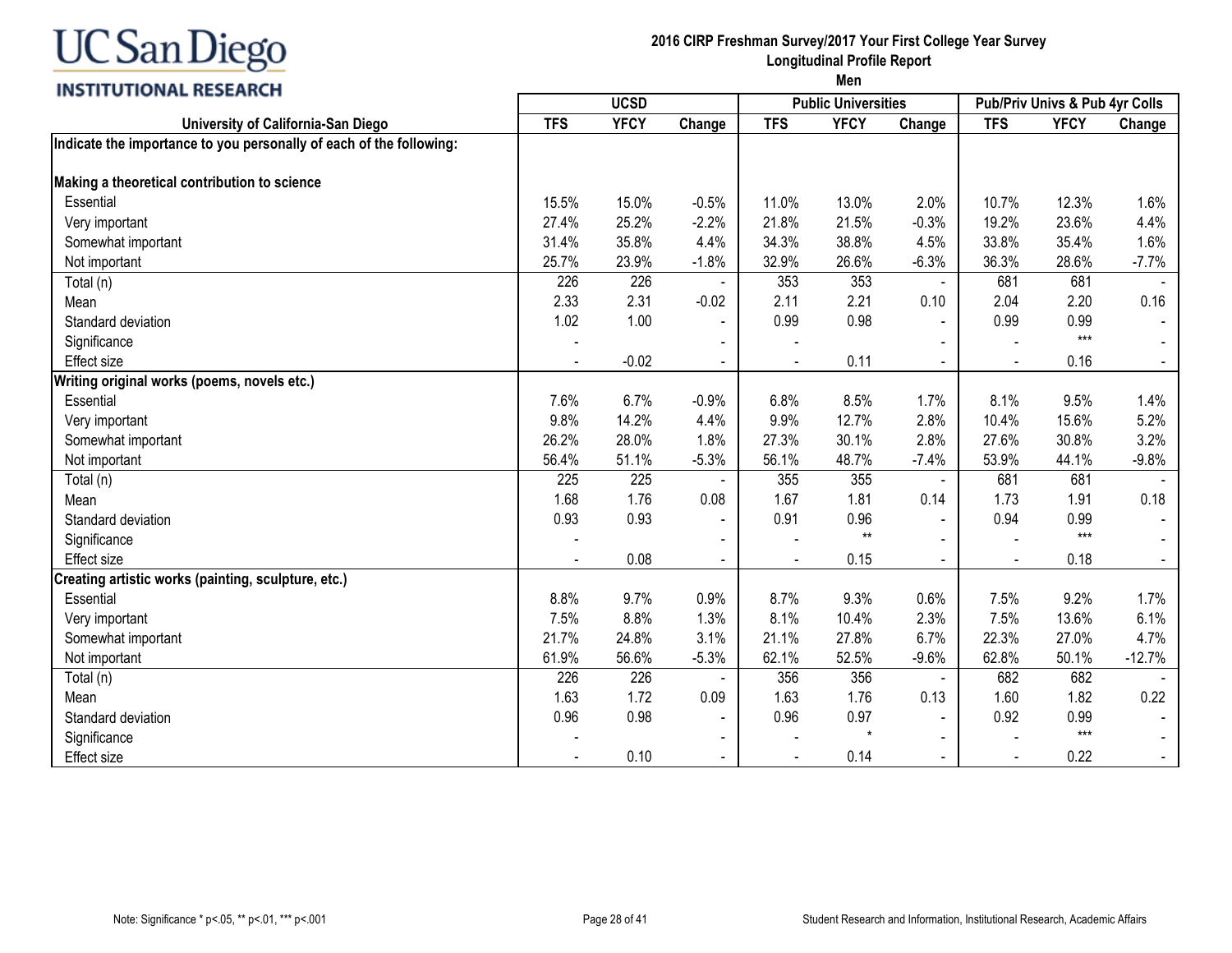### **INSTITUTIONAL RESEARCH**

#### **2016 CIRP Freshman Survey/2017 Your First College Year Survey Longitudinal Profile Report**

|                                                                     |            | <b>UCSD</b> |                          |            | <b>Public Universities</b> |                |                | Pub/Priv Univs & Pub 4yr Colls |         |
|---------------------------------------------------------------------|------------|-------------|--------------------------|------------|----------------------------|----------------|----------------|--------------------------------|---------|
| University of California-San Diego                                  | <b>TFS</b> | <b>YFCY</b> | Change                   | <b>TFS</b> | <b>YFCY</b>                | Change         | <b>TFS</b>     | <b>YFCY</b>                    | Change  |
| Indicate the importance to you personally of each of the following: |            |             |                          |            |                            |                |                |                                |         |
| Developing a meaningful philosophy of life                          |            |             |                          |            |                            |                |                |                                |         |
| Essential                                                           | 26.2%      | 26.2%       | 0.0%                     | 23.1%      | 21.4%                      | $-1.7%$        | 25.5%          | 22.0%                          | $-3.5%$ |
| Very important                                                      | 31.1%      | 24.4%       | $-6.7%$                  | 30.4%      | 25.4%                      | $-5.0%$        | 29.4%          | 28.0%                          | $-1.4%$ |
| Somewhat important                                                  | 25.3%      | 35.6%       | 10.3%                    | 29.6%      | 36.9%                      | 7.3%           | 30.2%          | 32.4%                          | 2.2%    |
| Not important                                                       | 17.3%      | 13.8%       | $-3.5%$                  | 16.9%      | 16.3%                      | $-0.6%$        | 14.9%          | 17.7%                          | 2.8%    |
| Total (n)                                                           | 225        | 225         |                          | 355        | 355                        | $\blacksquare$ | 683            | 683                            |         |
| Mean                                                                | 2.66       | 2.63        | $-0.03$                  | 2.60       | 2.52                       | $-0.08$        | 2.65           | 2.54                           | $-0.11$ |
| Standard deviation                                                  | 1.05       | 1.02        |                          | 1.02       | 1.00                       |                | 1.02           | 1.02                           |         |
| Significance                                                        |            |             |                          |            |                            |                |                | $**$                           |         |
| <b>Effect size</b>                                                  |            | $-0.03$     | $\blacksquare$           |            | $-0.07$                    | $\sim$         | $\blacksquare$ | $-0.10$                        |         |
| Participating in a community action program                         |            |             |                          |            |                            |                |                |                                |         |
| Essential                                                           | 12.4%      | 10.2%       | $-2.2%$                  | 11.0%      | 9.8%                       | $-1.2%$        | 10.0%          | 10.7%                          | 0.7%    |
| Very important                                                      | 20.4%      | 27.4%       | 7.0%                     | 22.2%      | 26.1%                      | 3.9%           | 24.9%          | 27.7%                          | 2.8%    |
| Somewhat important                                                  | 41.6%      | 36.7%       | $-4.9%$                  | 44.1%      | 39.3%                      | $-4.8%$        | 43.8%          | 37.8%                          | $-6.0%$ |
| Not important                                                       | 25.7%      | 25.7%       | 0.0%                     | 22.8%      | 24.7%                      | 1.9%           | 21.3%          | 23.8%                          | 2.5%    |
| Total (n)                                                           | 226        | 226         |                          | 356        | 356                        | $\blacksquare$ | 682            | 682                            |         |
| Mean                                                                | 2.19       | 2.22        | 0.03                     | 2.21       | 2.21                       | 0.00           | 2.24           | 2.25                           | 0.01    |
| Standard deviation                                                  | 0.96       | 0.95        |                          | 0.92       | 0.93                       |                | 0.90           | 0.94                           |         |
| Significance                                                        |            |             | $\blacksquare$           |            |                            |                |                |                                |         |
| <b>Effect size</b>                                                  |            | 0.03        | $\blacksquare$           |            | 0.00                       | $\sim$         | $\blacksquare$ | 0.01                           |         |
| Helping to promote racial understanding                             |            |             |                          |            |                            |                |                |                                |         |
| Essential                                                           | 18.7%      | 15.1%       | $-3.6%$                  | 17.2%      | 13.6%                      | $-3.6%$        | 16.5%          | 14.6%                          | $-1.9%$ |
| Very important                                                      | 25.3%      | 26.2%       | 0.9%                     | 27.1%      | 28.8%                      | 1.7%           | 27.7%          | 30.5%                          | 2.8%    |
| Somewhat important                                                  | 35.6%      | 37.3%       | 1.7%                     | 36.4%      | 38.1%                      | 1.7%           | 38.3%          | 37.0%                          | $-1.3%$ |
| Not important                                                       | 20.4%      | 21.3%       | 0.9%                     | 19.2%      | 19.5%                      | 0.3%           | 17.5%          | 18.0%                          | 0.5%    |
| Total (n)                                                           | 225        | 225         |                          | 354        | 354                        |                | 679            | 679                            |         |
| Mean                                                                | 2.42       | 2.35        | $-0.07$                  | 2.42       | 2.36                       | $-0.06$        | 2.43           | 2.42                           | $-0.01$ |
| Standard deviation                                                  | 1.02       | 0.98        |                          | 0.99       | 0.95                       |                | 0.96           | 0.95                           |         |
| Significance                                                        |            |             | $\blacksquare$           |            |                            |                |                |                                |         |
| <b>Effect size</b>                                                  |            | $-0.08$     | $\overline{\phantom{0}}$ |            | $-0.07$                    |                | $\blacksquare$ | $-0.01$                        |         |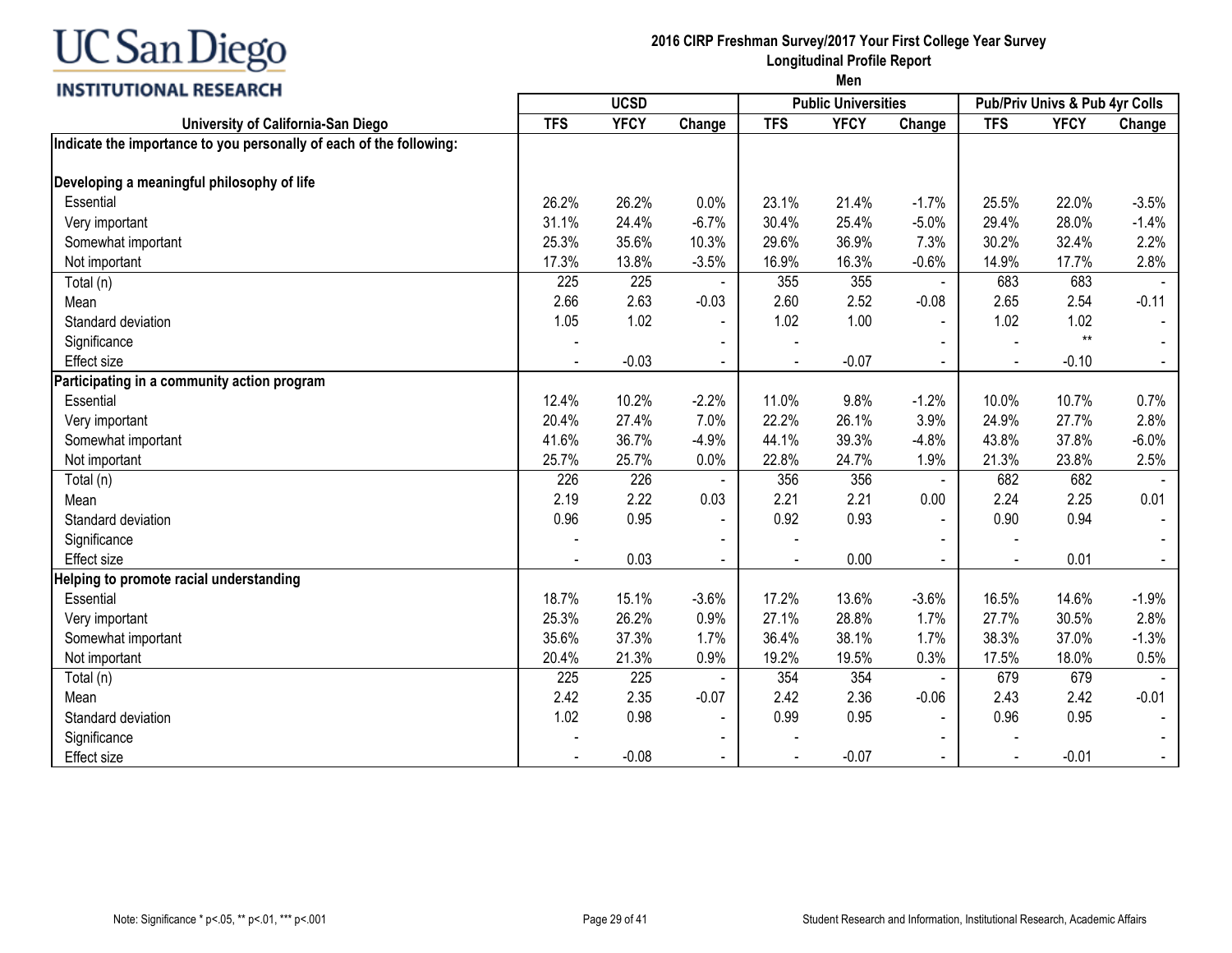

#### **2016 CIRP Freshman Survey/2017 Your First College Year Survey Longitudinal Profile Report**

| <b>VIIVITIE INSERINGII</b>                                          |            | <b>UCSD</b> |                          |                | <b>Public Universities</b> |                |                | Pub/Priv Univs & Pub 4yr Colls |         |
|---------------------------------------------------------------------|------------|-------------|--------------------------|----------------|----------------------------|----------------|----------------|--------------------------------|---------|
| University of California-San Diego                                  | <b>TFS</b> | <b>YFCY</b> | Change                   | <b>TFS</b>     | <b>YFCY</b>                | Change         | <b>TFS</b>     | <b>YFCY</b>                    | Change  |
| Indicate the importance to you personally of each of the following: |            |             |                          |                |                            |                |                |                                |         |
| Keeping up to date with political affairs                           |            |             |                          |                |                            |                |                |                                |         |
| Essential                                                           | 20.1%      | 23.7%       | 3.6%                     | 17.8%          | 20.1%                      | 2.3%           | 20.7%          | 20.7%                          | 0.0%    |
| Very important                                                      | 28.6%      | 27.2%       | $-1.4%$                  | 29.7%          | 30.2%                      | 0.5%           | 32.7%          | 34.6%                          | 1.9%    |
| Somewhat important                                                  | 37.5%      | 36.2%       | $-1.3%$                  | 37.0%          | 36.2%                      | $-0.8%$        | 33.6%          | 34.2%                          | 0.6%    |
| Not important                                                       | 13.8%      | 12.9%       | $-0.9%$                  | 15.5%          | 13.6%                      | $-1.9%$        | 13.0%          | 10.6%                          | $-2.4%$ |
|                                                                     | 224        | 224         |                          | 354            | 354                        | $\blacksquare$ | 682            | 682                            |         |
| Total (n)                                                           | 2.55       | 2.62        | 0.07                     | 2.50           | 2.57                       | 0.07           | 2.61           | 2.65                           | 0.04    |
| Mean<br>Standard deviation                                          | 0.96       | 0.99        |                          | 0.96           | 0.96                       |                | 0.96           | 0.92                           |         |
|                                                                     |            | 0.00        |                          |                | #N/A                       |                |                | #N/A                           |         |
| Significance                                                        |            | 0.08        | $\blacksquare$           |                | #N/A                       |                |                | #N/A                           |         |
| <b>Effect size</b><br><b>Becoming a community leader</b>            |            |             |                          |                |                            |                |                |                                |         |
|                                                                     | 18.4%      | 18.8%       | 0.4%                     | 17.3%          | 16.4%                      | $-0.9%$        | 17.7%          | 15.8%                          | $-1.9%$ |
| Essential                                                           |            |             | 2.7%                     |                |                            |                |                |                                |         |
| Very important                                                      | 20.2%      | 22.9%       |                          | 21.5%          | 23.8%                      | 2.3%           | 25.2%          | 30.5%                          | 5.3%    |
| Somewhat important                                                  | 35.9%      | 37.2%       | 1.3%                     | 37.1%          | 39.7%                      | 2.6%           | 36.8%          | 35.3%                          | $-1.5%$ |
| Not important                                                       | 25.6%      | 21.1%       | $-4.5%$                  | 24.1%          | 20.1%                      | $-4.0%$        | 20.3%          | 18.4%                          | $-1.9%$ |
| Total (n)                                                           | 223        | 223         |                          | 353            | 353                        | $\blacksquare$ | 679            | 679                            |         |
| Mean                                                                | 2.31       | 2.39        | 0.08                     | 2.32           | 2.37                       | 0.05           | 2.40           | 2.44                           | 0.04    |
| Standard deviation                                                  | 1.05       | 1.02        |                          | 1.02           | 0.98                       |                | 1.00           | 0.96                           |         |
| Significance                                                        |            | 0.00        |                          | $\blacksquare$ | #N/A                       |                | $\blacksquare$ | #N/A                           |         |
| Effect size                                                         |            | 0.08        | $\blacksquare$           | $\blacksquare$ | #N/A                       | $\sim$         | $\blacksquare$ | #N/A                           |         |
| Improving my understanding of other countries and cultures          |            |             |                          |                |                            |                |                |                                |         |
| Essential                                                           | 24.9%      | 21.8%       | $-3.1%$                  | 22.7%          | 20.4%                      | $-2.3%$        | 25.1%          | 20.9%                          | $-4.2%$ |
| Very important                                                      | 32.9%      | 36.0%       | 3.1%                     | 32.9%          | 34.8%                      | 1.9%           | 33.6%          | 37.7%                          | 4.1%    |
| Somewhat important                                                  | 32.9%      | 32.0%       | $-0.9%$                  | 33.7%          | 34.3%                      | 0.6%           | 32.8%          | 32.1%                          | $-0.7%$ |
| Not important                                                       | 9.3%       | 10.2%       | 0.9%                     | 10.8%          | 10.5%                      | $-0.3%$        | 8.4%           | 9.3%                           | 0.9%    |
| Total (n)                                                           | 225        | 225         |                          | 353            | 353                        | $\blacksquare$ | 676            | 676                            |         |
| Mean                                                                | 2.73       | 2.69        | $-0.04$                  | 2.67           | 2.65                       | $-0.02$        | 2.75           | 2.70                           | $-0.05$ |
| Standard deviation                                                  | 0.94       | 0.93        |                          | 0.94           | 0.92                       | $\blacksquare$ | 0.93           | 0.90                           |         |
| Significance                                                        |            | 0.00        | $\overline{\phantom{a}}$ |                | #N/A                       |                |                | #N/A                           |         |
| <b>Effect size</b>                                                  |            | $-0.04$     |                          | $\blacksquare$ | #N/A                       | $\sim$         | $\blacksquare$ | #N/A                           |         |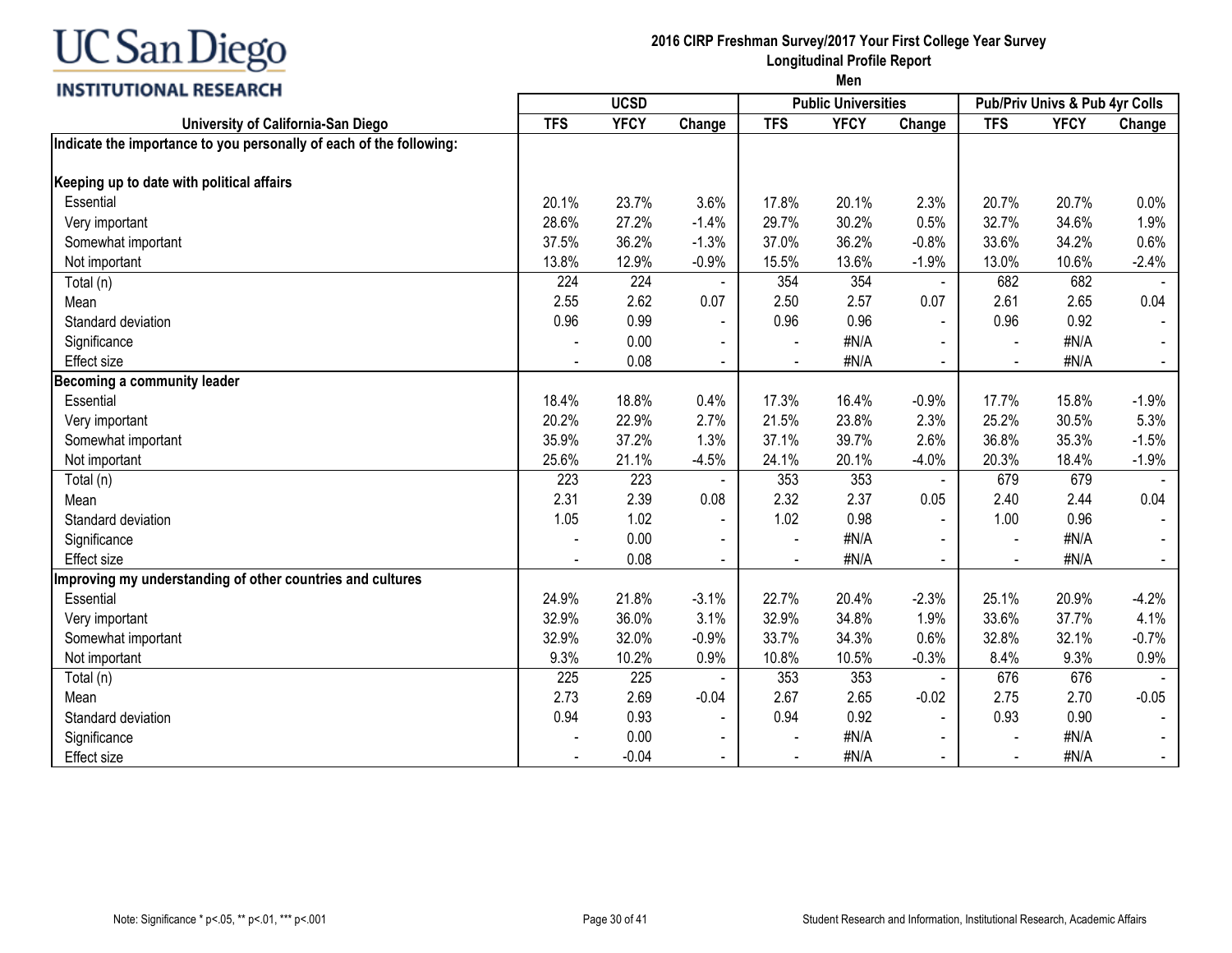#### **2016 CIRP Freshman Survey/2017 Your First College Year Survey Longitudinal Profile Report Men**

| <b>INSTITUTIONAL RESEARCH</b>                                             |            |             |                          |                | men                        |                |            |                                |                |
|---------------------------------------------------------------------------|------------|-------------|--------------------------|----------------|----------------------------|----------------|------------|--------------------------------|----------------|
|                                                                           |            | <b>UCSD</b> |                          |                | <b>Public Universities</b> |                |            | Pub/Priv Univs & Pub 4yr Colls |                |
| University of California-San Diego                                        | <b>TFS</b> | <b>YFCY</b> | Change                   | <b>TFS</b>     | <b>YFCY</b>                | Change         | <b>TFS</b> | <b>YFCY</b>                    | Change         |
| Becoming involved in a community action program                           |            |             |                          |                |                            |                |            |                                |                |
| Essential                                                                 | 12.9%      | 20.0%       | 7.1%                     | 11.6%          | 18.4%                      | 6.8%           | 11.2%      | 17.7%                          | 6.5%           |
| Very important                                                            | 24.9%      | 35.1%       | 10.2%                    | 22.9%          | 32.2%                      | 9.3%           | 24.8%      | 34.5%                          | 9.7%           |
| Somewhat important                                                        | 46.7%      | 31.6%       | $-15.1%$                 | 48.3%          | 35.0%                      | $-13.3%$       | 47.1%      | 34.2%                          | $-12.9%$       |
| Not important                                                             | 15.6%      | 13.3%       | $-2.3%$                  | 17.2%          | 14.4%                      | $-2.8%$        | 17.0%      | 13.6%                          | $-3.4%$        |
| Total (n)                                                                 | 225        | 225         |                          | 354            | 354                        | $\blacksquare$ | 678        | 678                            |                |
| Mean                                                                      | 2.35       | 2.62        | 0.27                     | 2.29           | 2.55                       | 0.26           | 2.30       | 2.56                           | 0.26           |
| Standard deviation                                                        | 0.89       | 0.95        | $\sim$                   | 0.89           | 0.95                       |                | 0.88       | 0.93                           |                |
| Significance                                                              |            | 0.00        | $\blacksquare$           |                | #N/A                       |                |            | #N/A                           |                |
| Effect size                                                               |            | 0.28        |                          |                | #N/A                       |                |            | #N/A                           |                |
| To what extent are the following statements true to you:                  |            |             |                          |                |                            |                |            |                                |                |
| I have a strong sense of belonging to a community of scientists           |            |             |                          |                |                            |                |            |                                |                |
| Strongly agree                                                            | 12.1%      | 13.0%       | 0.9%                     | 8.1%           | 9.9%                       | 1.8%           | 9.1%       | 10.0%                          | 0.9%           |
| Agree Somewhat                                                            | 36.7%      | 27.0%       | $-9.7%$                  | 28.0%          | 22.0%                      | $-6.0%$        | 22.7%      | 20.2%                          | $-2.5%$        |
| Neutral                                                                   | 32.1%      | 28.8%       | $-3.3%$                  | 37.7%          | 33.1%                      | $-4.6%$        | 31.8%      | 30.7%                          | $-1.1%$        |
| Disagree Somewhat                                                         | 10.7%      | 14.4%       | 3.7%                     | 12.3%          | 15.1%                      | 2.8%           | 16.1%      | 14.5%                          | $-1.6%$        |
| <b>Strongly Disagree</b>                                                  | 8.4%       | 16.7%       | 8.3%                     | 13.9%          | 19.9%                      | 6.0%           | 20.2%      | 24.5%                          | 4.3%           |
| Total (n)                                                                 | 215        | 215         |                          | 332            | 332                        | $\blacksquare$ | 657        | 657                            |                |
| Mean                                                                      | 3.33       | 3.05        | $-0.28$                  | 3.04           | 2.87                       | $-0.17$        | 2.84       | 2.77                           | $-0.07$        |
| Standard deviation                                                        | 1.09       | 1.27        | $\overline{\phantom{a}}$ | 1.13           | 1.25                       | $\sim$         | 1.24       | 1.30                           | $\blacksquare$ |
| Significance                                                              |            | 0.00        | $\blacksquare$           |                | #N/A                       |                |            | #N/A                           |                |
| <b>Effect size</b>                                                        |            | $-0.22$     | $\blacksquare$           |                | #N/A                       |                |            | #N/A                           | $\sim$         |
| derive a great personal satisfaction from working on a team that is doing |            |             |                          |                |                            |                |            |                                |                |
| important research                                                        |            |             |                          |                |                            |                |            |                                |                |
| Strongly agree                                                            | 34.0%      | 18.6%       | $-15.4%$                 | 24.2%          | 14.2%                      | $-10.0%$       | 22.8%      | 14.8%                          | $-8.0\%$       |
| Agree Somewhat                                                            | 42.3%      | 37.2%       | $-5.1%$                  | 39.3%          | 32.6%                      | $-6.7%$        | 32.9%      | 28.6%                          | $-4.3%$        |
| Neutral                                                                   | 15.3%      | 26.5%       | 11.2%                    | 23.9%          | 33.8%                      | 9.9%           | 28.0%      | 34.1%                          | 6.1%           |
| Disagree Somewhat                                                         | 6.5%       | 7.0%        | 0.5%                     | 8.5%           | 6.3%                       | $-2.2%$        | 9.4%       | 7.6%                           | $-1.8%$        |
| <b>Strongly Disagree</b>                                                  | 1.9%       | 10.7%       | 8.8%                     | 4.2%           | 13.0%                      | 8.8%           | 6.8%       | 14.9%                          | 8.1%           |
| Total (n)                                                                 | 215        | 215         |                          | 331            | 331                        | $\blacksquare$ | 657        | 657                            |                |
| Mean                                                                      | 4.00       | 3.46        | $-0.54$                  | 3.71           | 3.29                       | $-0.42$        | 3.55       | 3.21                           | $-0.34$        |
| Standard deviation                                                        | 0.96       | 1.19        | $\blacksquare$           | 1.06           | 1.18                       | $\blacksquare$ | 1.14       | 1.23                           | $\sim$         |
| Significance                                                              |            | 0.00        | $\blacksquare$           | $\blacksquare$ | #N/A                       | $\blacksquare$ |            | #N/A                           | $\blacksquare$ |
| Effect size                                                               |            | $-0.44$     | $\blacksquare$           |                | #N/A                       |                |            | #N/A                           | $\blacksquare$ |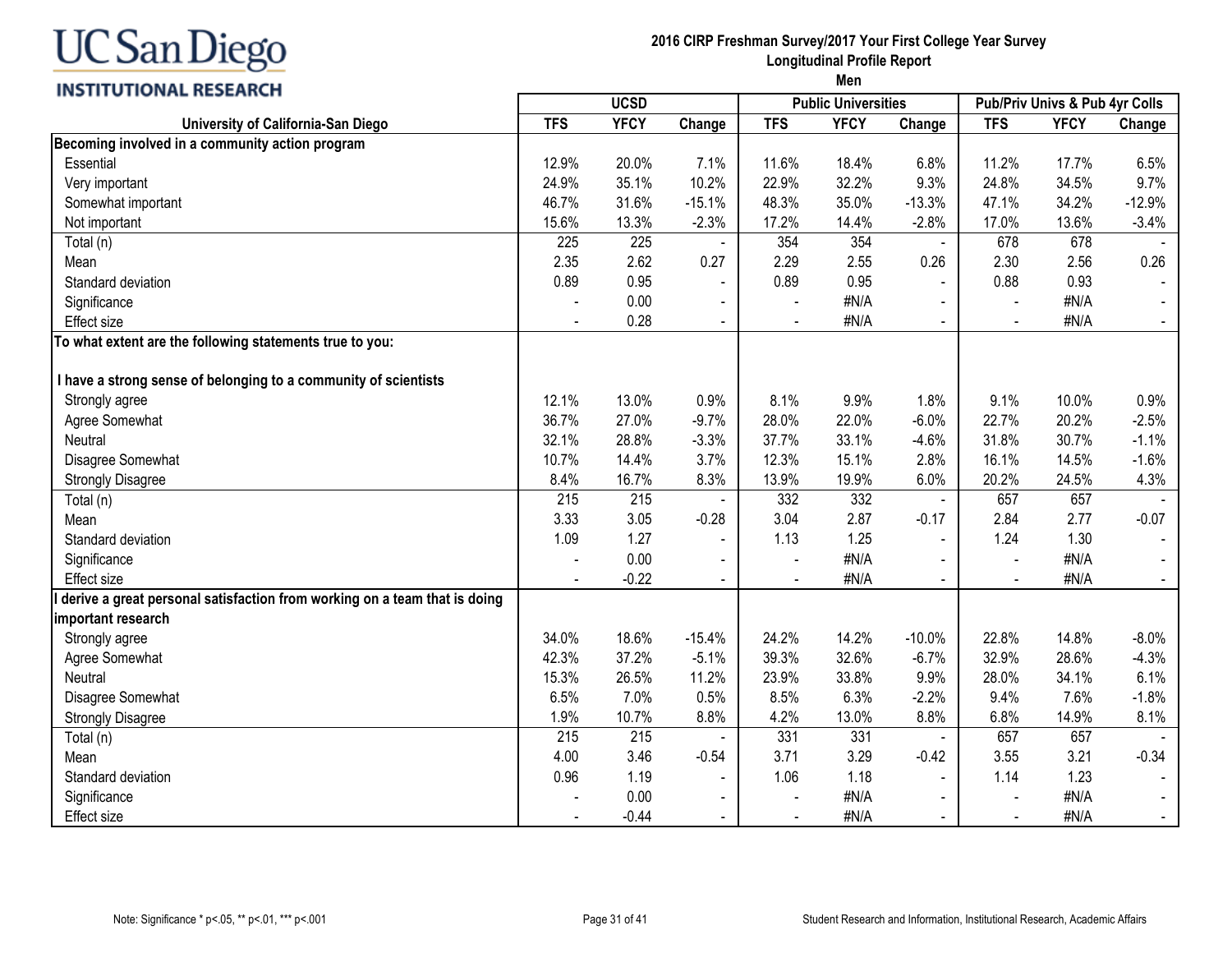

#### **2016 CIRP Freshman Survey/2017 Your First College Year Survey Longitudinal Profile Report Men**

| <b>VIIVITIE INSTEADED</b>                          |            | <b>UCSD</b> |                          |                          | <b>Public Universities</b> |                |                | Pub/Priv Univs & Pub 4yr Colls |         |
|----------------------------------------------------|------------|-------------|--------------------------|--------------------------|----------------------------|----------------|----------------|--------------------------------|---------|
| University of California-San Diego                 | <b>TFS</b> | <b>YFCY</b> | Change                   | <b>TFS</b>               | <b>YFCY</b>                | Change         | <b>TFS</b>     | <b>YFCY</b>                    | Change  |
| I think of myself as a scientist                   |            |             |                          |                          |                            |                |                |                                |         |
| Strongly agree                                     | 14.0%      | 12.6%       | $-1.4%$                  | 9.7%                     | 8.8%                       | $-0.9%$        | 8.9%           | 8.0%                           | $-0.9%$ |
| Agree Somewhat                                     | 35.0%      | 29.4%       | $-5.6%$                  | 25.4%                    | 21.1%                      | $-4.3%$        | 22.0%          | 19.3%                          | $-2.7%$ |
| Neutral                                            | 29.9%      | 24.8%       | $-5.1%$                  | 30.2%                    | 31.1%                      | 0.9%           | 26.9%          | 30.1%                          | 3.2%    |
| Disagree Somewhat                                  | 13.6%      | 17.8%       | 4.2%                     | 17.5%                    | 16.9%                      | $-0.6%$        | 17.0%          | 16.4%                          | $-0.6%$ |
| <b>Strongly Disagree</b>                           | 7.5%       | 15.4%       | 7.9%                     | 17.2%                    | 22.1%                      | 4.9%           | 25.2%          | 26.3%                          | 1.1%    |
| Total (n)                                          | 214        | 214         | $\overline{\phantom{a}}$ | 331                      | 331                        | $\blacksquare$ | 654            | 654                            |         |
| Mean                                               | 3.35       | 3.06        | $-0.29$                  | 2.93                     | 2.78                       | $-0.15$        | 2.72           | 2.66                           | $-0.06$ |
| Standard deviation                                 | 1.11       | 1.26        | $\blacksquare$           | 1.23                     | 1.25                       |                | 1.30           | 1.27                           |         |
| Significance                                       |            | 0.00        | $\overline{\phantom{a}}$ |                          | #N/A                       |                | $\blacksquare$ | #N/A                           |         |
| Effect size                                        |            | $-0.26$     | $\blacksquare$           |                          | #N/A                       | $\blacksquare$ |                | #N/A                           |         |
| feel like I belong in the field of science         |            |             |                          |                          |                            |                |                |                                |         |
| Strongly agree                                     | 31.2%      | 23.3%       | $-7.9%$                  | 21.4%                    | 16.3%                      | $-5.1%$        | 18.1%          | 13.7%                          | $-4.4%$ |
| Agree Somewhat                                     | 30.2%      | 30.7%       | 0.5%                     | 22.6%                    | 24.4%                      | 1.8%           | 21.1%          | 21.2%                          | 0.1%    |
| Neutral                                            | 18.6%      | 23.7%       | 5.1%                     | 25.3%                    | 28.3%                      | 3.0%           | 20.3%          | 27.8%                          | 7.5%    |
| Disagree Somewhat                                  | 14.0%      | 9.8%        | $-4.2%$                  | 16.0%                    | 11.4%                      | $-4.6%$        | 15.5%          | 11.5%                          | $-4.0%$ |
| <b>Strongly Disagree</b>                           | 6.0%       | 12.6%       | 6.6%                     | 14.8%                    | 19.6%                      | 4.8%           | 25.0%          | 25.8%                          | 0.8%    |
| Total (n)                                          | 215        | 215         |                          | 332                      | 332                        |                | 659            | 659                            |         |
| Mean                                               | 3.67       | 3.42        | $-0.25$                  | 3.20                     | 3.06                       | $-0.14$        | 2.92           | 2.85                           | $-0.07$ |
| Standard deviation                                 | 1.22       | 1.29        |                          | 1.34                     | 1.34                       |                | 1.44           | 1.37                           |         |
| Significance                                       |            | 0.00        |                          |                          | #N/A                       |                |                | #N/A                           |         |
| <b>Effect size</b>                                 |            | $-0.23$     | $\blacksquare$           | $\blacksquare$           | #N/A                       | $\blacksquare$ | $\blacksquare$ | #N/A                           |         |
| Will you pursue a science-related research career? |            |             |                          |                          |                            |                |                |                                |         |
| Definitely yes                                     | 26.4%      | 24.5%       | $-1.9%$                  | 19.6%                    | 17.5%                      | $-2.1%$        | 15.2%          | 12.8%                          | $-2.4%$ |
| Probably yes                                       | 34.7%      | 28.2%       | $-6.5%$                  | 27.6%                    | 24.9%                      | $-2.7%$        | 20.6%          | 18.5%                          | $-2.1%$ |
| Uncertain                                          | 19.9%      | 20.8%       | 0.9%                     | 22.6%                    | 23.1%                      | 0.5%           | 20.7%          | 21.9%                          | 1.2%    |
| Probably No                                        | 12.5%      | 15.7%       | 3.2%                     | 19.0%                    | 16.3%                      | $-2.7%$        | 26.1%          | 21.5%                          | $-4.6%$ |
| Definitely No                                      | 6.5%       | 10.6%       | 4.1%                     | 11.3%                    | 18.1%                      | 6.8%           | 17.4%          | 25.4%                          | 8.0%    |
| Total (n)                                          | 216        | 216         |                          | 337                      | 337                        |                | 666            | 666                            |         |
| Mean                                               | 3.62       | 3.40        | $-0.22$                  | 3.25                     | 3.07                       | $-0.18$        | 2.90           | 2.72                           | $-0.18$ |
| Standard deviation                                 | 1.19       | 1.30        |                          | 1.28                     | 1.36                       |                | 1.33           | 1.36                           |         |
| Significance                                       |            | 0.00        | $\overline{\phantom{a}}$ | $\overline{\phantom{a}}$ | #N/A                       |                |                | #N/A                           |         |
| Effect size                                        |            | $-0.19$     | $\blacksquare$           |                          | #N/A                       | $\blacksquare$ |                | #N/A                           |         |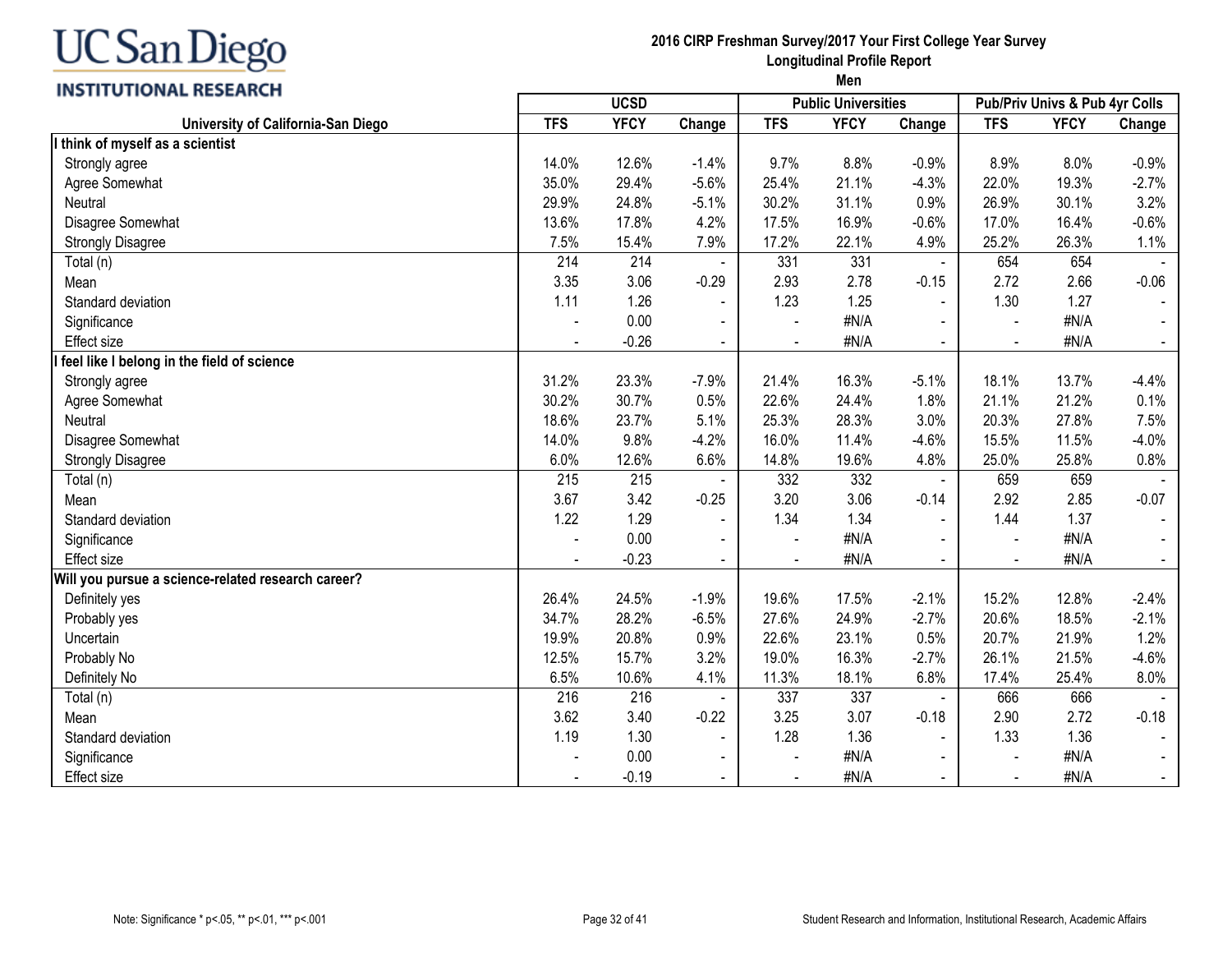### **INSTITUTIONAL RESEARCH**

#### **2016 CIRP Freshman Survey/2017 Your First College Year Survey Longitudinal Profile Report**

| <b>TFS</b><br><b>YFCY</b><br><b>YFCY</b><br><b>TFS</b><br><b>TFS</b><br><b>YFCY</b><br>Change<br>University of California-San Diego<br>Change<br>Change<br>How confident are you that you can:<br>Use technical science skills (use of tools, instruments, and/or techniques)<br>Absolutely<br>21.3%<br>25.6%<br>$-8.0%$<br>30.3%<br>$-9.0%$<br>28.4%<br>19.4%<br>$-9.0%$<br>17.6%<br>37.1%<br>29.9%<br>25.8%<br>$-8.2%$<br>34.8%<br>26.3%<br>$-8.5%$<br>Very<br>$-7.2%$<br>34.0%<br>9.3%<br>25.3%<br>38.5%<br>13.2%<br>29.6%<br>42.5%<br>12.9%<br>30.5%<br>39.8%<br>Moderately<br>9.1%<br>6.8%<br>6.8%<br>0.0%<br>6.5%<br>2.6%<br>6.8%<br>10.8%<br>4.0%<br>Somewhat<br>0.5%<br>3.6%<br>3.1%<br>3.2%<br>2.4%<br>5.5%<br>3.1%<br>Not at All<br>1.5%<br>1.7%<br>341<br>221<br>221<br>341<br>676<br>676<br>Total (n)<br>3.58<br>3.49<br>3.74<br>3.90<br>$-0.32$<br>3.82<br>$-0.33$<br>3.40<br>$-0.34$<br>Mean<br>0.93<br>1.01<br>1.01<br>0.99<br>Standard deviation<br>0.97<br>1.07<br>0.00<br>#N/A<br>#N/A<br>Significance<br>$\blacksquare$<br>$\overline{\phantom{a}}$<br>$-0.32$<br>#N/A<br>#N/A<br>Effect size<br>$\blacksquare$<br>$\blacksquare$<br>Generate a research question<br>16.3%<br>10.9%<br>9.4%<br>14.8%<br>11.1%<br>$-3.7%$<br>Absolutely<br>$-5.4%$<br>13.5%<br>$-4.1%$<br>33.0%<br>25.8%<br>$-7.2%$<br>30.5%<br>24.9%<br>$-5.6%$<br>30.4%<br>28.0%<br>$-2.4%$<br>Very<br>40.3%<br>41.6%<br>1.3%<br>43.7%<br>43.4%<br>$-0.3%$<br>43.3%<br>40.1%<br>$-3.2%$<br>Moderately<br>9.5%<br>8.1%<br>10.4%<br>6.0%<br>17.6%<br>11.4%<br>18.8%<br>7.4%<br>16.4%<br>Somewhat<br>4.1%<br>1.2%<br>0.9%<br>3.2%<br>0.9%<br>3.5%<br>2.6%<br>4.3%<br>3.1%<br>Not at All<br>221<br>341<br>221<br>341<br>675<br>675<br>Total (n)<br>3.22<br>3.44<br>3.18<br>$-0.26$<br>3.47<br>$-0.22$<br>Mean<br>3.54<br>$-0.32$<br>3.25<br>0.91<br>0.99<br>Standard deviation<br>0.89<br>0.96<br>0.91<br>1.00<br>#N/A<br>0.00<br>#N/A<br>Significance<br>$-0.32$<br>#N/A<br>#N/A<br><b>Effect</b> size<br>Determine how to collect appropriate data<br>12.2%<br>9.4%<br>18.2%<br>11.1%<br>Absolutely<br>20.8%<br>$-8.6%$<br>17.4%<br>$-8.0\%$<br>$-7.1%$ |
|-------------------------------------------------------------------------------------------------------------------------------------------------------------------------------------------------------------------------------------------------------------------------------------------------------------------------------------------------------------------------------------------------------------------------------------------------------------------------------------------------------------------------------------------------------------------------------------------------------------------------------------------------------------------------------------------------------------------------------------------------------------------------------------------------------------------------------------------------------------------------------------------------------------------------------------------------------------------------------------------------------------------------------------------------------------------------------------------------------------------------------------------------------------------------------------------------------------------------------------------------------------------------------------------------------------------------------------------------------------------------------------------------------------------------------------------------------------------------------------------------------------------------------------------------------------------------------------------------------------------------------------------------------------------------------------------------------------------------------------------------------------------------------------------------------------------------------------------------------------------------------------------------------------------------------------------------------------------------------------------------------------------------------------------------------------------------------------------------------------------------------------------|
|                                                                                                                                                                                                                                                                                                                                                                                                                                                                                                                                                                                                                                                                                                                                                                                                                                                                                                                                                                                                                                                                                                                                                                                                                                                                                                                                                                                                                                                                                                                                                                                                                                                                                                                                                                                                                                                                                                                                                                                                                                                                                                                                           |
|                                                                                                                                                                                                                                                                                                                                                                                                                                                                                                                                                                                                                                                                                                                                                                                                                                                                                                                                                                                                                                                                                                                                                                                                                                                                                                                                                                                                                                                                                                                                                                                                                                                                                                                                                                                                                                                                                                                                                                                                                                                                                                                                           |
|                                                                                                                                                                                                                                                                                                                                                                                                                                                                                                                                                                                                                                                                                                                                                                                                                                                                                                                                                                                                                                                                                                                                                                                                                                                                                                                                                                                                                                                                                                                                                                                                                                                                                                                                                                                                                                                                                                                                                                                                                                                                                                                                           |
|                                                                                                                                                                                                                                                                                                                                                                                                                                                                                                                                                                                                                                                                                                                                                                                                                                                                                                                                                                                                                                                                                                                                                                                                                                                                                                                                                                                                                                                                                                                                                                                                                                                                                                                                                                                                                                                                                                                                                                                                                                                                                                                                           |
|                                                                                                                                                                                                                                                                                                                                                                                                                                                                                                                                                                                                                                                                                                                                                                                                                                                                                                                                                                                                                                                                                                                                                                                                                                                                                                                                                                                                                                                                                                                                                                                                                                                                                                                                                                                                                                                                                                                                                                                                                                                                                                                                           |
|                                                                                                                                                                                                                                                                                                                                                                                                                                                                                                                                                                                                                                                                                                                                                                                                                                                                                                                                                                                                                                                                                                                                                                                                                                                                                                                                                                                                                                                                                                                                                                                                                                                                                                                                                                                                                                                                                                                                                                                                                                                                                                                                           |
|                                                                                                                                                                                                                                                                                                                                                                                                                                                                                                                                                                                                                                                                                                                                                                                                                                                                                                                                                                                                                                                                                                                                                                                                                                                                                                                                                                                                                                                                                                                                                                                                                                                                                                                                                                                                                                                                                                                                                                                                                                                                                                                                           |
|                                                                                                                                                                                                                                                                                                                                                                                                                                                                                                                                                                                                                                                                                                                                                                                                                                                                                                                                                                                                                                                                                                                                                                                                                                                                                                                                                                                                                                                                                                                                                                                                                                                                                                                                                                                                                                                                                                                                                                                                                                                                                                                                           |
|                                                                                                                                                                                                                                                                                                                                                                                                                                                                                                                                                                                                                                                                                                                                                                                                                                                                                                                                                                                                                                                                                                                                                                                                                                                                                                                                                                                                                                                                                                                                                                                                                                                                                                                                                                                                                                                                                                                                                                                                                                                                                                                                           |
|                                                                                                                                                                                                                                                                                                                                                                                                                                                                                                                                                                                                                                                                                                                                                                                                                                                                                                                                                                                                                                                                                                                                                                                                                                                                                                                                                                                                                                                                                                                                                                                                                                                                                                                                                                                                                                                                                                                                                                                                                                                                                                                                           |
|                                                                                                                                                                                                                                                                                                                                                                                                                                                                                                                                                                                                                                                                                                                                                                                                                                                                                                                                                                                                                                                                                                                                                                                                                                                                                                                                                                                                                                                                                                                                                                                                                                                                                                                                                                                                                                                                                                                                                                                                                                                                                                                                           |
|                                                                                                                                                                                                                                                                                                                                                                                                                                                                                                                                                                                                                                                                                                                                                                                                                                                                                                                                                                                                                                                                                                                                                                                                                                                                                                                                                                                                                                                                                                                                                                                                                                                                                                                                                                                                                                                                                                                                                                                                                                                                                                                                           |
|                                                                                                                                                                                                                                                                                                                                                                                                                                                                                                                                                                                                                                                                                                                                                                                                                                                                                                                                                                                                                                                                                                                                                                                                                                                                                                                                                                                                                                                                                                                                                                                                                                                                                                                                                                                                                                                                                                                                                                                                                                                                                                                                           |
|                                                                                                                                                                                                                                                                                                                                                                                                                                                                                                                                                                                                                                                                                                                                                                                                                                                                                                                                                                                                                                                                                                                                                                                                                                                                                                                                                                                                                                                                                                                                                                                                                                                                                                                                                                                                                                                                                                                                                                                                                                                                                                                                           |
|                                                                                                                                                                                                                                                                                                                                                                                                                                                                                                                                                                                                                                                                                                                                                                                                                                                                                                                                                                                                                                                                                                                                                                                                                                                                                                                                                                                                                                                                                                                                                                                                                                                                                                                                                                                                                                                                                                                                                                                                                                                                                                                                           |
|                                                                                                                                                                                                                                                                                                                                                                                                                                                                                                                                                                                                                                                                                                                                                                                                                                                                                                                                                                                                                                                                                                                                                                                                                                                                                                                                                                                                                                                                                                                                                                                                                                                                                                                                                                                                                                                                                                                                                                                                                                                                                                                                           |
|                                                                                                                                                                                                                                                                                                                                                                                                                                                                                                                                                                                                                                                                                                                                                                                                                                                                                                                                                                                                                                                                                                                                                                                                                                                                                                                                                                                                                                                                                                                                                                                                                                                                                                                                                                                                                                                                                                                                                                                                                                                                                                                                           |
|                                                                                                                                                                                                                                                                                                                                                                                                                                                                                                                                                                                                                                                                                                                                                                                                                                                                                                                                                                                                                                                                                                                                                                                                                                                                                                                                                                                                                                                                                                                                                                                                                                                                                                                                                                                                                                                                                                                                                                                                                                                                                                                                           |
|                                                                                                                                                                                                                                                                                                                                                                                                                                                                                                                                                                                                                                                                                                                                                                                                                                                                                                                                                                                                                                                                                                                                                                                                                                                                                                                                                                                                                                                                                                                                                                                                                                                                                                                                                                                                                                                                                                                                                                                                                                                                                                                                           |
|                                                                                                                                                                                                                                                                                                                                                                                                                                                                                                                                                                                                                                                                                                                                                                                                                                                                                                                                                                                                                                                                                                                                                                                                                                                                                                                                                                                                                                                                                                                                                                                                                                                                                                                                                                                                                                                                                                                                                                                                                                                                                                                                           |
|                                                                                                                                                                                                                                                                                                                                                                                                                                                                                                                                                                                                                                                                                                                                                                                                                                                                                                                                                                                                                                                                                                                                                                                                                                                                                                                                                                                                                                                                                                                                                                                                                                                                                                                                                                                                                                                                                                                                                                                                                                                                                                                                           |
|                                                                                                                                                                                                                                                                                                                                                                                                                                                                                                                                                                                                                                                                                                                                                                                                                                                                                                                                                                                                                                                                                                                                                                                                                                                                                                                                                                                                                                                                                                                                                                                                                                                                                                                                                                                                                                                                                                                                                                                                                                                                                                                                           |
|                                                                                                                                                                                                                                                                                                                                                                                                                                                                                                                                                                                                                                                                                                                                                                                                                                                                                                                                                                                                                                                                                                                                                                                                                                                                                                                                                                                                                                                                                                                                                                                                                                                                                                                                                                                                                                                                                                                                                                                                                                                                                                                                           |
|                                                                                                                                                                                                                                                                                                                                                                                                                                                                                                                                                                                                                                                                                                                                                                                                                                                                                                                                                                                                                                                                                                                                                                                                                                                                                                                                                                                                                                                                                                                                                                                                                                                                                                                                                                                                                                                                                                                                                                                                                                                                                                                                           |
|                                                                                                                                                                                                                                                                                                                                                                                                                                                                                                                                                                                                                                                                                                                                                                                                                                                                                                                                                                                                                                                                                                                                                                                                                                                                                                                                                                                                                                                                                                                                                                                                                                                                                                                                                                                                                                                                                                                                                                                                                                                                                                                                           |
|                                                                                                                                                                                                                                                                                                                                                                                                                                                                                                                                                                                                                                                                                                                                                                                                                                                                                                                                                                                                                                                                                                                                                                                                                                                                                                                                                                                                                                                                                                                                                                                                                                                                                                                                                                                                                                                                                                                                                                                                                                                                                                                                           |
| 34.4%<br>33.5%<br>$-0.9%$<br>34.4%<br>31.8%<br>$-2.6%$<br>37.8%<br>31.4%<br>$-6.4%$<br>Very                                                                                                                                                                                                                                                                                                                                                                                                                                                                                                                                                                                                                                                                                                                                                                                                                                                                                                                                                                                                                                                                                                                                                                                                                                                                                                                                                                                                                                                                                                                                                                                                                                                                                                                                                                                                                                                                                                                                                                                                                                               |
| 39.4%<br>0.5%<br>42.1%<br>2.1%<br>36.1%<br>39.1%<br>3.0%<br>38.9%<br>40.0%<br>Moderately                                                                                                                                                                                                                                                                                                                                                                                                                                                                                                                                                                                                                                                                                                                                                                                                                                                                                                                                                                                                                                                                                                                                                                                                                                                                                                                                                                                                                                                                                                                                                                                                                                                                                                                                                                                                                                                                                                                                                                                                                                                  |
| 5.9%<br>Somewhat<br>5.4%<br>11.3%<br>7.9%<br>13.8%<br>5.9%<br>7.7%<br>14.7%<br>7.0%                                                                                                                                                                                                                                                                                                                                                                                                                                                                                                                                                                                                                                                                                                                                                                                                                                                                                                                                                                                                                                                                                                                                                                                                                                                                                                                                                                                                                                                                                                                                                                                                                                                                                                                                                                                                                                                                                                                                                                                                                                                       |
| 3.6%<br>Not at All<br>0.5%<br>3.1%<br>0.3%<br>2.9%<br>2.6%<br>0.1%<br>3.7%<br>3.6%                                                                                                                                                                                                                                                                                                                                                                                                                                                                                                                                                                                                                                                                                                                                                                                                                                                                                                                                                                                                                                                                                                                                                                                                                                                                                                                                                                                                                                                                                                                                                                                                                                                                                                                                                                                                                                                                                                                                                                                                                                                        |
| 221<br>340<br>221<br>340<br>675<br>675<br>Total (n)                                                                                                                                                                                                                                                                                                                                                                                                                                                                                                                                                                                                                                                                                                                                                                                                                                                                                                                                                                                                                                                                                                                                                                                                                                                                                                                                                                                                                                                                                                                                                                                                                                                                                                                                                                                                                                                                                                                                                                                                                                                                                       |
| 3.70<br>3.39<br>3.61<br>3.31<br>$-0.30$<br>3.66<br>3.32<br>$-0.34$<br>Mean<br>$-0.31$                                                                                                                                                                                                                                                                                                                                                                                                                                                                                                                                                                                                                                                                                                                                                                                                                                                                                                                                                                                                                                                                                                                                                                                                                                                                                                                                                                                                                                                                                                                                                                                                                                                                                                                                                                                                                                                                                                                                                                                                                                                     |
| 0.88<br>0.96<br>0.93<br>0.87<br>0.98<br>Standard deviation<br>0.87<br>$\blacksquare$<br>$\blacksquare$                                                                                                                                                                                                                                                                                                                                                                                                                                                                                                                                                                                                                                                                                                                                                                                                                                                                                                                                                                                                                                                                                                                                                                                                                                                                                                                                                                                                                                                                                                                                                                                                                                                                                                                                                                                                                                                                                                                                                                                                                                    |
| 0.00<br>#N/A<br>#N/A<br>Significance<br>$\blacksquare$                                                                                                                                                                                                                                                                                                                                                                                                                                                                                                                                                                                                                                                                                                                                                                                                                                                                                                                                                                                                                                                                                                                                                                                                                                                                                                                                                                                                                                                                                                                                                                                                                                                                                                                                                                                                                                                                                                                                                                                                                                                                                    |
| $-0.31$<br>#N/A<br>#N/A<br><b>Effect size</b><br>$\overline{\phantom{a}}$                                                                                                                                                                                                                                                                                                                                                                                                                                                                                                                                                                                                                                                                                                                                                                                                                                                                                                                                                                                                                                                                                                                                                                                                                                                                                                                                                                                                                                                                                                                                                                                                                                                                                                                                                                                                                                                                                                                                                                                                                                                                 |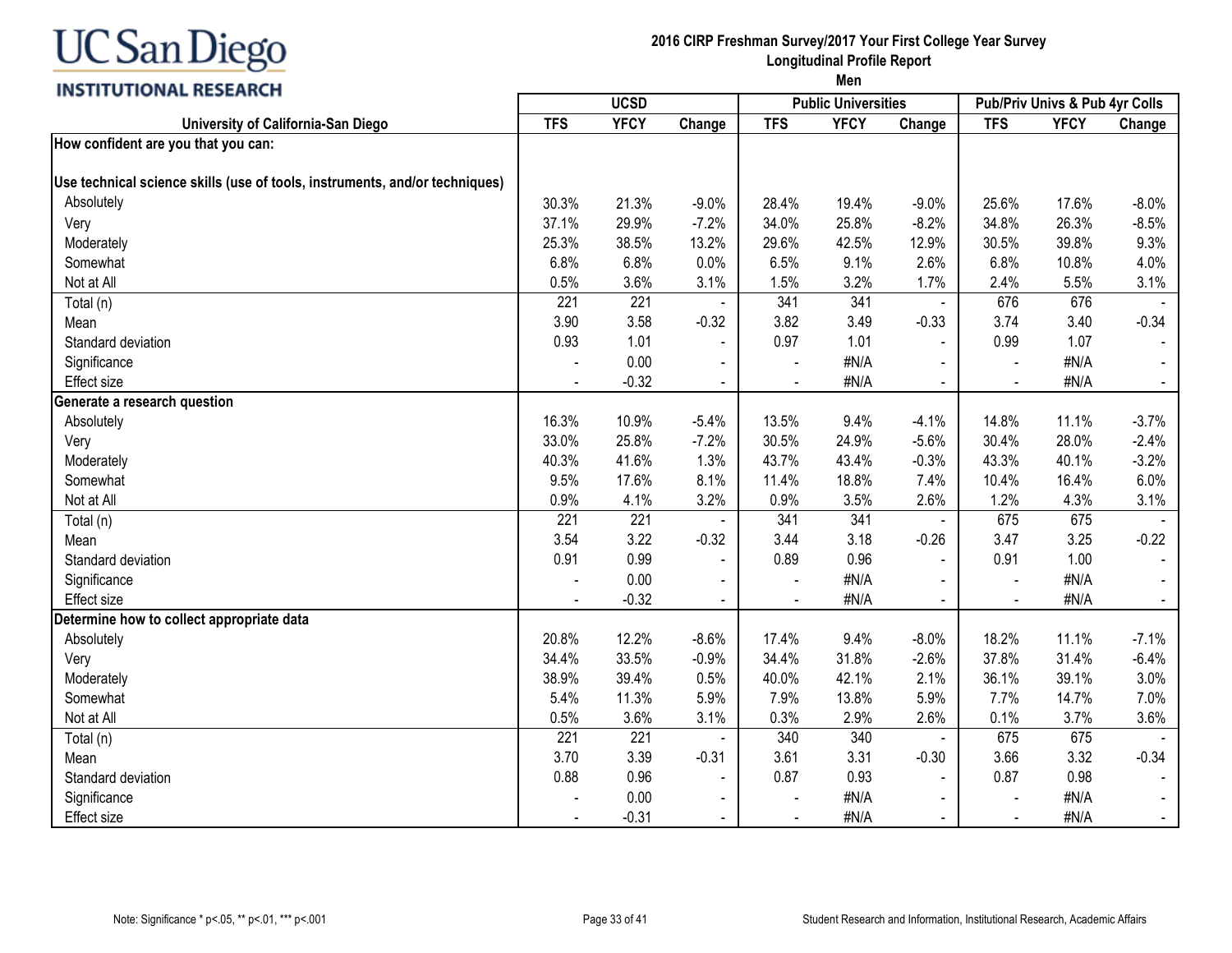

#### **2016 CIRP Freshman Survey/2017 Your First College Year Survey Longitudinal Profile Report Men**

| וואחות בעוד ומזוטורטורוניוו                 |                | <b>UCSD</b> |                |                | <b>Public Universities</b> |                | Pub/Priv Univs & Pub 4yr Colls |             |                |
|---------------------------------------------|----------------|-------------|----------------|----------------|----------------------------|----------------|--------------------------------|-------------|----------------|
| University of California-San Diego          | <b>TFS</b>     | <b>YFCY</b> | Change         | <b>TFS</b>     | <b>YFCY</b>                | Change         | <b>TFS</b>                     | <b>YFCY</b> | Change         |
| Explain the results of the study            |                |             |                |                |                            |                |                                |             |                |
| Absolutely                                  | 27.6%          | 13.6%       | $-14.0%$       | 22.6%          | 10.9%                      | $-11.7%$       | 23.4%                          | 12.4%       | $-11.0%$       |
| Very                                        | 47.5%          | 41.6%       | $-5.9%$        | 44.3%          | 38.4%                      | $-5.9%$        | 44.1%                          | 36.8%       | $-7.3%$        |
| Moderately                                  | 22.2%          | 33.0%       | 10.8%          | 27.3%          | 35.8%                      | 8.5%           | 26.2%                          | 35.5%       | 9.3%           |
| Somewhat                                    | 2.7%           | 10.0%       | 7.3%           | 5.6%           | 13.5%                      | 7.9%           | 6.1%                           | 12.3%       | 6.2%           |
| Not at All                                  | 0.0%           | 1.8%        | 1.8%           | 0.3%           | 1.5%                       | 1.2%           | 0.3%                           | 3.0%        | 2.7%           |
| Total (n)                                   | 221            | 221         |                | 341            | 341                        |                | 676                            | 676         |                |
| Mean                                        | 4.00           | 3.55        | $-0.45$        | 3.83           | 3.44                       | $-0.39$        | 3.84                           | 3.43        | $-0.41$        |
| Standard deviation                          | 0.78           | 0.91        |                | 0.85           | 0.91                       |                | 0.86                           | 0.96        |                |
| Significance                                |                | 0.00        | $\blacksquare$ | $\blacksquare$ | #N/A                       |                | $\blacksquare$                 | #N/A        | $\blacksquare$ |
| Effect size                                 |                | $-0.44$     | $\blacksquare$ |                | #N/A                       | $\blacksquare$ |                                | #N/A        | $\blacksquare$ |
| Use scientific literature to guide research |                |             |                |                |                            |                |                                |             |                |
| Absolutely                                  | 15.1%          | 11.5%       | $-3.6%$        | 13.4%          | 9.2%                       | $-4.2%$        | 14.8%                          | 11.0%       | $-3.8%$        |
| Very                                        | 32.1%          | 27.5%       | $-4.6%$        | 27.6%          | 23.1%                      | $-4.5%$        | 28.8%                          | 25.0%       | $-3.8%$        |
| Moderately                                  | 38.5%          | 35.8%       | $-2.7%$        | 41.2%          | 40.1%                      | $-1.1%$        | 39.2%                          | 37.9%       | $-1.3%$        |
| Somewhat                                    | 13.3%          | 17.9%       | 4.6%           | 16.3%          | 21.4%                      | 5.1%           | 15.8%                          | 19.7%       | 3.9%           |
| Not at All                                  | 0.9%           | 7.3%        | 6.4%           | 1.5%           | 6.2%                       | 4.7%           | 1.5%                           | 6.4%        | 4.9%           |
| Total (n)                                   | 218            | 218         |                | 337            | 337                        |                | 671                            | 671         |                |
| Mean                                        | 3.47           | 3.18        | $-0.29$        | 3.35           | 3.08                       | $-0.27$        | 3.39                           | 3.15        | $-0.24$        |
| Standard deviation                          | 0.94           | 1.09        |                | 0.96           | 1.03                       | $\blacksquare$ | 0.97                           | 1.06        |                |
| Significance                                |                | 0.00        |                |                | #N/A                       |                |                                | #N/A        |                |
| <b>Effect size</b>                          | $\blacksquare$ | $-0.25$     | $\blacksquare$ | $\blacksquare$ | #N/A                       | $\blacksquare$ | $\blacksquare$                 | #N/A        | $\sim$         |
| Integrate results from multiple studies     |                |             |                |                |                            |                |                                |             |                |
| Absolutely                                  | 21.1%          | 12.4%       | $-8.7%$        | 17.8%          | 9.8%                       | $-8.0%$        | 20.1%                          | 11.3%       | $-8.8%$        |
| Very                                        | 35.3%          | 28.4%       | $-6.9%$        | 33.2%          | 26.4%                      | $-6.8%$        | 36.1%                          | 29.5%       | $-6.6%$        |
| Moderately                                  | 35.3%          | 39.0%       | 3.7%           | 37.7%          | 41.8%                      | 4.1%           | 34.4%                          | 38.6%       | 4.2%           |
| Somewhat                                    | 7.8%           | 15.1%       | 7.3%           | 10.7%          | 17.5%                      | 6.8%           | 9.1%                           | 15.8%       | 6.7%           |
| Not at All                                  | 0.5%           | 5.0%        | 4.5%           | 0.6%           | 4.5%                       | 3.9%           | 0.3%                           | 4.8%        | 4.5%           |
| Total (n)                                   | 218            | 218         |                | 337            | 337                        |                | 671                            | 671         |                |
| Mean                                        | 3.69           | 3.28        | $-0.41$        | 3.57           | 3.20                       | $-0.37$        | 3.67                           | 3.27        | $-0.40$        |
| Standard deviation                          | 0.91           | 1.03        |                | 0.92           | 0.99                       |                | 0.91                           | 1.01        |                |
| Significance                                |                | 0.00        |                |                | #N/A                       |                |                                | #N/A        |                |
| Effect size                                 |                | $-0.40$     | $\blacksquare$ |                | #N/A                       | $\blacksquare$ | $\blacksquare$                 | #N/A        | $\blacksquare$ |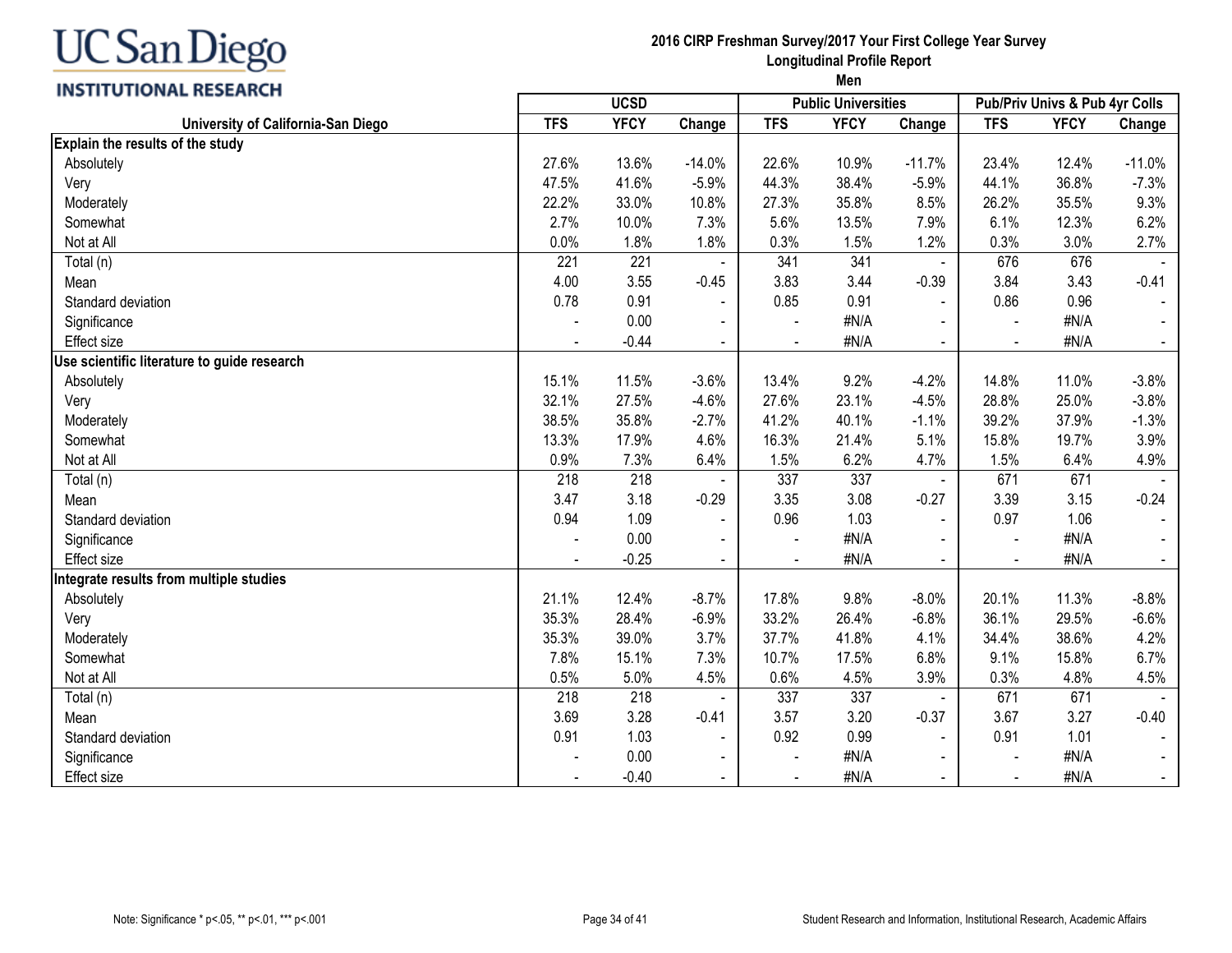#### **2016 CIRP Freshman Survey/2017 Your First College Year Survey Longitudinal Profile Report Men**

# **INSTITUTIONAL RESEARCH**

|                                                      | <b>UCSD</b> |             | <b>Public Universities</b> |            |             | <b>Pub/Priv Univs &amp; Pub 4yr Colls</b> |                |             |          |
|------------------------------------------------------|-------------|-------------|----------------------------|------------|-------------|-------------------------------------------|----------------|-------------|----------|
| University of California-San Diego                   | <b>TFS</b>  | <b>YFCY</b> | Change                     | <b>TFS</b> | <b>YFCY</b> | Change                                    | <b>TFS</b>     | <b>YFCY</b> | Change   |
| <b>Ask relevant questions</b>                        |             |             |                            |            |             |                                           |                |             |          |
| Absolutely                                           | 31.5%       | 15.1%       | $-16.4%$                   | 29.4%      | 13.6%       | $-15.8%$                                  | 33.4%          | 15.8%       | $-17.6%$ |
| Very                                                 | 44.3%       | 36.5%       | $-7.8%$                    | 44.2%      | 33.8%       | $-10.4%$                                  | 41.3%          | 34.6%       | $-6.7%$  |
| Moderately                                           | 19.6%       | 39.7%       | 20.1%                      | 22.3%      | 42.4%       | 20.1%                                     | 21.3%          | 38.5%       | 17.2%    |
| Somewhat                                             | 3.2%        | 7.3%        | 4.1%                       | 3.0%       | 9.2%        | 6.2%                                      | 3.1%           | 9.6%        | 6.5%     |
| Not at All                                           | 1.4%        | 1.4%        | 0.0%                       | 1.2%       | 0.9%        | $-0.3%$                                   | 0.7%           | 1.5%        | 0.8%     |
| Total (n)                                            | 219         | 219         |                            | 337        | 337         |                                           | 670            | 670         |          |
| Mean                                                 | 4.01        | 3.57        | $-0.44$                    | 3.98       | 3.50        | $-0.48$                                   | 4.04           | 3.54        | $-0.50$  |
| Standard deviation                                   | 0.88        | 0.88        |                            | 0.86       | 0.87        |                                           | 0.86           | 0.92        |          |
| Significance                                         |             | 0.00        |                            |            | #N/A        |                                           |                | #N/A        |          |
| <b>Effect size</b>                                   |             | $-0.45$     | $\blacksquare$             |            | #N/A        |                                           | $\blacksquare$ | #N/A        |          |
| Identity what is known and not known about a problem |             |             |                            |            |             |                                           |                |             |          |
| Absolutely                                           | 31.6%       | 15.8%       | $-15.8%$                   | 28.0%      | 13.9%       | $-14.1%$                                  | 29.4%          | 15.7%       | $-13.7%$ |
| Very                                                 | 41.4%       | 33.5%       | $-7.9%$                    | 40.1%      | 31.6%       | $-8.5%$                                   | 40.3%          | 32.8%       | $-7.5%$  |
| Moderately                                           | 22.3%       | 40.9%       | 18.6%                      | 26.2%      | 44.0%       | 17.8%                                     | 26.1%          | 40.0%       | 13.9%    |
| Somewhat                                             | 4.7%        | 7.4%        | 2.7%                       | 5.7%       | 8.7%        | 3.0%                                      | 4.2%           | 8.4%        | 4.2%     |
| Not at All                                           | 0.0%        | 2.3%        | 2.3%                       | 0.0%       | 1.8%        | 1.8%                                      | 0.0%           | 3.0%        | 3.0%     |
| Total (n)                                            | 215         | 215         |                            | 332        | 332         |                                           | 667            | 667         |          |
| Mean                                                 | 4.00        | 3.53        | $-0.47$                    | 3.90       | 3.47        | $-0.43$                                   | 3.95           | 3.50        | $-0.45$  |
| Standard deviation                                   | 0.85        | 0.93        |                            | 0.87       | 0.90        |                                           | 0.85           | 0.96        |          |
| Significance                                         |             | 0.00        |                            |            | #N/A        |                                           |                | #N/A        |          |
| <b>Effect size</b>                                   |             | $-0.44$     |                            |            | #N/A        |                                           |                | #N/A        |          |
| <b>Understand scientific concepts</b>                |             |             |                            |            |             |                                           |                |             |          |
| Absolutely                                           | 33.9%       | 17.9%       | $-16.0%$                   | 27.1%      | 14.0%       | $-13.1%$                                  | 27.8%          | 15.1%       | $-12.7%$ |
| Very                                                 | 41.7%       | 36.7%       | $-5.0%$                    | 35.1%      | 33.0%       | $-2.1%$                                   | 36.1%          | 31.5%       | $-4.6%$  |
| Moderately                                           | 22.0%       | 36.7%       | 14.7%                      | 32.7%      | 39.6%       | 6.9%                                      | 29.4%          | 39.0%       | 9.6%     |
| Somewhat                                             | 2.3%        | 6.4%        | 4.1%                       | 5.1%       | 11.0%       | 5.9%                                      | 6.6%           | 11.0%       | 4.4%     |
| Not at All                                           | 0.0%        | 2.3%        | 2.3%                       | 0.0%       | 2.4%        | 2.4%                                      | 0.1%           | 3.4%        | 3.3%     |
| Total (n)                                            | 218         | 218         |                            | 336        | 336         |                                           | 670            | 670         |          |
| Mean                                                 | 4.07        | 3.61        | $-0.46$                    | 3.84       | 3.45        | $-0.39$                                   | 3.85           | 3.44        | $-0.41$  |
| Standard deviation                                   | 0.81        | 0.93        |                            | 0.88       | 0.95        |                                           | 0.91           | 0.99        |          |
| Significance                                         |             | 0.00        | $\overline{\phantom{a}}$   |            | #N/A        |                                           |                | #N/A        |          |
| Effect size                                          |             | $-0.48$     |                            |            | #N/A        |                                           |                | #N/A        | $\sim$   |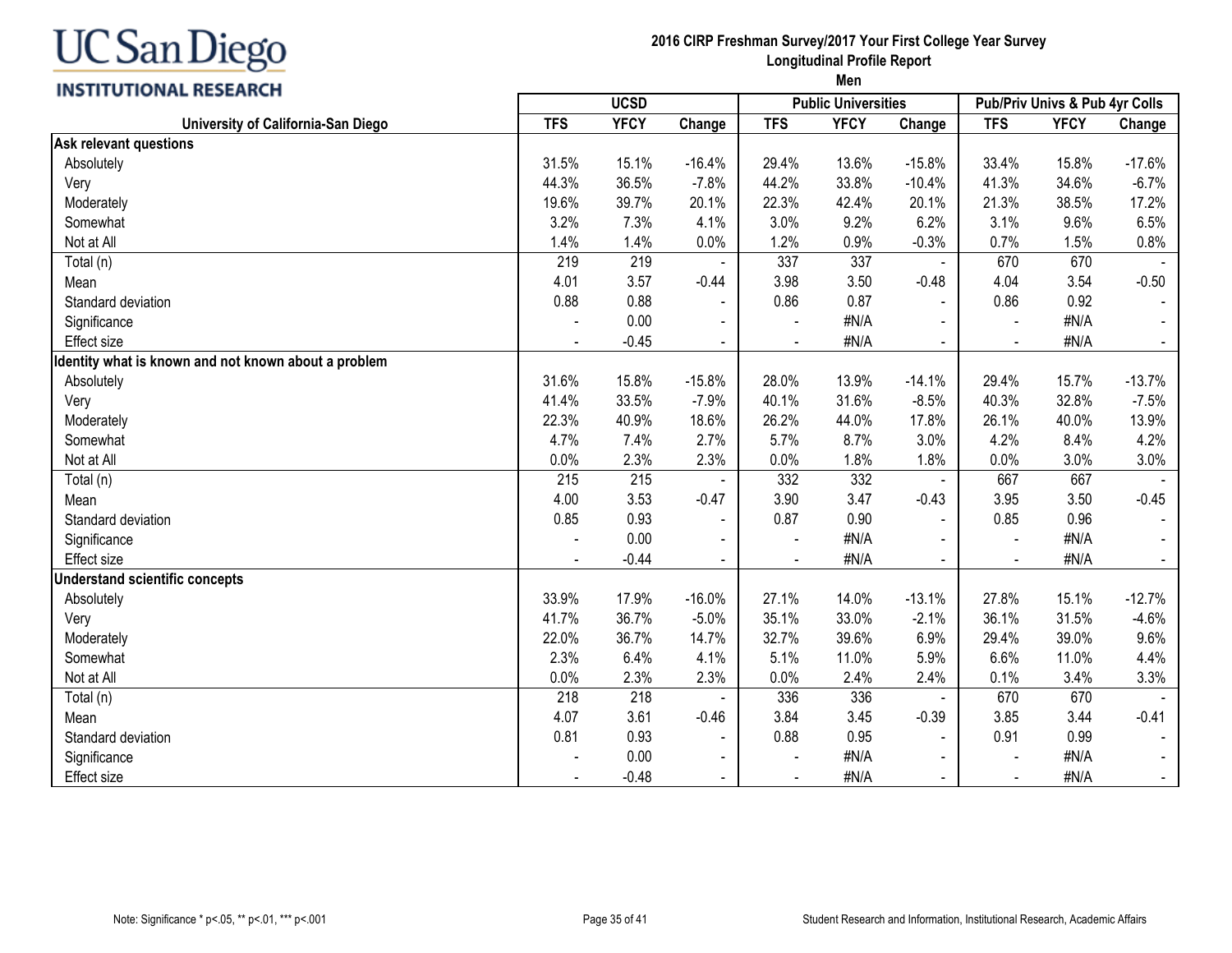

#### **2016 CIRP Freshman Survey/2017 Your First College Year Survey Longitudinal Profile Report Men**

# **INSTITUTIONAL RESEARCH**

| INSHI UTIUNAL KESEAKUM                                             |                                                                                                                                                                                                                                                                                                                                                                                                                                                                                                                                                                  |         |                          |  |      |                                |       |             |          |  |
|--------------------------------------------------------------------|------------------------------------------------------------------------------------------------------------------------------------------------------------------------------------------------------------------------------------------------------------------------------------------------------------------------------------------------------------------------------------------------------------------------------------------------------------------------------------------------------------------------------------------------------------------|---------|--------------------------|--|------|--------------------------------|-------|-------------|----------|--|
|                                                                    | <b>UCSD</b><br><b>Public Universities</b><br><b>YFCY</b><br><b>TFS</b><br>TFS<br>YFCY<br>Change<br>Change<br>36.3%<br>$-19.8%$<br>29.1%<br>16.5%<br>14.3%<br>$-14.8%$<br>36.3%<br>28.9%<br>$-5.2%$<br>33.5%<br>$-2.8%$<br>34.1%<br>23.9%<br>35.8%<br>11.9%<br>29.1%<br>39.6%<br>10.5%<br>6.4%<br>7.4%<br>3.2%<br>9.6%<br>12.8%<br>5.4%<br>4.2%<br>0.4%<br>4.3%<br>4.6%<br>0.2%<br>4.5%<br>336<br>284<br>218<br>443<br>$\overline{\phantom{a}}$<br>3.36<br>3.48<br>$-0.57$<br>3.84<br>4.05<br>$-0.48$<br>0.87<br>1.03<br>0.94<br>1.02<br>$\overline{\phantom{a}}$ |         |                          |  |      | Pub/Priv Univs & Pub 4yr Colls |       |             |          |  |
| University of California-San Diego                                 |                                                                                                                                                                                                                                                                                                                                                                                                                                                                                                                                                                  |         |                          |  |      |                                | TFS   | <b>YFCY</b> | Change   |  |
| See connections between different areas of science and mathematics |                                                                                                                                                                                                                                                                                                                                                                                                                                                                                                                                                                  |         |                          |  |      |                                |       |             |          |  |
| Absolutely                                                         |                                                                                                                                                                                                                                                                                                                                                                                                                                                                                                                                                                  |         |                          |  |      |                                | 31.6% | 16.0%       | $-15.6%$ |  |
| Very                                                               |                                                                                                                                                                                                                                                                                                                                                                                                                                                                                                                                                                  |         |                          |  |      |                                | 34.7% | 28.7%       | $-6.0%$  |  |
| Moderately                                                         |                                                                                                                                                                                                                                                                                                                                                                                                                                                                                                                                                                  |         |                          |  |      |                                | 26.4% | 37.9%       | 11.5%    |  |
| Somewhat                                                           |                                                                                                                                                                                                                                                                                                                                                                                                                                                                                                                                                                  |         |                          |  |      |                                | 6.7%  | 12.3%       | 5.6%     |  |
| Not at All                                                         |                                                                                                                                                                                                                                                                                                                                                                                                                                                                                                                                                                  |         |                          |  |      |                                | 0.6%  | 5.1%        | 4.5%     |  |
| Total (n)                                                          |                                                                                                                                                                                                                                                                                                                                                                                                                                                                                                                                                                  |         |                          |  |      |                                | 804   | 668         |          |  |
| Mean                                                               |                                                                                                                                                                                                                                                                                                                                                                                                                                                                                                                                                                  |         |                          |  |      |                                | 3.90  | 3.38        | $-0.52$  |  |
| Standard deviation                                                 |                                                                                                                                                                                                                                                                                                                                                                                                                                                                                                                                                                  |         |                          |  |      |                                | 0.95  | 1.05        |          |  |
| Significance                                                       | $\overline{\phantom{a}}$                                                                                                                                                                                                                                                                                                                                                                                                                                                                                                                                         | 0.00    | $\overline{\phantom{a}}$ |  | #N/A | $\sim$                         | $\,$  | #N/A        |          |  |
| Effect size                                                        | $\overline{\phantom{a}}$                                                                                                                                                                                                                                                                                                                                                                                                                                                                                                                                         | $-0.55$ | $\blacksquare$           |  | #N/A | $\sim$                         |       | #N/A        | $\sim$   |  |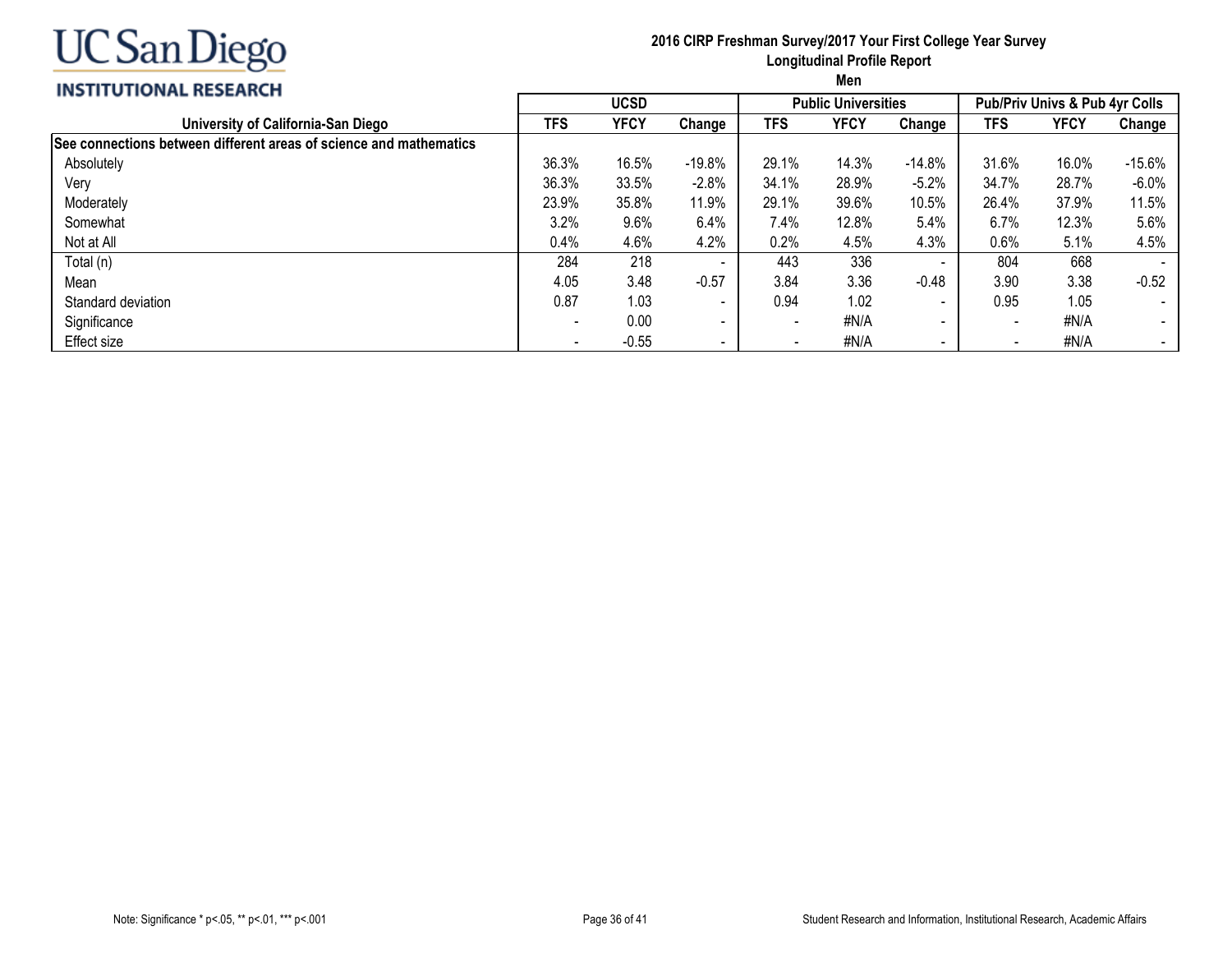#### **INSTITUTIONAL RESEARCH**

#### **2016 CIRP Freshman Survey/2017 Your First College Year Survey Longitudinal Profile Report**

|                                                                | <b>UCSD</b><br><b>Public Universities</b> |             |         |            | <b>Pub/Priv Univs &amp; Pub 4yr Colls</b> |         |            |             |         |
|----------------------------------------------------------------|-------------------------------------------|-------------|---------|------------|-------------------------------------------|---------|------------|-------------|---------|
| University of California-San Diego                             | <b>TFS</b>                                | <b>YFCY</b> | Change  | <b>TFS</b> | <b>YFCY</b>                               | Change  | <b>TFS</b> | <b>YFCY</b> | Change  |
| Your major (disaggregated)                                     |                                           |             |         |            |                                           |         |            |             |         |
| Art, fine and applied                                          | 0.0%                                      | 0.9%        | 0.9%    | 0.0%       | 0.8%                                      | 0.8%    | $0.0\%$    | 0.7%        | 0.7%    |
| English (language and literature)                              | 0.9%                                      | 0.0%        | $-0.9%$ | 1.1%       | 1.1%                                      | 0.0%    | 0.7%       | 1.3%        | 0.6%    |
| History                                                        | 1.3%                                      | 0.4%        | $-0.9%$ | 1.4%       | 0.3%                                      | $-1.1%$ | 1.5%       | 1.0%        | $-0.5%$ |
| Journalism/Communication                                       | 0.0%                                      | 1.3%        | 1.3%    | 0.6%       | 1.4%                                      | 0.8%    | 1.6%       | 1.6%        | $0.0\%$ |
| Classical and Modern Languages and Literature (except English) | 0.4%                                      | 0.4%        | 0.0%    | 0.8%       | 0.6%                                      | $-0.2%$ | 0.6%       | 0.4%        | $-0.2%$ |
| Media/Film Studies                                             | 0.4%                                      | 0.0%        | $-0.4%$ | 0.6%       | 0.6%                                      | 0.0%    | 0.6%       | 0.7%        | 0.1%    |
| Music                                                          | 0.4%                                      | 0.0%        | $-0.4%$ | 1.4%       | 1.4%                                      | 0.0%    | 1.0%       | 1.0%        | 0.0%    |
| Philosophy                                                     | 0.4%                                      | 0.9%        | 0.5%    | 0.3%       | 0.6%                                      | 0.3%    | 0.4%       | 0.7%        | 0.3%    |
| Theatre/Drama                                                  | 0.9%                                      | 0.4%        | $-0.5%$ | 0.6%       | 0.3%                                      | $-0.3%$ | 0.3%       | 0.1%        | $-0.2%$ |
| Theology/Religion                                              | 0.0%                                      | 0.0%        | $0.0\%$ | 0.0%       | 0.0%                                      | 0.0%    | 0.1%       | 0.1%        | $0.0\%$ |
| Other Arts and Humanities                                      | 0.0%                                      | 0.0%        | 0.0%    | 0.6%       | 0.3%                                      | $-0.3%$ | 0.7%       | 0.3%        | $-0.4%$ |
| Biology (general)                                              | 3.5%                                      | 6.1%        | $2.6\%$ | 3.4%       | 4.8%                                      | 1.4%    | 5.1%       | 5.1%        | $0.0\%$ |
| Animal Biology (zoology)                                       | 0.4%                                      | 0.0%        | $-0.4%$ | 0.3%       | 0.0%                                      | $-0.3%$ | 0.1%       | 0.0%        | $-0.1%$ |
| Ecology & Evolutionary Biology                                 | 0.4%                                      | 0.4%        | 0.0%    | 0.3%       | 0.3%                                      | 0.0%    | 0.3%       | 0.1%        | $-0.2%$ |
| Marine Biology                                                 | 0.4%                                      | 1.3%        | 0.9%    | 0.3%       | 0.8%                                      | 0.5%    | 0.1%       | 0.4%        | 0.3%    |
| Microbiology                                                   | 0.9%                                      | 1.7%        | 0.8%    | 0.6%       | 1.1%                                      | 0.5%    | 0.3%       | 0.6%        | 0.3%    |
| Molecular, Cellular, & Developmental Biology                   | 0.9%                                      | 1.7%        | 0.8%    | 0.6%       | 1.1%                                      | 0.5%    | 0.3%       | 0.9%        | 0.6%    |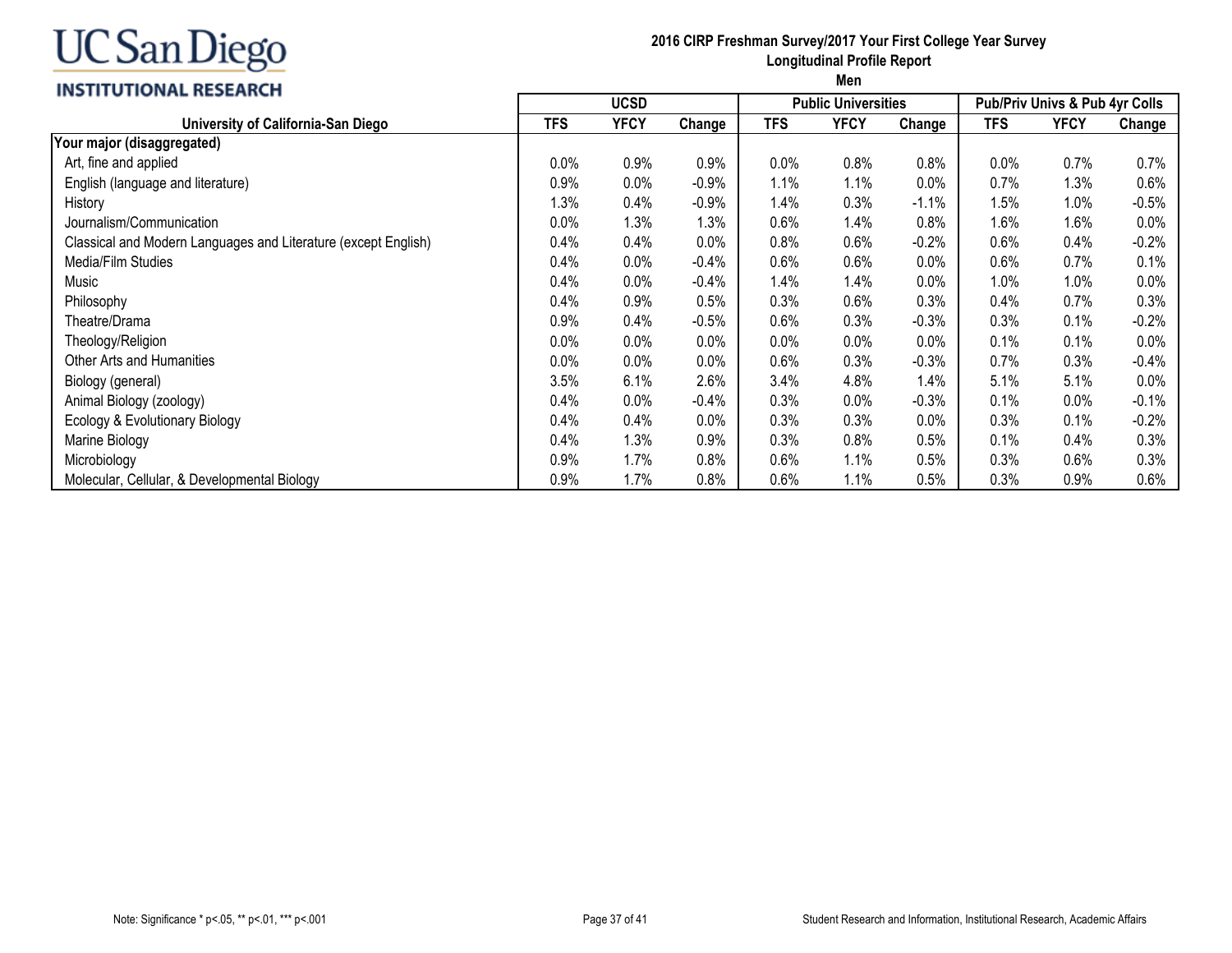

#### **2016 CIRP Freshman Survey/2017 Your First College Year Survey Longitudinal Profile Report**

|                                         | <b>UCSD</b> |             |         |            | <b>Public Universities</b> |         | Pub/Priv Univs & Pub 4yr Colls |             |         |
|-----------------------------------------|-------------|-------------|---------|------------|----------------------------|---------|--------------------------------|-------------|---------|
| University of California-San Diego      | <b>TFS</b>  | <b>YFCY</b> | Change  | <b>TFS</b> | <b>YFCY</b>                | Change  | <b>TFS</b>                     | <b>YFCY</b> | Change  |
| Your major (disaggregated)              |             |             |         |            |                            |         |                                |             |         |
| Neurobiology/Neuroscience               | 0.4%        | 2.2%        | 1.8%    | 0.6%       | 1.4%                       | 0.8%    | 1.2%                           | 0.9%        | $-0.3%$ |
| Plant Biology (botany)                  | 0.0%        | 0.0%        | 0.0%    | 0.0%       | 0.0%                       | 0.0%    | 0.1%                           | 0.0%        | $-0.1%$ |
| Agriculture/Natural Resources           | 0.0%        | 0.0%        | 0.0%    | 0.0%       | 0.0%                       | 0.0%    | 0.0%                           | 0.0%        | 0.0%    |
| Biochemistry/Biophysics                 | 7.0%        | 3.9%        | $-3.1%$ | 4.5%       | 2.5%                       | $-2.0%$ | 3.0%                           | 2.4%        | $-0.6%$ |
| <b>Environmental Science</b>            | 0.4%        | 0.0%        | $-0.4%$ | 0.6%       | 0.0%                       | $-0.6%$ | 0.7%                           | 0.1%        | $-0.6%$ |
| <b>Other Biological Science</b>         | 6.5%        | 4.8%        | $-1.7%$ | 4.2%       | 3.4%                       | $-0.8%$ | 2.5%                           | 1.9%        | $-0.6%$ |
| Accounting                              | 0.0%        | 0.0%        | 0.0%    | 0.8%       | 1.1%                       | 0.3%    | 2.1%                           | 1.8%        | $-0.3%$ |
| Business Admin. (general)               | 0.0%        | 0.0%        | 0.0%    | 2.0%       | 0.8%                       | $-1.2%$ | 2.7%                           | 3.0%        | 0.3%    |
| Entrepreneurship                        | 0.0%        | 0.0%        | 0.0%    | 0.6%       | 0.3%                       | $-0.3%$ | 0.9%                           | 0.3%        | $-0.6%$ |
| Finance                                 | 0.0%        | 0.0%        | 0.0%    | 1.1%       | 1.1%                       | 0.0%    | 8.0%                           | 7.2%        | $-0.8%$ |
| Hospitality/Tourism                     | 0.0%        | 0.0%        | 0.0%    | 0.0%       | 0.0%                       | 0.0%    | 0.4%                           | $0.0\%$     | $-0.4%$ |
| Human Resources Management              | 0.0%        | 0.0%        | 0.0%    | 0.3%       | 0.0%                       | $-0.3%$ | 0.1%                           | 0.0%        | $-0.1%$ |
| <b>International Business</b>           | 0.9%        | 0.9%        | 0.0%    | 1.1%       | 1.1%                       | 0.0%    | 1.2%                           | 0.7%        | $-0.5%$ |
| Marketing                               | 0.0%        | 0.0%        | 0.0%    | 0.6%       | 0.3%                       | $-0.3%$ | 1.2%                           | 1.2%        | 0.0%    |
| Management                              | 1.3%        | 1.7%        | 0.4%    | 2.0%       | 2.3%                       | 0.3%    | 1.3%                           | 1.3%        | $0.0\%$ |
| Computer/Management Information Systems | 0.0%        | 0.4%        | 0.4%    | 0.3%       | 0.8%                       | 0.5%    | 0.3%                           | 0.9%        | 0.6%    |
| <b>Real Estate</b>                      | 0.0%        | 0.0%        | 0.0%    | 0.0%       | 0.0%                       | 0.0%    | 0.0%                           | 0.0%        | 0.0%    |
| <b>Other Business</b>                   | 0.0%        | 0.0%        | 0.0%    | 0.3%       | 0.3%                       | 0.0%    | 0.4%                           | 1.0%        | 0.6%    |
| <b>Elementary Education</b>             | 0.0%        | 0.0%        | 0.0%    | 0.0%       | 0.0%                       | 0.0%    | 0.0%                           | 0.1%        | 0.1%    |
| Music/Art Education                     | 0.0%        | 0.0%        | 0.0%    | 0.8%       | 0.3%                       | $-0.5%$ | 0.4%                           | 0.1%        | $-0.3%$ |
| Physical Education/Recreation           | 0.0%        | 0.0%        | 0.0%    | 0.3%       | 0.3%                       | 0.0%    | 0.1%                           | 0.1%        | 0.0%    |
| Secondary Education                     | 0.0%        | 0.0%        | 0.0%    | 0.6%       | 1.1%                       | 0.5%    | 0.3%                           | 0.6%        | 0.3%    |
| Special Education                       | 0.0%        | 0.0%        | 0.0%    | 0.3%       | 0.3%                       | 0.0%    | 0.4%                           | 0.4%        | 0.0%    |
| Other Education                         | 0.0%        | 0.0%        | 0.0%    | 0.6%       | 0.3%                       | $-0.3%$ | 0.3%                           | 0.1%        | $-0.2%$ |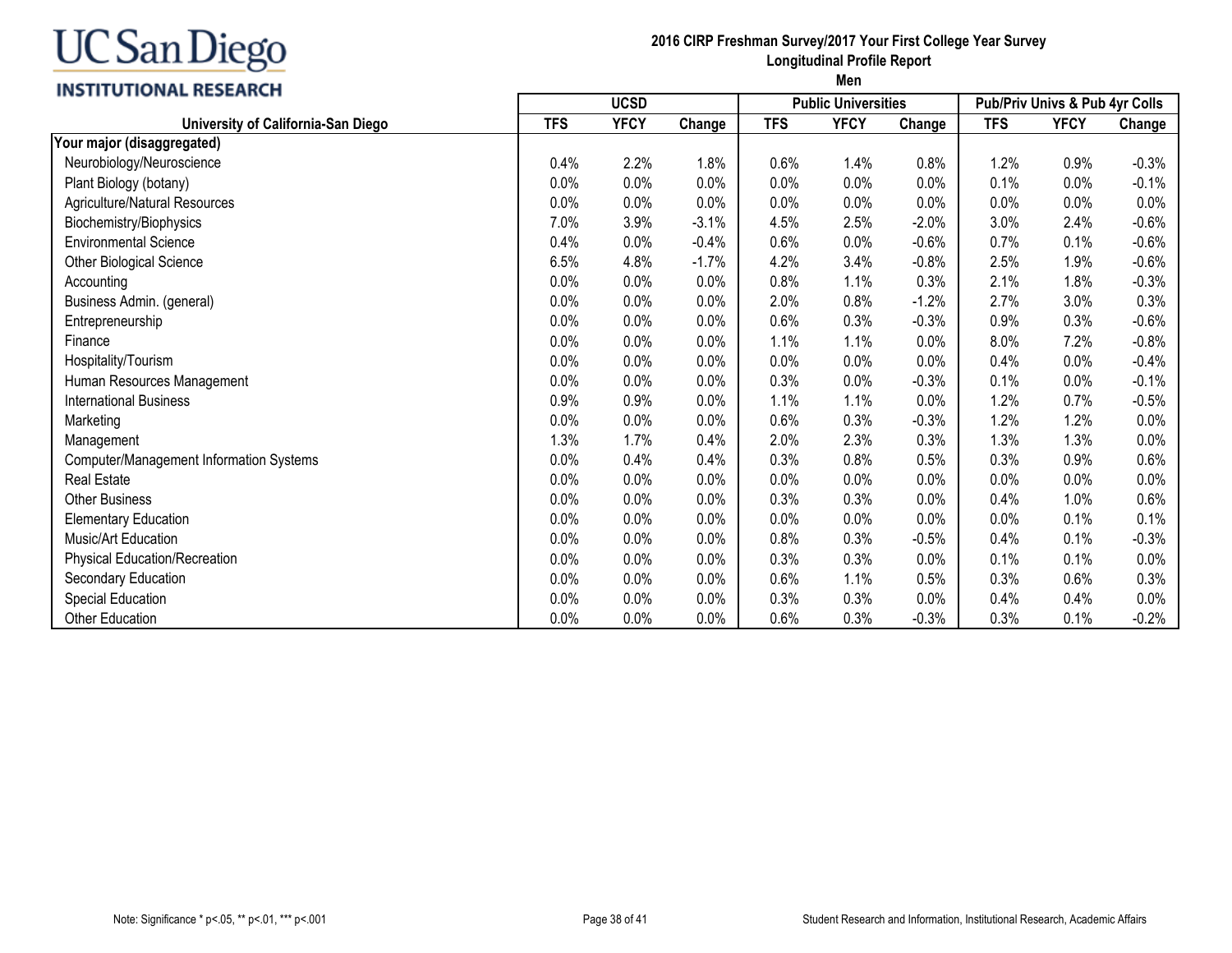### **INSTITUTIONAL RESEARCH**

#### **2016 CIRP Freshman Survey/2017 Your First College Year Survey Longitudinal Profile Report**

|                                                  | <b>UCSD</b> |             |         |            | <b>Public Universities</b> |         |            | Pub/Priv Univs & Pub 4yr Colls |          |  |
|--------------------------------------------------|-------------|-------------|---------|------------|----------------------------|---------|------------|--------------------------------|----------|--|
| University of California-San Diego               | <b>TFS</b>  | <b>YFCY</b> | Change  | <b>TFS</b> | <b>YFCY</b>                | Change  | <b>TFS</b> | <b>YFCY</b>                    | Change   |  |
| Your major (disaggregated)                       |             |             |         |            |                            |         |            |                                |          |  |
| Aerospace/Aeronautical/Astronautical Engineering | 0.9%        | 0.9%        | 0.0%    | 0.6%       | 0.6%                       | 0.0%    | 0.4%       | 0.3%                           | $-0.1%$  |  |
| <b>Biological/Agricultural Engineering</b>       | 0.0%        | 0.0%        | 0.0%    | 0.3%       | 0.0%                       | $-0.3%$ | 0.3%       | 0.0%                           | $-0.3%$  |  |
| <b>Biomedical Engineering</b>                    | 1.7%        | 1.3%        | $-0.4%$ | 1.1%       | 1.1%                       | 0.0%    | 2.2%       | 1.5%                           | $-0.7%$  |  |
| <b>Chemical Engineering</b>                      | 2.2%        | 1.7%        | $-0.5%$ | 1.4%       | 1.1%                       | $-0.3%$ | 1.2%       | 1.0%                           | $-0.2%$  |  |
| Civil Engineering                                | 1.3%        | 0.9%        | $-0.4%$ | 0.8%       | 0.6%                       | $-0.2%$ | 0.7%       | 0.4%                           | $-0.3%$  |  |
| <b>Computer Engineering</b>                      | 4.8%        | 3.0%        | $-1.8%$ | 3.1%       | 2.0%                       | $-1.1%$ | 1.9%       | 1.5%                           | $-0.4\%$ |  |
| Electrical/Electronic Communications Engineering | 2.6%        | 1.7%        | $-0.9%$ | 1.7%       | 1.1%                       | $-0.6%$ | 1.3%       | 0.6%                           | $-0.7%$  |  |
| <b>Engineering Science/Engineering Physics</b>   | 0.4%        | 0.0%        | $-0.4%$ | 0.6%       | 0.0%                       | $-0.6%$ | 0.9%       | 0.3%                           | $-0.6%$  |  |
| Environmental/Environmental Health Engineering   | 0.9%        | 0.9%        | 0.0%    | 0.6%       | 0.6%                       | 0.0%    | 0.4%       | 0.3%                           | $-0.1%$  |  |
| Industrial/Manufacturing Engineering             | 0.0%        | 0.0%        | 0.0%    | 0.0%       | 0.3%                       | 0.3%    | $0.0\%$    | 0.1%                           | 0.1%     |  |
| Materials Engineering                            | 0.0%        | 0.0%        | 0.0%    | 0.0%       | 0.0%                       | 0.0%    | 0.3%       | 0.1%                           | $-0.2%$  |  |
| <b>Mechanical Engineering</b>                    | 8.7%        | 4.3%        | $-4.4%$ | 6.5%       | 4.0%                       | $-2.5%$ | 4.9%       | 3.4%                           | $-1.5%$  |  |
| Other Engineering                                | 2.6%        | 2.6%        | 0.0%    | 2.0%       | 1.7%                       | $-0.3%$ | 1.2%       | 0.9%                           | $-0.3%$  |  |
| <b>Clinical Laboratory Science</b>               | 0.4%        | 0.0%        | $-0.4%$ | 0.3%       | 0.0%                       | $-0.3%$ | 0.1%       | 0.0%                           | $-0.1%$  |  |
| <b>Health Care Administration/Studies</b>        | 0.0%        | 0.4%        | 0.4%    | 0.0%       | 0.3%                       | 0.3%    | 0.1%       | 0.1%                           | 0.0%     |  |
| Health Technology                                | 0.0%        | 0.0%        | 0.0%    | 0.0%       | 0.0%                       | 0.0%    | $0.0\%$    | 0.0%                           | $0.0\%$  |  |
| Kinesiology                                      | 0.0%        | 0.0%        | 0.0%    | 1.1%       | 1.1%                       | 0.0%    | 0.6%       | 0.6%                           | 0.0%     |  |
| Nursing                                          | 0.0%        | 0.0%        | 0.0%    | 1.4%       | 0.8%                       | $-0.6%$ | 0.9%       | 0.6%                           | $-0.3%$  |  |
| Pharmacy                                         | 1.3%        | 0.9%        | $-0.4%$ | 1.1%       | 1.1%                       | 0.0%    | 0.6%       | 0.6%                           | 0.0%     |  |
| Therapy (occupational, physical, speech)         | 0.0%        | 0.0%        | 0.0%    | 0.3%       | 0.6%                       | 0.3%    | 0.1%       | 0.3%                           | 0.2%     |  |
| Other Health Profession                          | 0.4%        | 0.0%        | $-0.4%$ | 0.3%       | 0.3%                       | 0.0%    | 0.1%       | 0.1%                           | 0.0%     |  |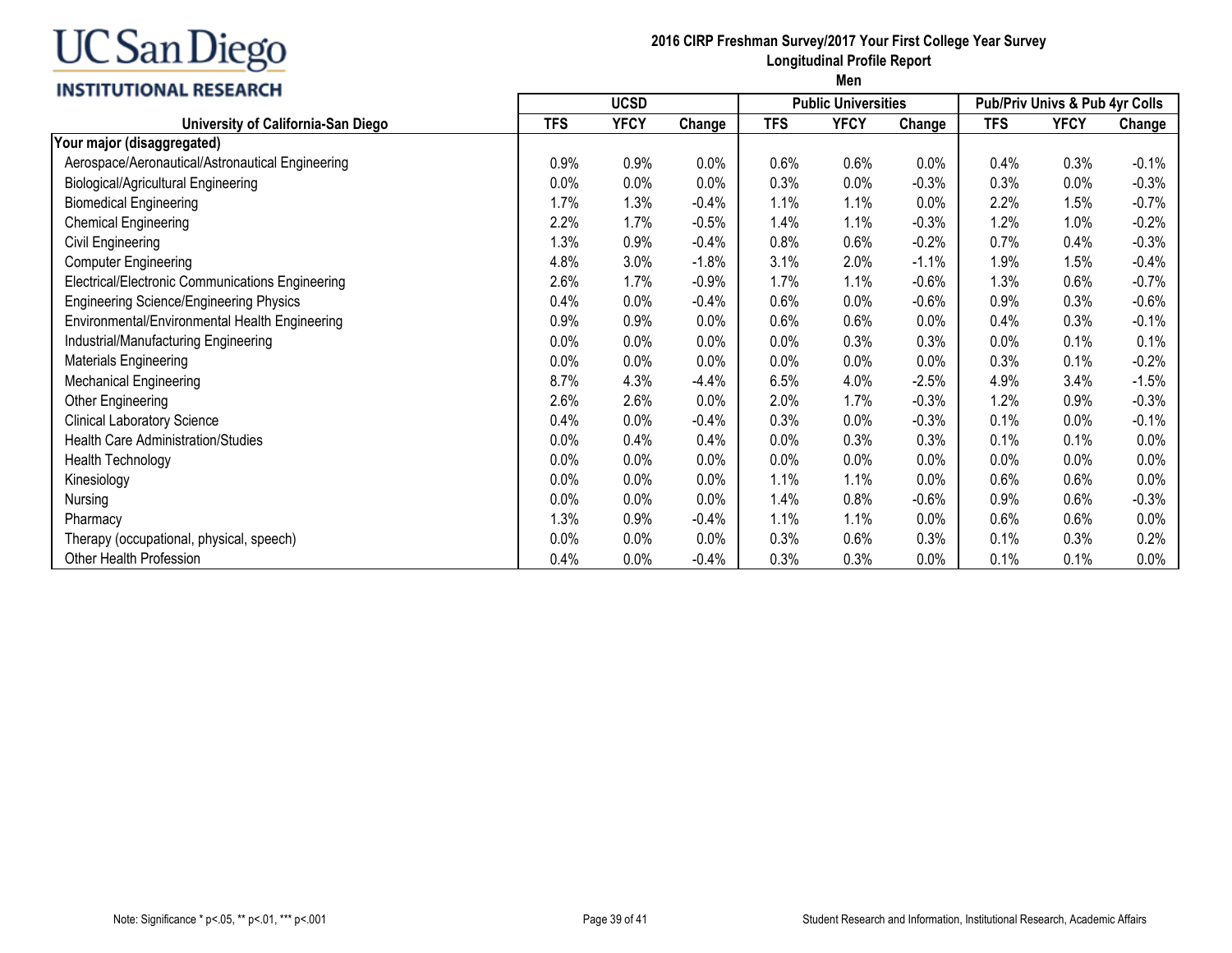# **INSTITUTIONAL RESEARCH**

#### **2016 CIRP Freshman Survey/2017 Your First College Year Survey Longitudinal Profile Report**

|                                                     |            | <b>UCSD</b> |                | <b>Public Universities</b> |             |                | Pub/Priv Univs & Pub 4yr Colls |             |         |  |
|-----------------------------------------------------|------------|-------------|----------------|----------------------------|-------------|----------------|--------------------------------|-------------|---------|--|
| University of California-San Diego                  | <b>TFS</b> | <b>YFCY</b> | Change         | <b>TFS</b>                 | <b>YFCY</b> | Change         | <b>TFS</b>                     | <b>YFCY</b> | Change  |  |
| Your major (disaggregated)                          |            |             |                |                            |             |                |                                |             |         |  |
| <b>Computer Science</b>                             | 9.6%       | 3.9%        | $-5.7%$        | 7.6%                       | 4.5%        | $-3.1%$        | 6.0%                           | 4.9%        | $-1.1%$ |  |
| Mathematics/Statistics                              | 3.0%       | 2.2%        | $-0.8%$        | 2.8%                       | 2.3%        | $-0.5%$        | 2.2%                           | 2.7%        | 0.5%    |  |
| Other Math and Computer Science                     | 2.6%       | 5.7%        | 3.1%           | 2.3%                       | 3.7%        | 1.4%           | 1.5%                           | 2.4%        | 0.9%    |  |
| Astronomy & Astrophysics                            | 0.4%       | 0.0%        | $-0.4%$        | 0.6%                       | 0.0%        | $-0.6%$        | 0.6%                           | 0.1%        | $-0.5%$ |  |
| Atmospheric Sciences                                | 0.4%       | 0.0%        | $-0.4%$        | 0.3%                       | 0.0%        | $-0.3%$        | 0.1%                           | 0.0%        | $-0.1%$ |  |
| Chemistry                                           | 0.9%       | 1.7%        | 0.8%           | 0.6%                       | 1.1%        | 0.5%           | 0.9%                           | 1.2%        | 0.3%    |  |
| Earth & Planetary Sciences                          | 0.4%       | 0.0%        | $-0.4%$        | 0.3%                       | 0.0%        | $-0.3%$        | 0.3%                           | 0.0%        | $-0.3%$ |  |
| Marine Sciences                                     | 0.4%       | 0.0%        | $-0.4%$        | 0.3%                       | 0.0%        | $-0.3%$        | 0.1%                           | 0.1%        | 0.0%    |  |
| Physics                                             | 3.9%       | 6.5%        | 2.6%           | 2.5%                       | 4.5%        | 2.0%           | 3.0%                           | 3.0%        | 0.0%    |  |
| Other Physical Science                              | 0.4%       | 0.0%        | $-0.4%$        | 0.3%                       | 0.0%        | $-0.3%$        | 0.3%                           | 0.0%        | $-0.3%$ |  |
| Anthropology                                        | 0.0%       | 0.0%        | 0.0%           | 0.0%                       | 0.3%        | 0.3%           | 0.0%                           | 0.3%        | 0.3%    |  |
| Economics                                           | 3.9%       | 3.5%        | $-0.4%$        | 2.5%                       | 2.3%        | $-0.2%$        | 4.3%                           | 3.1%        | $-1.2%$ |  |
| <b>Ethnic/Cultural Studies</b>                      | 0.0%       | 0.9%        | 0.9%           | 0.0%                       | 0.6%        | 0.6%           | 0.0%                           | 0.3%        | 0.3%    |  |
| Geography                                           | 0.0%       | 0.0%        | 0.0%           | 0.0%                       | 0.0%        | 0.0%           | 0.0%                           | 0.0%        | 0.0%    |  |
| Political Science (gov't., international relations) | 4.3%       | 4.3%        | 0.0%           | 3.4%                       | 4.0%        | 0.6%           | 4.3%                           | 4.5%        | 0.2%    |  |
| Psychology                                          | 2.2%       | 3.0%        | 0.8%           | 2.5%                       | 3.7%        | 1.2%           | 1.8%                           | 2.4%        | 0.6%    |  |
| <b>Public Policy</b>                                | 0.0%       | 0.0%        | 0.0%           | 0.0%                       | 0.0%        | 0.0%           | 0.0%                           | 0.0%        | 0.0%    |  |
| Social Work                                         | 0.0%       | 0.0%        | 0.0%           | 0.0%                       | 0.0%        | 0.0%           | 0.0%                           | 0.0%        | 0.0%    |  |
| Sociology                                           | 0.0%       | 0.4%        | 0.4%           | 0.0%                       | 0.3%        | 0.3%           | 0.0%                           | 0.3%        | 0.3%    |  |
| Women's/Gender Studies                              | 0.0%       | 0.0%        | 0.0%           | 0.0%                       | 0.0%        | 0.0%           | 0.0%                           | 0.0%        | $0.0\%$ |  |
| Your major (disaggregated)                          |            |             |                |                            |             |                |                                |             |         |  |
| <b>Other Social Science</b>                         | 1.3%       | 2.2%        | 0.9%           | 0.8%                       | 1.4%        | 0.6%           | 0.4%                           | 0.7%        | 0.3%    |  |
| Architecture/Urban Planning                         | 0.9%       | 0.4%        | $-0.5%$        | 0.6%                       | 0.3%        | $-0.3%$        | 0.3%                           | 0.1%        | $-0.2%$ |  |
| <b>Criminal Justice</b>                             | 0.0%       | 0.0%        | 0.0%           | 1.7%                       | 2.5%        | 0.8%           | 0.9%                           | 1.3%        | 0.4%    |  |
| Library Science                                     | 0.0%       | 0.0%        | 0.0%           | 0.0%                       | 0.0%        | 0.0%           | 0.0%                           | 0.0%        | 0.0%    |  |
| Security & Protective Services                      | 0.0%       | 0.0%        | 0.0%           | 0.0%                       | 0.0%        | 0.0%           | 0.0%                           | 0.0%        | 0.0%    |  |
| Military Sciences/Technology/Operations             | 0.0%       | 0.0%        | 0.0%           | 0.0%                       | 0.0%        | 0.0%           | 0.0%                           | 0.0%        | 0.0%    |  |
| Other                                               | 3.9%       | 10.0%       | 6.1%           | 5.4%                       | 10.2%       | 4.8%           | 2.8%                           | 6.4%        | 3.6%    |  |
| Undecided                                           | 5.2%       | 7.0%        | 1.8%           | 7.9%                       | 7.6%        | $-0.3%$        | 9.4%                           | 13.1%       | 3.7%    |  |
| Total (n)                                           | 230.00     | 230.00      | $\blacksquare$ | 353.00                     | 353.00      | $\blacksquare$ | 671.00                         | 671.00      |         |  |